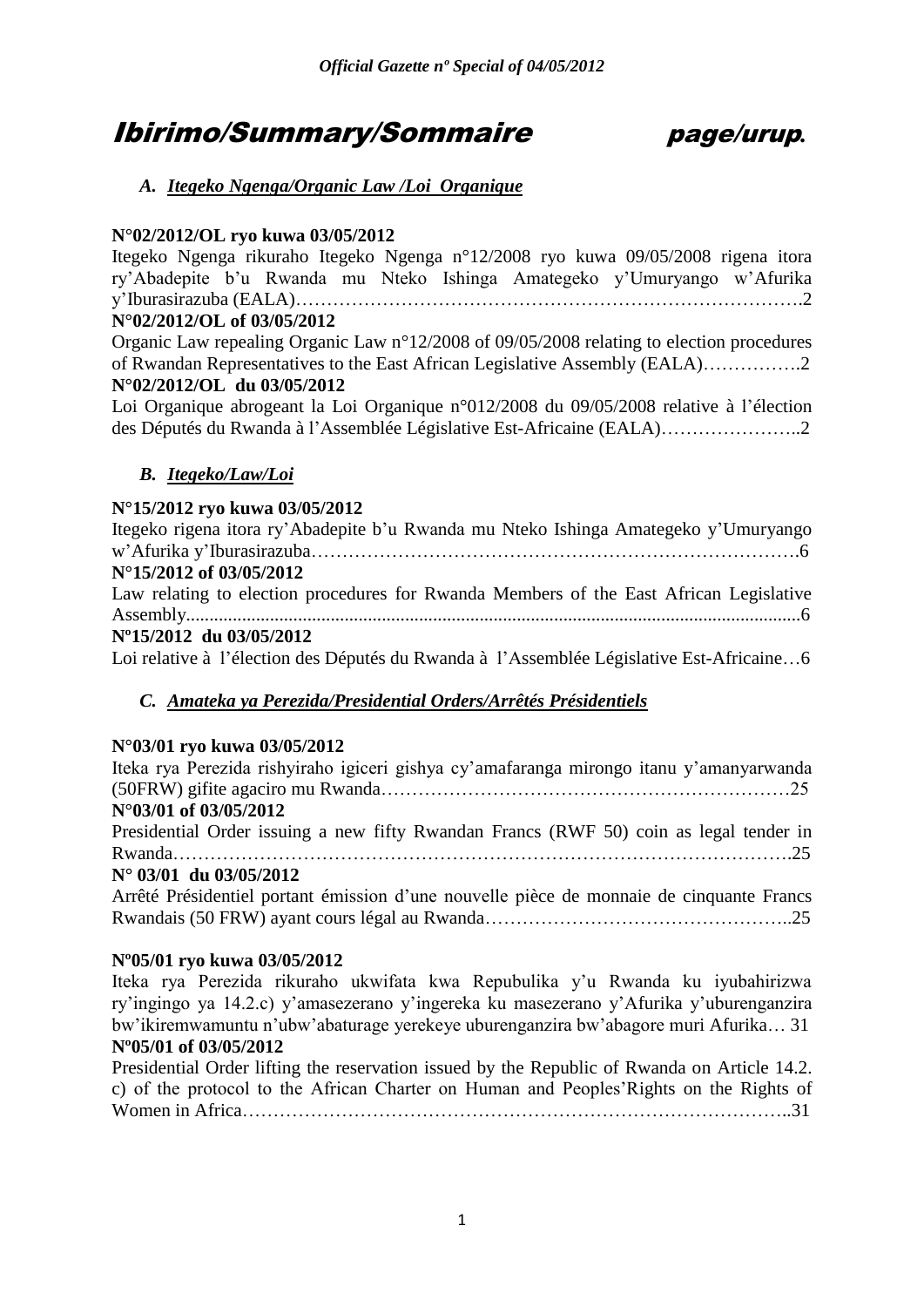# **Nº05/01 du 03/05/2012**

Arrêté Présidentiel portant levée de la réserve émise par la République du Rwanda à l"article 14.2. C) du Protocole à la Charte Africaine des Droits de l"Homme et des Peuples relatif aux Droits des Femmes en Afrique……………………………………………………………….31

# **N°06/01 ryo kuwa 03/05/2012**

Iteka rya Perezida ryemeza burundu Amasezerano yerekeranye n"uburenganzira bwihariye n"ubudahangarwa by"Ikigega Mpuzamahanga gishinzwe kurwanya SIDA, igituntu na malariya yashyizweho umukono kuwa 06 Mata 2011………………………………………35

# **N° 06/01 of 03/05/2012**

Presidential Order ratifying the Agreement on privileges and immunities of the Global Fund to fight AIDS, Tuberculosis and Malaria signed on 06 April 2011………………………….35 **N°06/01 du 03/05/2012** 

Arrêté Présidentiel portant ratification de l'Accord sur les privilèges et immunités du Fonds Mondial de lutte contre le SIDA, Tuberculose et Paludisme signé le 06 avril 2011………..35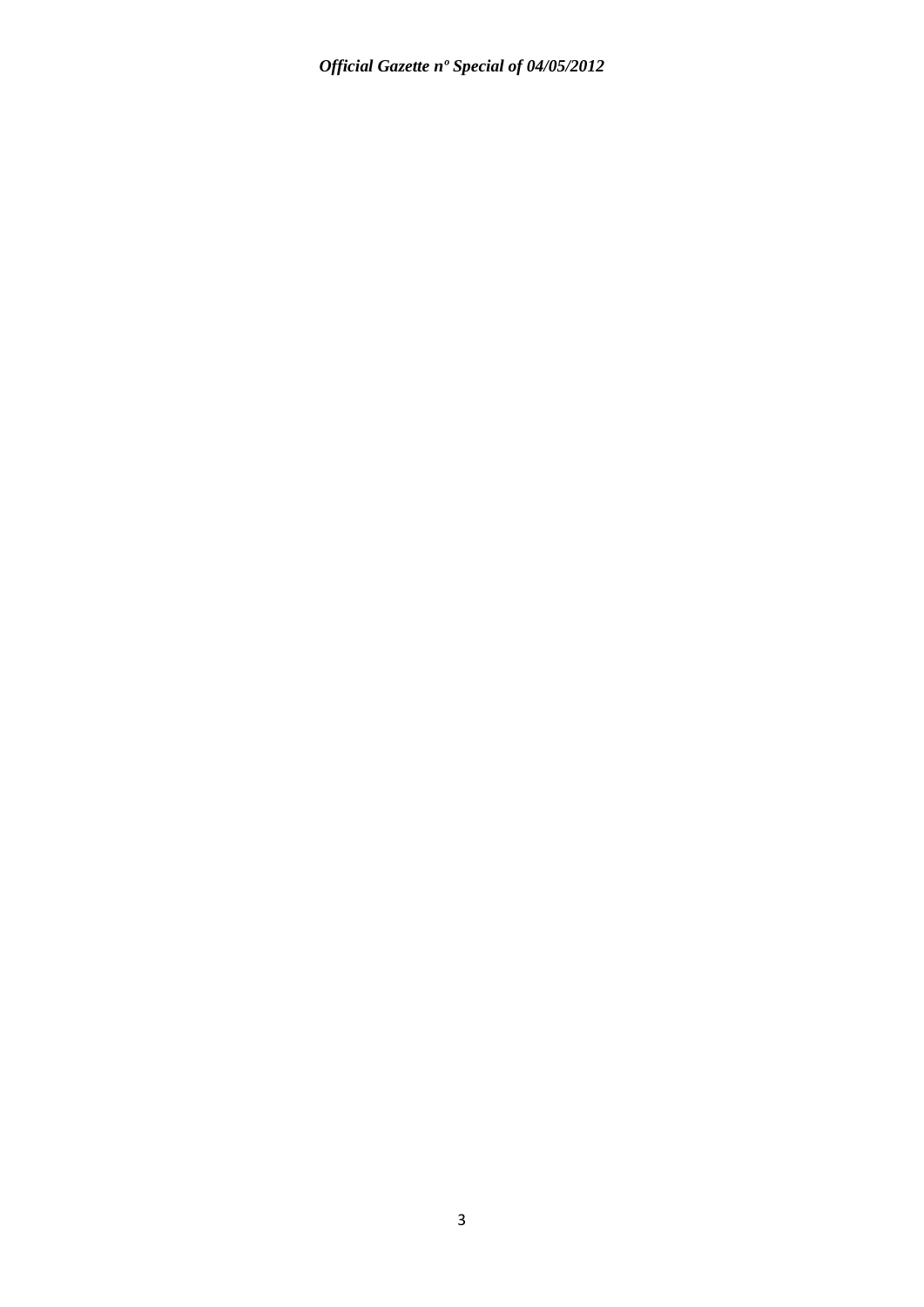**ITEGEKO NGENGA N°02/2012/OL RYO ORGANIC LAW N°02/2012/OL OF LOI ORGANIQUE N°02/2012/OL DU KUWA 03/05/2012 RIKURAHO ITEGEKO NGENGA N°12/2008 RYO KU**  WA 09/05/2008 RIGENA ITORA RELATING **RY'ABADEPITE B'U RWANDA MU PROCEDURES OF RWANDAN NTEKO ISHINGA AMATEGEKO REPRESENTATIVES TO THE EAST L'ASSEMBLEE LEGISLATIVE EST-Y'UMURYANGO WA Y'IBURASIRAZUBA (EALA)** *REPEALING* **LAW N°12/2008 OF 09/05/2008 ORGANIQUE N°012/2008 DU 09/05/2008 RELATING TO ELECTION RELATIVE A L'ELECTION DES AFRICAN LEGISLATIVE ASSEMBLY AFRICAINE (EALA) (EALA) 03/05/2012 ABROGEANT LA LOI**  RWANDAN DEPUTES DU RWANDA A

# **ISHAKIRO**

# **TABLE OF CONTENTS**

# **TABLE DES MATIERES**

| Ingingo ya mbere: Ivanwaho ry'Itegeko Article One: Repealing of the Organic Law<br><b>Ngenga</b>          |                                                                                 | Article premier: Abrogation de la loi<br>organique                        |
|-----------------------------------------------------------------------------------------------------------|---------------------------------------------------------------------------------|---------------------------------------------------------------------------|
| Ingingo ya 2:<br>Itegurwa,<br>n'itorwa ry'iri tegeko ngenga                                               | isuzumwa Article 2: Drafting, consideration and<br>adoption of this Organic Law | Article 2: Initiation, examen et adoption<br>de la présente loi organique |
| Ingingo ya 3: Ivanwaho ry'ingingo Article 3: Repealing provision<br>z'amategeko zinyuranyije n'iri tegeko |                                                                                 | <b>Article 3: Disposition abrogatoire</b>                                 |
| ngenga                                                                                                    |                                                                                 |                                                                           |
| Ingingo ya 4: Igihe iri tegeko ngenga Article 4: Commencement<br>ritangira gukurikizwa                    |                                                                                 | Article 4: Entrée en vigueur                                              |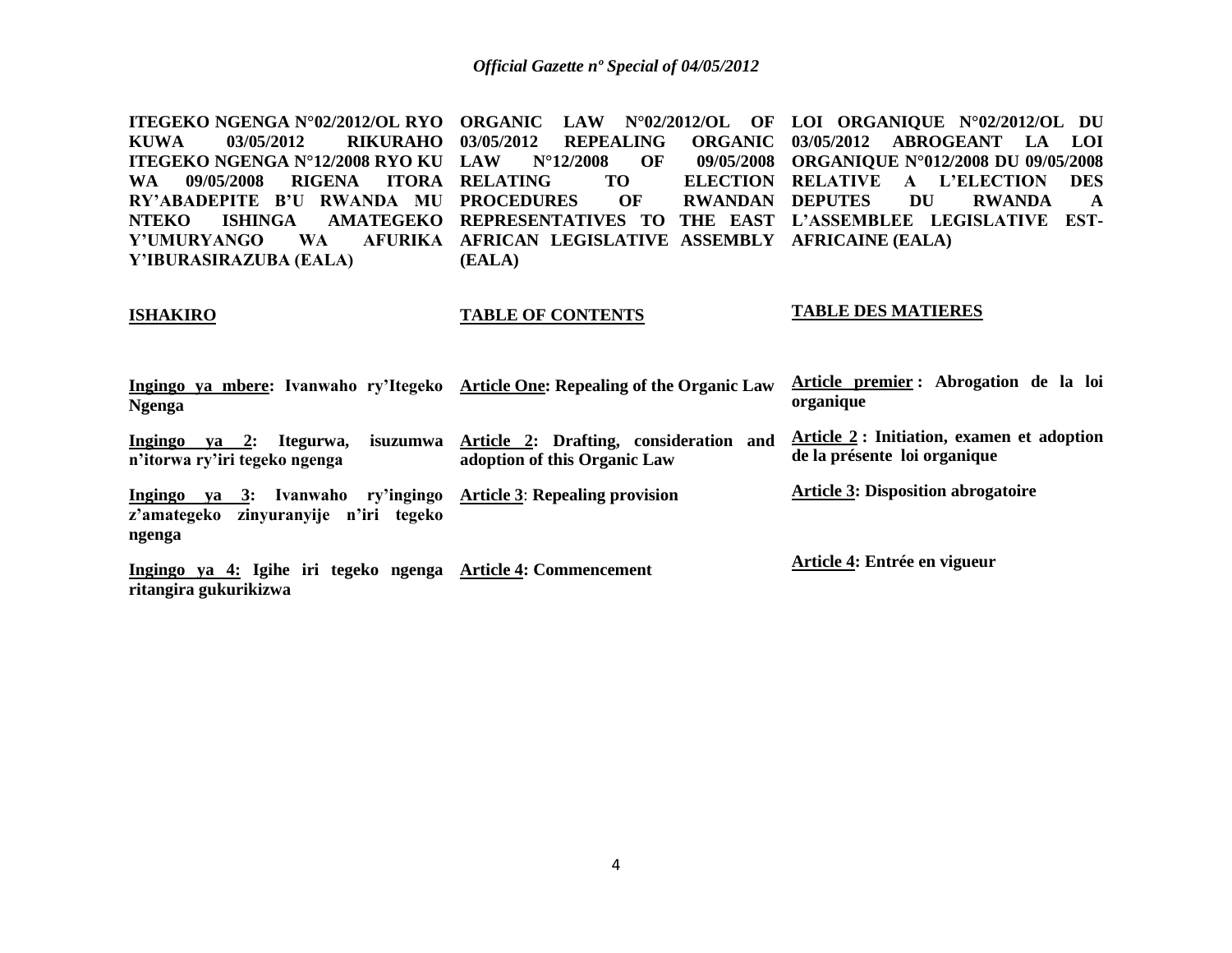**ITEGEKO NGENGA N°02/2012/OL RYO KUWA 03/05/2012 RIKURAHO ITEGEKO 03/05/2012 REPEALING ORGANIC LAW N° NGENGA N° 12/2008 RYO KU WA 12/2008 OF 09/05/2008 RELATING TO**  09/05/2008 **RIGENA RY'ABADEPITE B'U RWANDA MU REPRESENTATIVES TO THE EAST NTEKO ISHINGA AMATEGEKO AFRICAN LEGISLATIVE ASSEMBLY Y'UMURYANGO WA Y'IBURASIRAZUBA (EALA)**  $\text{LAW} = \text{N}^{\circ}02/2012/\text{OL}$ **ITORA ELECTION PROCEDURES OF RWANDAN RELATIVE (EALA) LOI ORGANIQUE N°02/2012/OL DU 03/05/2012 ABROGEANT LA LOI ORGANIQUE N° 12/2008 DU 09/05/2008 RELATIVE A L'ELECTION DES**  THE EAST DEPUTES DU RWANDA A **L'ASSEMBLEE LEGISLATIVE EST-AFRICAINE (EALA)**

**Twebwe, KAGAME Paul**, Perezida wa Repubulika;

**We, KAGAME Paul**, President of the Republic;

**Nous, KAGAME Paul**, Président de la République;

**INTEKO ISHINGA AMATEGEKO THE PARLIAMENT HAS ADOPTED AND LE PARLEMENT A ADOPTE ET NOUS SANCTIONNONS, PROMULGUONS LA LOI ORGANIQUE DONT LA TENEUR SUIT ET ORDONNONS QU'ELLE SOIT PUBLIEE AU JOURNAL OFFICIEL DE LA REPUBLIQUE DU RWANDA**

**YEMEJE, NONE NATWE DUHAMIJE, WE SANCTION, PROMULGATE THE DUTANGAJE ITEGEKO RITEYE RITYA, KANDI DUTEGETSE ORDER IT BE PUBLISHED IN THE KO RYANDIKWA MU IGAZETI YA OFFICIAL GAZETTE OF THE REPUBLIC LETA YA REPUBULIKA Y'U RWANDA FOLLOWING ORGANIC LAW AND OF RWANDA**

## **INTEKO ISHINGA AMATEGEKO:**

Umutwe w"Abadepite, mu nama yawo yo kuwa 26 Weurwe 2012;

Umutwe wa Sena, mu nama yawo yo kuwa 02 The Senate, in its session of 2 April 2012; Mata 2012;

ryavuguruwe kugeza ubu, cyane cyane mu ngingo zaryo, iya 60, iya 62, iya 66, iya 67, iya 90,92, 93, 94, 95, 108, 201 and 202; 88, iya 89, iya 90, iya 92, iya 93, iya 94, iya 95, iya 108, iya 201 n"iya 202;

**THE PARLIAMENT:**

March 2012;

Ishingiye ku Itegeko Nshinga rya Repubulika Pursuant to the Constitution of the Republic of y"u Rwanda ryo kuwa 04 Kamena nk"uko Rwanda of 04 June 2003 as amended to date, especially in articles 60, 62, 66, 67, 88, 89,

#### **LE PARLEMENT :**

The Chamber of Deputies, in its session of 26 La Chambre des Députés, en sa séance du 26 avril 2012 ;

Le Sénat, en sa séance du 2 avril 2012 ;

Vu la Constitution de la République du Rwanda du 04 juin 2003 telle que révisée à ce jour, spécialement en ses articles 60, 62, 66, 67, 88, 89, 90, 92, 93, 94, 95, 108, 201 et 202;

Isubiye ku Itegeko Ngenga n°12/2008 ryo Having reviewed Organic Law n° 12/2008 of Revu la Loi Organique n°12/2008 du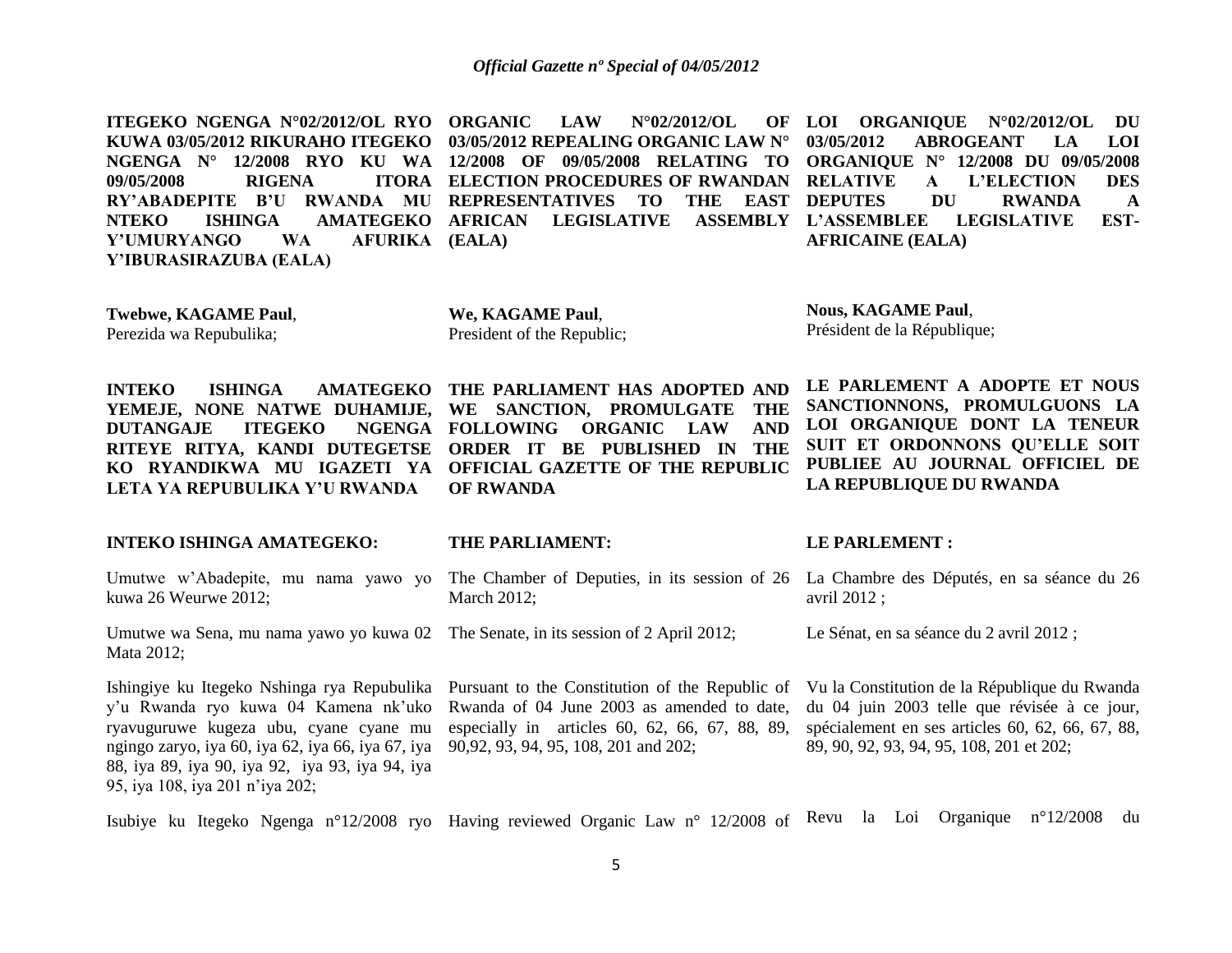y"Umuryango w"Afurika y"Iburasirazuba Legislative Assembly (EALA); (EALA);

**YEMEJE:**

**Ingingo ya mbere: Ivanwaho ry'itegeko ngenga**

Itegeko Ngenga n°12/2008 ryo kuwa 09/05/2008 rigena itora ry"Abadepite b"u Rwanda mu Nteko Ishinga Amategeko y"Umuryango wa Afurika y"Iburasirazuba (EALA) rivanyweho.

**Ingingo ya 2: Itegurwa, isuzumwa n'itorwa ry'iri tegeko ngenga**

Iri tegeko ngenga ryateguwe, risuzumwa kandi ritorwa mu rurimi rw"Ikinyarwanda.

**Ingingo ya 3: Ivanwaho ry'ingingo z'amategeko zinyuranyije n'iri tegeko ngenga**

Ingingo zose z"amategeko abanziriza iri tegeko ngenga kandi zinyuranyije na ryo zivanyweho.

#### **Ingingo ya 4: Igihe iri tegeko ngenga ritangira gukurikizwa Article 4: Commencement**

Iri tegeko ngenga ritangira gukurikizwa ku munsi ritangarijweho mu Igazeti ya Leta ya Repubulika y"u Rwanda.

# **ADOPTS:**

# **Article One: Repealing of the Organic Law**

The Organic Law n°12/2008 of 09/05/2008 relating to election procedures of Rwandan Representatives to the East African Legislative Assembly (EALA) is hereby repealed.

# **Article 2: Drafting, consideration and adoption of this organic law**

This Organic Law was drafted, considered and adopted in Kinyarwanda.

# **Article 3: Repealing provision**

the Republic of Rwanda**.**

organic law are hereby repealed.

# **Article 4: Entrée en vigueur**

This Organic Law shall come into force on the La présente loi organique entre en vigueur le date of its publication in the Official Gazette of jour de sa publication au Journal Officiel de la République du Rwanda.

kuwa 09/05/2008 rigena itora ry'Abadepite b'u 09/05/2008 relating to election procedures of 09/05/2008 relative à l'élection des Députés du Rwanda mu Nteko Ishinga Amategeko Rwandan-Representatives to the East African Rwanda à l'Assemblée Législative Est-Africaine (EALA) ;

# **ADOPTE :**

**Article premier: Abrogation de la loi organique**

La Loi Organique n°12/2008 du 09/05/2008 relative à l"élection des Députés du Rwanda à l"Assemblée Législative Est-Africaine (EALA) est abrogée.

# **Article 2: Initiation, examen et adoption de la loi présente organique**

La présente loi organique a été initiée, examinée et adoptée en Kinyarwanda**.**

**Article 3: Disposition abrogatoire** 

All prior legal provisions inconsistent with this Toutes les dispositions légales antérieures contraires à la présente loi organique sont abrogées.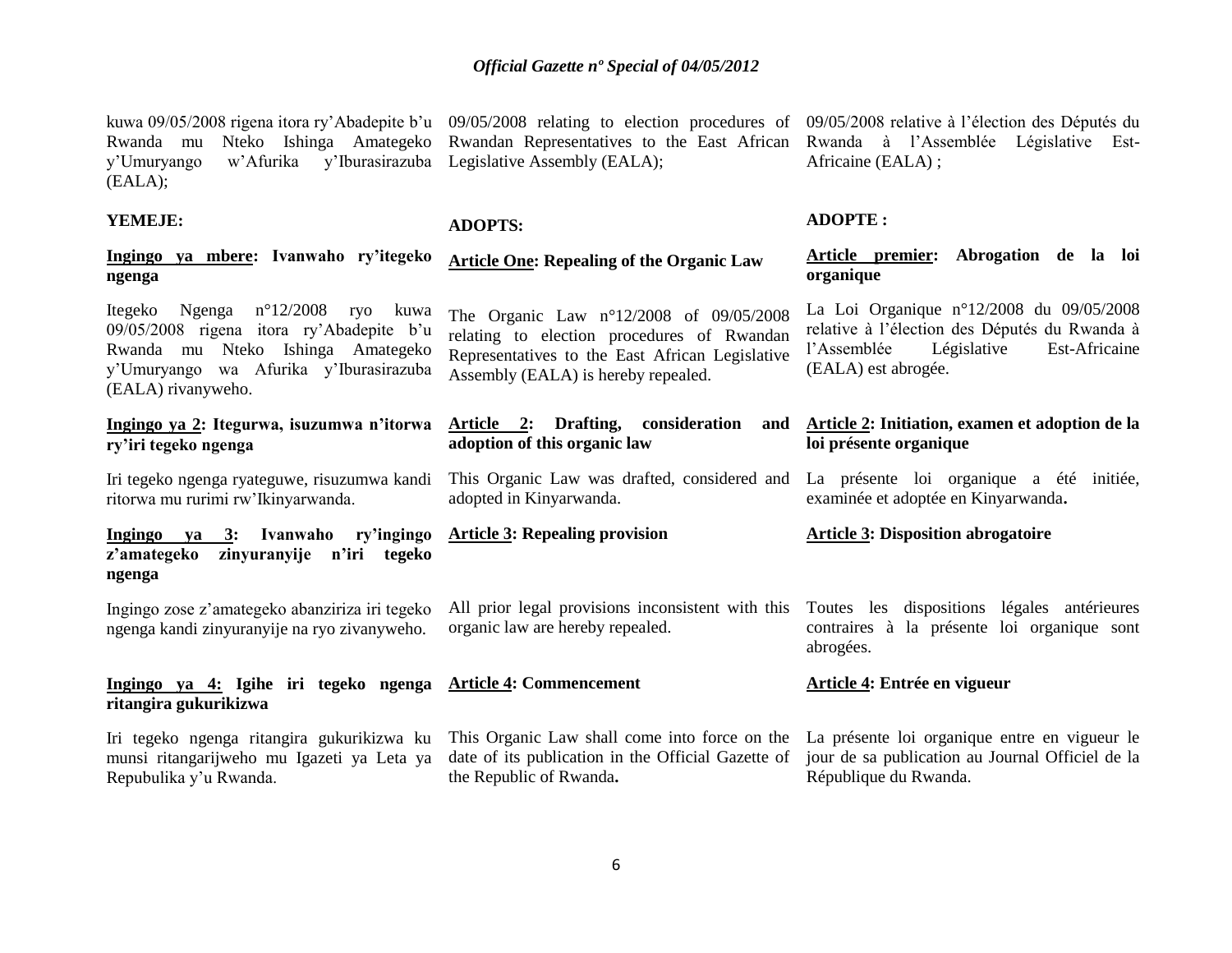Kigali, kuwa **03/05/2012** 

Kigali, on **03/05/2012** 

Kigali, le **03/05/2012** 

**(sé)**

**KAGAME Paul** Perezida wa Repubulika

**(sé) KAGAME Paul** President of the Republic

**(sé) KAGAME Paul** Président de la République

**(sé) Dr HABUMUREMYI Pierre Damien** Minisitiri w"Intebe

**Bibonywe kandi bishyizweho Ikirango cya Repubulika:**

**(sé) Dr HABUMUREMYI Pierre Damien** Primer Minister

**Seen and sealed with the Seal of the Republic:**

**(sé) Dr HABUMUREMYI Pierre Damien** Premier Ministre

**Vu et scellé du Sceau de la République:**

**(sé)**

**KARUGARAMA Tharcisse** Minisitiri w"Ubutabera/Intumwa Nkuru ya Leta

**(sé) KARUGARAMA Tharcisse** Minister of Justice/Attorney General

**(sé) KARUGARAMA Tharcisse**

Ministre de la Justice/Garde des Sceaux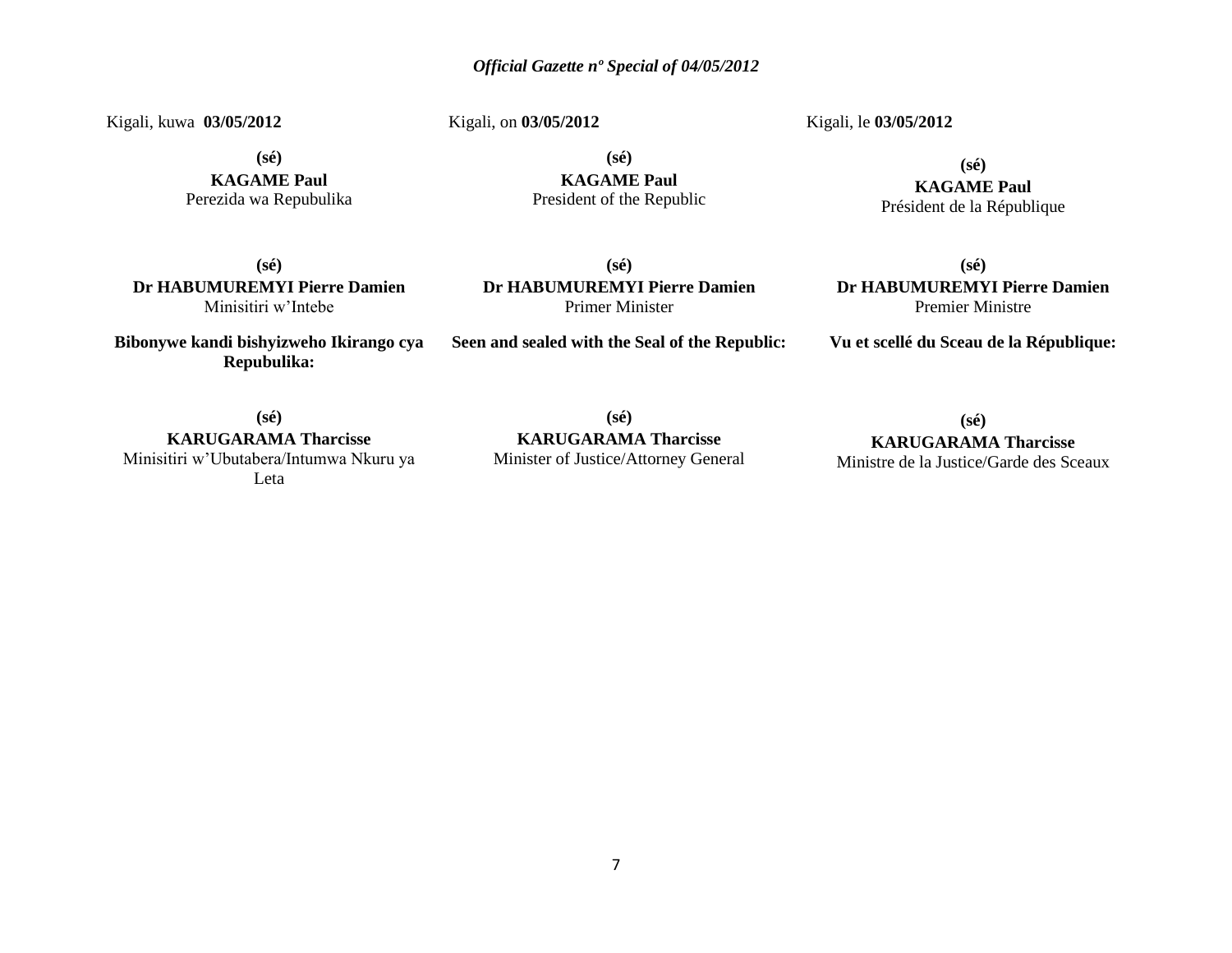| <b>ITEGEKO</b><br>$N^{\circ}15/2012$<br><b>RYO</b><br><b>KUWA LAW</b><br><b>RIGENA</b><br>03/05/2012<br><b>ITORA</b><br><b>RY'ABADEPITE</b><br><b>RWANDA MU PROCEDURES</b><br>$\mathbf{B}^{\prime}\mathbf{U}$<br><b>NTEKO</b><br><b>ISHINGA</b><br>Y'UMURYANGO<br>Y'IBURASIRAZUBA | $N^{\circ}$ 15/2012<br>OF<br><b>RELATING</b><br><b>TO</b><br><b>ELECTION</b><br><b>FOR</b><br>RWANDA RWANDA<br>AMATEGEKO MEMBERS OF THE EAST AFRICAN LEGISLATIVE EST-AFRICAINE<br>W'AFURIKA LEGISLATIVE ASSEMBLY | 03/05/2012 LOI Nº15/2012 DU 03/05/2012 RELATIVE<br>A L'ELECTION DES DEPUTES DU<br>$\mathbf{A}$<br><b>L'ASSEMBLEE</b> |
|-----------------------------------------------------------------------------------------------------------------------------------------------------------------------------------------------------------------------------------------------------------------------------------|------------------------------------------------------------------------------------------------------------------------------------------------------------------------------------------------------------------|----------------------------------------------------------------------------------------------------------------------|
| <b>ISHAKIRO</b>                                                                                                                                                                                                                                                                   | <b>TABLE OF CONTENTS</b>                                                                                                                                                                                         | <b>TABLE DES MATIERES</b>                                                                                            |
| <b>UMUTWE</b><br><b>INGINGO</b><br>WA MBERE:<br><b>RUSANGE</b>                                                                                                                                                                                                                    | <b>CHAPTER</b><br><b>GENERAL</b><br>ONE:<br><b>PROVISIONS</b>                                                                                                                                                    | <b>CHAPITRE PREMIER: DISPOSITIONS</b><br><b>GENERALES</b>                                                            |
| Ingingo ya mbere: Icyo iri tegeko rigamije                                                                                                                                                                                                                                        | <b>Article One: Purpose of this Law</b>                                                                                                                                                                          | Article premier: Objet de la présente loi                                                                            |
| ishyirwaho ry'Abadepite b'u Rwanda muri elections of Rwandan Members of EALA<br><b>EALA</b>                                                                                                                                                                                       | Ingingo ya 2: Inzego zigira uruhare mu Article 2: Organs participating in the Article 2: Organes qui participent à                                                                                               | l'élection des Députés du Rwanda à EALA                                                                              |
| Rwanda muri EALA bakomokamo                                                                                                                                                                                                                                                       | Ingingo ya 3: Ibyiciro Abadepite b'u Article 3: Categories of Rwandan members Article 3: Catégories des Députés du<br>of EALA                                                                                    | Rwanda à EALA                                                                                                        |
| <b>Rwanda muri EALA</b>                                                                                                                                                                                                                                                           | Ingingo ya 4: Inteko itora Abadepite b'u Article 4: Electoral college for Rwandan Article 4: Collège électoral des Députés du<br>members of EALA                                                                 | Rwanda à EALA                                                                                                        |
| UMUTWE WA II: IBISABWA KUGIRA CHAPTER<br><b>NGO</b><br><b>UMUNTU</b><br><b>GUTORWA</b>                                                                                                                                                                                            | <b>ELIGIBILITY</b><br>$\mathbf{H}$ :<br>YEMERERWE REQUIREMENTS                                                                                                                                                   | <b>CONDITIONS</b><br><b>CHAPITRE</b><br>II:<br><b>D'ELIGIBILITE</b>                                                  |
| Ingingo ya 5: Ibyo umukandida agomba Article 5: Requirements for candidature<br>kuba yujuje                                                                                                                                                                                       |                                                                                                                                                                                                                  | Article 5: Conditions pour être candidat                                                                             |
| Ingingo ya 6: Imirimo itabangikanywa no Article 6: Incompatibilities<br>kuba umukandida                                                                                                                                                                                           |                                                                                                                                                                                                                  | Article 6: Incompatibilités                                                                                          |
| UMUTWE WA III:<br><b>IMIGENDEKERE</b><br>Y'AMATORA                                                                                                                                                                                                                                | <b>CHAPTER</b><br><b>ELECTION</b><br>III:<br><b>PROCEDURES</b>                                                                                                                                                   | <b>CHAPITRE</b><br><b>PROCEDURES</b><br>III:<br><b>DES</b><br><b>ELECTIONS</b>                                       |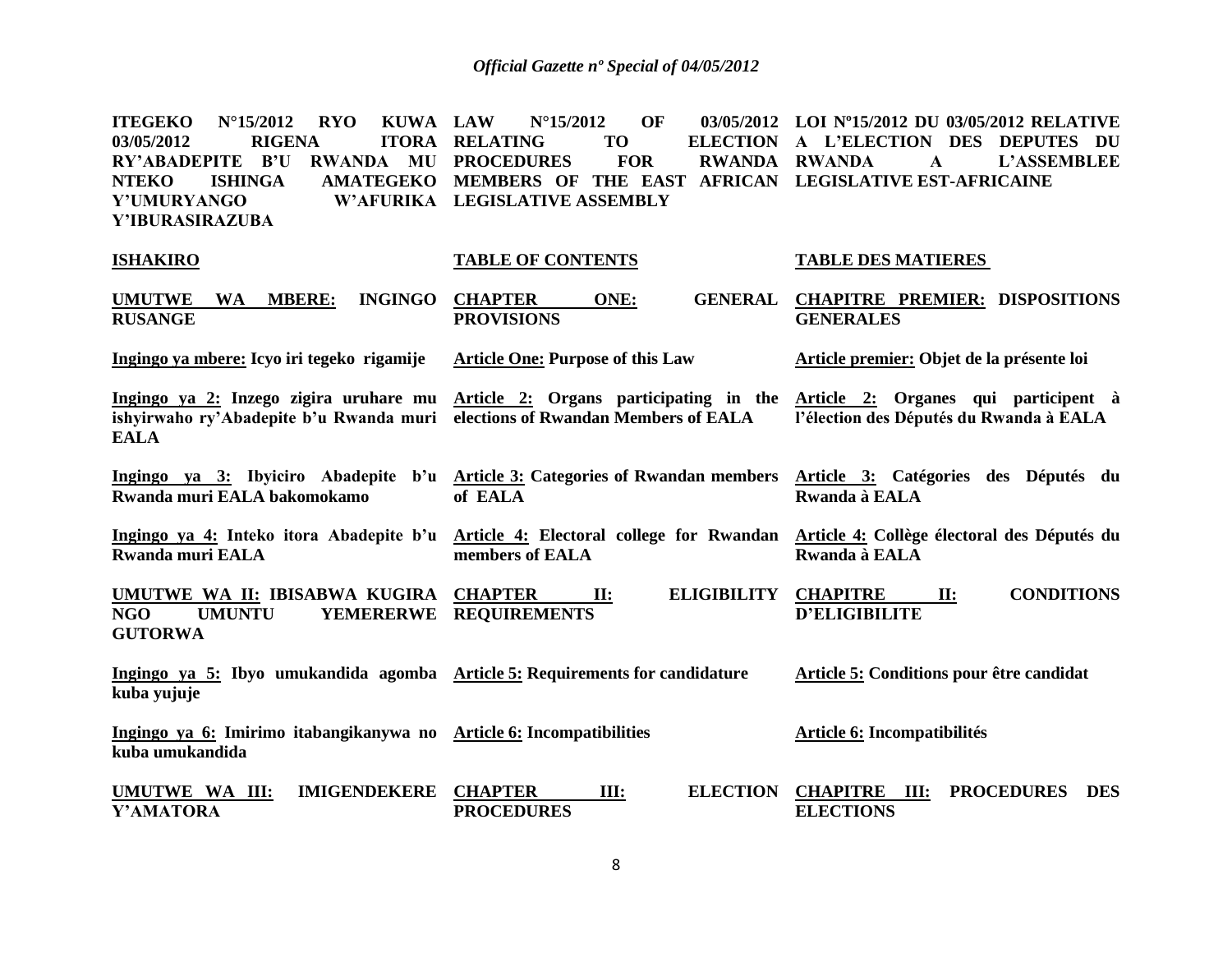| <b>Rwanda muri EALA</b>                                                                          | Ingingo ya 7: Umubare w'Abadepite b'u Article 7: Number of Rwanda members of Article 7: Nombre de Députés du Rwanda à<br><b>EALA</b>                                 | <b>EALA</b>                                                                                                                                  |
|--------------------------------------------------------------------------------------------------|----------------------------------------------------------------------------------------------------------------------------------------------------------------------|----------------------------------------------------------------------------------------------------------------------------------------------|
| Ingingo ya 8: Umubare w'abakandida                                                               | <b>Article 8: Number of candidates</b>                                                                                                                               | Article 8: Nombre de candidats                                                                                                               |
| Ingingo ya 9: Umubare w'abakandida<br>b'Abadepite utangwa na buri cyiciro                        | Article 9: Number of candidates submitted<br>by each category                                                                                                        | Article 9: Nombre de candidats présenté<br>par chaque catégorie                                                                              |
| Ingingo ya 10: Umubare w'Abadepite<br>bagenerwa buri cyiciro gitanga abakandida                  | <b>Article 10:</b> Number of members from each<br>category                                                                                                           | <b>Article 10:</b> Nombre des Députés provenant<br>de chaque catégorie                                                                       |
| Ingingo ya 11: Gutanga lisiti n'imyirondoro<br>y'abakandida muri Komisiyo y'Igihugu<br>y'Amatora | Article 11: Submission to the National<br><b>Electoral</b><br><b>Commission</b><br>of<br>lists<br>and<br>curriculum vitae of Candidates                              | Article 11: Présentation à la Commission<br>Nationale Electorale des listes et des<br>curriculum vitae des candidats                         |
| Ingingo ya 12: Inzego zishyikiriza Komisiyo<br>y'Igihugu y'Amatora lisiti y'abakandida           | Article 12: Organs in charge of submission<br>of the lists of candidates to the National<br><b>Electoral Commission</b>                                              | Article 12: Organes chargés du dépôt à la<br><b>Commission Nationale Electorale</b><br>des listes des candidats                              |
| v'Inteko<br><b>b'Imitwe</b><br>yombi<br>Ishinga<br>Amategeko lisiti yemejwe no gutora            | Ingingo ya 13: Gushyikiriza ba Perezida Article 13: Submission of the approved list<br>to the Speakers of both Chambers of the<br>Parliament and holding of election | Article 13: Dépôt de la liste approuvée aux<br><b>Chambres</b><br><b>Présidents</b><br>des<br>deux<br>du<br>Parlement et tenue de l'élection |
| Ingingo ya 14: Umubare wa ngombwa Article 14: Required quorum<br>kugira ngo amatora abe          |                                                                                                                                                                      | <b>Article 14: Quorum requis</b>                                                                                                             |
| Ingingo ya 15: Igihe amatora abera                                                               | <b>Article 15: Determination of polling day</b>                                                                                                                      | Article 15: Détermination du jour du<br>scrutin                                                                                              |
| Ingingo ya 16:<br>Uburyo n'igihe<br>cyo<br>kwiyamamaza                                           | Article 16:<br>Procedure<br>election<br>and<br>campaign period                                                                                                       | Article 16: Mode et période de campagne<br>électorale                                                                                        |
| Ingingo ya 17: Abakandida batowe                                                                 | <b>Article 17: Successful candidates</b>                                                                                                                             | <b>Article 17: Candidats élus</b>                                                                                                            |
| Ingingo ya 18:<br>itora                                                                          | Gutangaza ibyavuye mu Article 18: Announcement of the results of<br>the election                                                                                     | Article 18: Proclamation des résultats du<br>scrutin                                                                                         |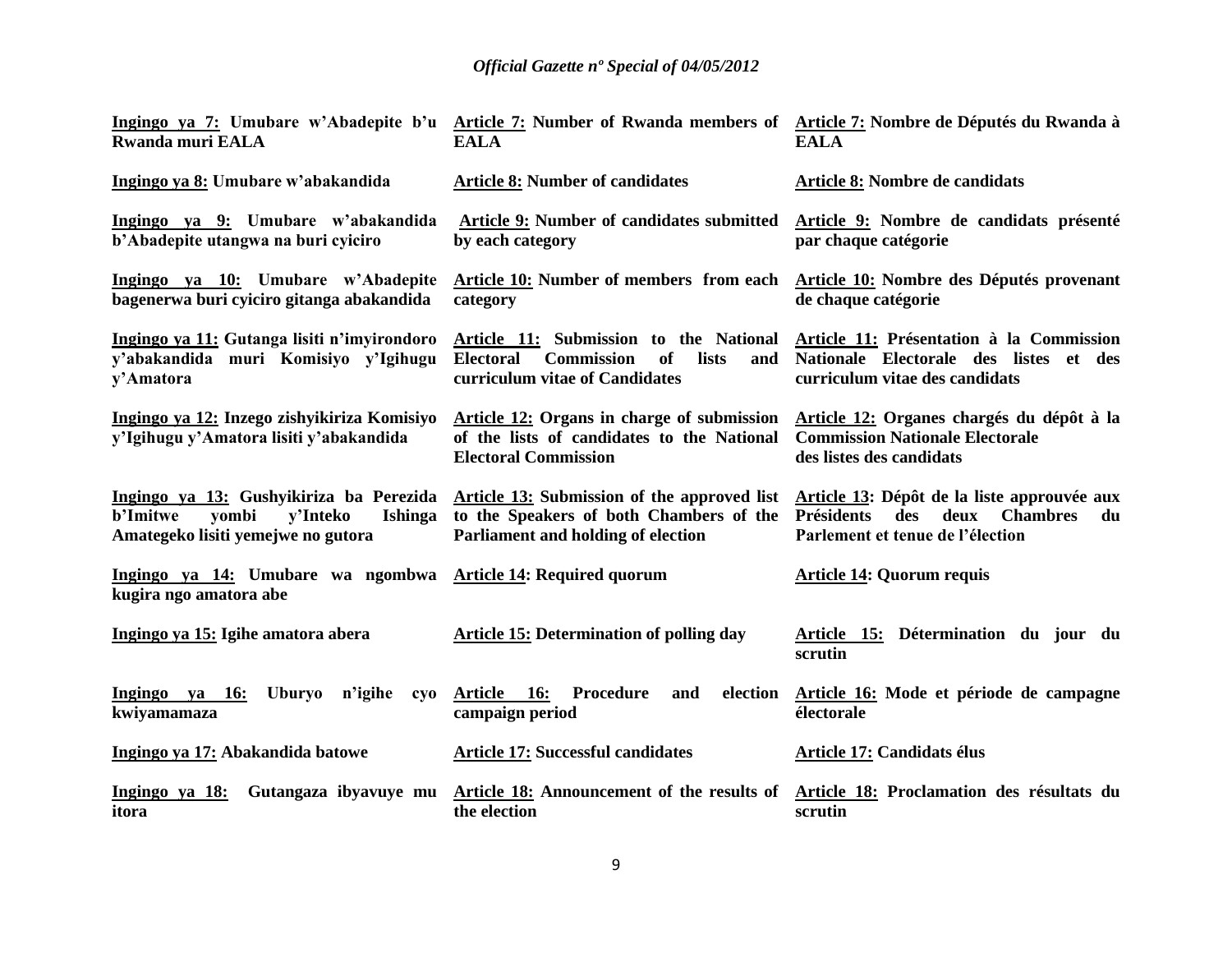| kujuririra ibyavuye mu matora                                                                   | Ingingo ya 19: Igihe ntarengwa cyo Article 19: Deadline for appealing against Article 19: Délai d'exercice des recours<br>the results of the election | contre les résultats du scrutin                                                                     |
|-------------------------------------------------------------------------------------------------|-------------------------------------------------------------------------------------------------------------------------------------------------------|-----------------------------------------------------------------------------------------------------|
| Ingingo ya 20: Igihe ntarengwa cyo<br>gukemura impaka                                           | <u>Article 20:</u><br>petitions                                                                                                                       | Deadline for deciding on Article 20: Délai pour décider sur les<br>recours                          |
| Ingingo ya 21: Itangazwa ntakuka<br>ry'Abadepite b'u Rwanda muri EALA                           | Article 21: Final publication of Rwanda Article 21: Publication définitive des<br>members of EALA                                                     | Députés du Rwanda à EALA                                                                            |
| Rwanda muri EALA atakaza umwanya substituting a Rwandan member of EALA<br>n'uburyo asimburwa    | Ingingo ya 22: Uburyo Umudepite w'u Article 22: Vacate of seat and modalities of                                                                      | Article 22: Vacance de siège et modalités de<br>remplacement d'un Député du Rwanda à<br><b>EALA</b> |
| <b>UMUTWE WA IV: INGINGO ZISOZA</b>                                                             | <b>CHAPTER IV: FINAL PROVISIONS</b>                                                                                                                   | <b>CHAPITRE IV: DISPOSITIONS</b><br><b>FINALES</b>                                                  |
| ry'iri tegeko                                                                                   | Ingingo ya 23: Itegurwa, isuzumwa n'itorwa Article 23: Drafting, consideration and<br>adoption of this Law                                            | Article 23: Initiation, examen et adoption de<br>la présente loi                                    |
| Ingingo ya 24: Ivanwaho ry'ingingo Article 24: Repealing provision<br>zinyuranyije n'iri tegeko |                                                                                                                                                       | <b>Article 24: Disposition abrogatoire</b>                                                          |
| Ingingo ya 25: Igihe iri tegeko ritangira Article 25: Commencement<br>gukurikizwa               |                                                                                                                                                       | Article 25: Entrée en vigueur                                                                       |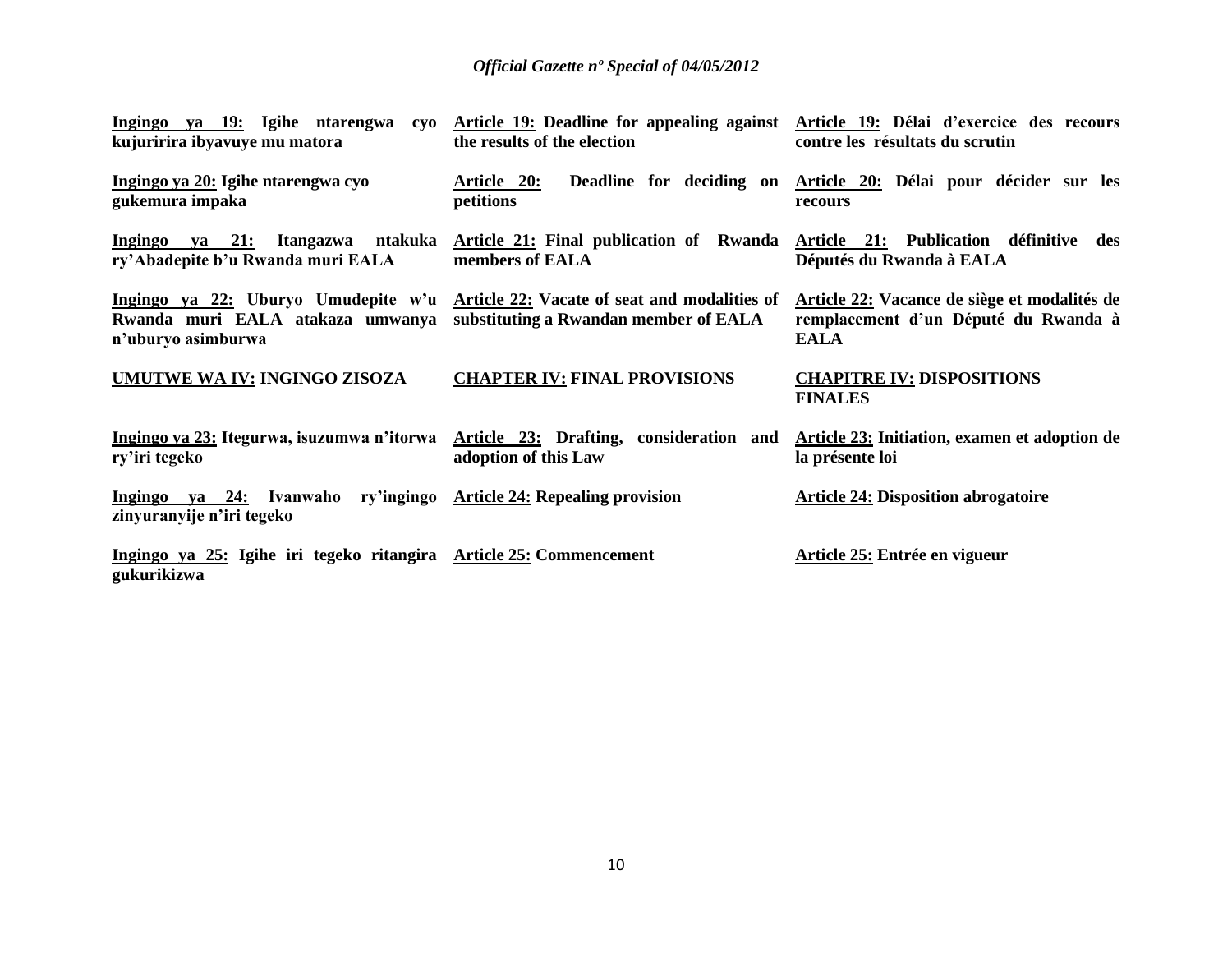|                 |  |                                     |  |                                                                               | ITEGEKO N°15/2012 RYO KUWA LAW N°15/2012 OF 03/05/2012 LOI-N°15/2012 DU-03/05/2012 RELATIVE |
|-----------------|--|-------------------------------------|--|-------------------------------------------------------------------------------|---------------------------------------------------------------------------------------------|
|                 |  | 03/05/2012 RIGENA ITORA RELATING TO |  |                                                                               | ELECTION A L'ELECTION DES DEPUTES DU                                                        |
|                 |  |                                     |  |                                                                               | RY'ABADEPITE B'U RWANDA MU PROCEDURES FOR RWANDAN RWANDA A L'ASSEMBLEE                      |
|                 |  |                                     |  | NTEKO ISHINGA AMATEGEKO MEMBERS OF THE EAST AFRICAN LEGISLATIVE EST-AFRICAINE |                                                                                             |
| Y'UMURYANGO     |  | W'AFURIKA LEGISLATIVE ASSEMBLY      |  |                                                                               |                                                                                             |
| Y'IBURASIRAZUBA |  |                                     |  |                                                                               |                                                                                             |

**Twebwe, KAGAME Paul**, Perezida wa Repubulika;

**We, KAGAME Paul**, President of the Republic; **Nous, KAGAME Paul**, Président de la République;

**INTEKO** ISHINGA AMATEGEKO THE PARLIAMENT HAS ADOPTED LE PARLEMENT A ADOPTE ET NOUS **YEMEJE, NONE NATWE DUHAMIJE, AND WE SANCTION, PROMULGATE DUTANGAJE ITEGEKO RITYA, KANDI DUTEGETSE** RYANDIKWA MU IGAZETI YA LETA GAZETTE OF THE REPUBLIC OF AU JOURNAL OFFICIEL DE LA **YA REPUBULIKA Y'U RWANDA RWANDA**

**THE FOLLOWING LAW AND ORDER IT LOI DONT LA TENEUR SUIT ET BE PUBLISHED IN THE OFFICIAL** 

**SANCTIONNONS, PROMULGUONS LA ORDONNONS QU'ELLE SOIT PUBLIEE REPUBLIQUE DU RWANDA**

# **INTEKO ISHINGA AMATEGEKO:**

#### **THE PARLIAMENT:**

#### **LE PARLEMENT :**

- Umutwe w'Abadepite, mu nama yawo yo The Chamber of Deputies, in its session of 19 La Chambre des Députés, en sa séance du kuwa 19 Mata 2012; April 2012; 19 avril 2012;
- Umutwe wa Sena, mu nama yawo yo kuwa 4 The Senate, in its session of 4 April 2012; Mata 2012; Le Sénat, en sa séance du 04 avril 2012;

Ishingiye ku Itegeko Nshinga rya Repubulika y"u Rwanda ryo kuwa 04 Kamena 2003 nk"uko ryavuguruwe kugeza ubu, cyane cyane mu ngingo zaryo, iya 62, iya 66, iya 67, iya 70, iya 78, iya 88, iya 89, iya 90, iya 92, iya 93, iya 94, iya 95, iya 98, iya 108, iya 180, iya 190, iya 200 n"iya 201;

Rwanda of 04 June 2003 as amended to date, especially in Articles 62, 66, 67, 70, 78, 88, 89, 90, 92, 93, 94, 95, 98, 108, 180**,** 190, 200 and 201;

Pursuant to the Constitution of the Republic of Vu la Constitution de la République du Rwanda du 04 juin 2003, telle que révisée à ce jour, spécialement en ses articles 62, 66, 67, 70, 78, 88, 89, 90, 92, 93, 94, 95, 98, 108, 180, 190, 200 et 201;

Ishingiye ku Masezerano yerekeye ishyirwaho Pursuant to the Treaty for the establishment of Vu le Traité relatif à la création de la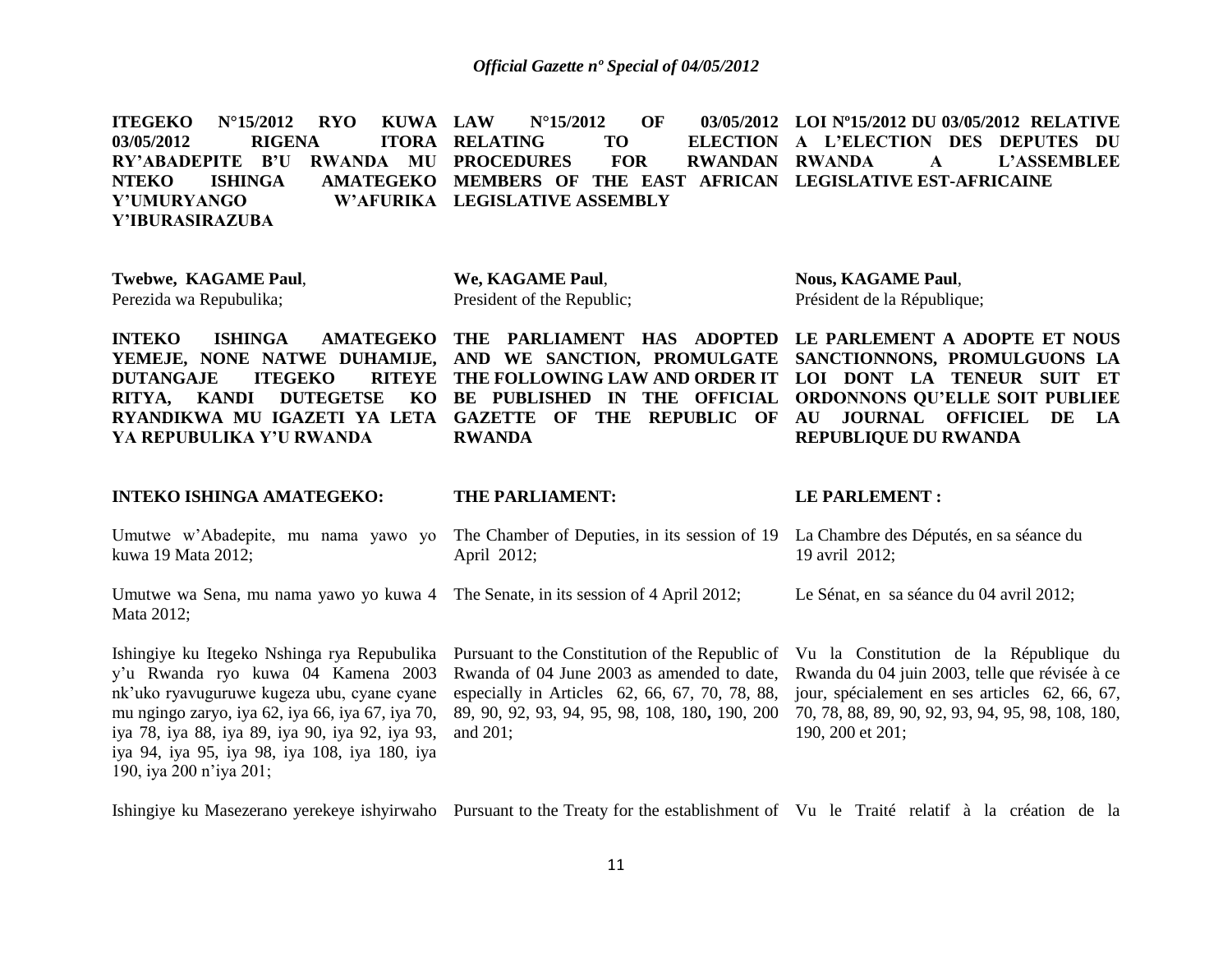ry"Umuryango w"Afurika y"Iburasirazuba nk"uko yavuguruwe kugeza ubu, cyane cyane mu ngingo zayo, iya 9, iya 48, iya 49, iya 50, iya 51, iya 150 n"iya 152; Ishingiye ku Masezerano yerekeye iyinjizwa rya Repubulika y"u Rwanda mu Muryango w"Afurika y"Iburasirazuba, yashyiriweho umukono i Kampala muri Uganda kuwa 18 Kamena 2007; Ishingiye ku Itegeko Ngenga n°02/2005 ryo Pursuant to the Organic Law n° 02/2005 of 18 kuwa 18 Gashyantare 2005 rigena imikorere February 2005 establishing rules of procedure ya Sena nk"uko ryahinduwe kandi ryujujwe of the Senate as modified and complemented kugeza ubu, cyane cyane mu ngingo zaryo, iya to date, especially in Articles 20 and 143; 20 n"iya 143; Ishingiye ku Itegeko Ngenga n° 06/2006 ryo Pursuant to the Organic Law n° 06/2006 of 15 kuwa 15 Gashyantare 2006 rigena imikorere February 2006 establishing rules of procedure y"Umutwe w"Abadepite mu Nteko Ishinga Amategeko nk"uko ryahinduwe kandi ryujujwe kugeza ubu cyane cyane mu ngingo zaryo, iya 72, iya 76, iya 79 n"iya 141; Ishingiye ku Itegeko n° 31/2005 ryo kuwa 24 Ukuboza 2005 rigena imiterere n"imikorere bya Komisiyo y"Igihugu y"Amatora nk"uko ryahinduwe kandi ryujujwe kugeza ubu, cyane cyane mu ngingo yaryo ya 5; the East African Community, as amended to date, especially in Articles 9, 48, 49, 50, 51, 150 and 152; Pursuant to the Treaty of accession of the Vu le Traité d"adhésion de la République du Republic of Rwanda to the East African Community, signed in Kampala, in Uganda, on 18 June 2007; of the Chamber of Deputies in the Parliament as modified and complemented to date, especially in Articles 72, 76, 79 and 141; Pursuant to Law n° 31/2005 of 24 December 2005 relating to the organization and functioning of the National Electoral Commission as modified and complemented to date, especially in Article 5; Communauté d"Afrique de l"Est, tel que révisé à ce jour, spécialement en ses articles 9, 48, 49, 50, 51, 150 et 152; Rwanda à la Communauté d"Afrique de l"Est, signé à Kampala en Ouganda en date du 18 juin 2007; Vu la Loi Organique n° 02/2005 du 18 février 2005 portant Règlement d"Ordre Intérieur du Sénat telle que modifiée et complétée à ce jour, spécialement en ses articles 20 et 143; Vu la Loi Organique n° 06/2006 du 15 février 2006 portant Règlement d"Ordre Intérieur de la Chambre des Députés du Parlement telle que modifiée et complétée à ce jour, spécialement en ses articles 72, 76, 79 et 141; Vu la Loi n° 31/2005 du 24 décembre 2005 portant organisation et fonctionnement de la Commission Nationale Electorale telle que modifiée et complétée à ce jour, spécialement en son article 5;

**YEMEJE:**

**ADOPTS:**

**ADOPTE:**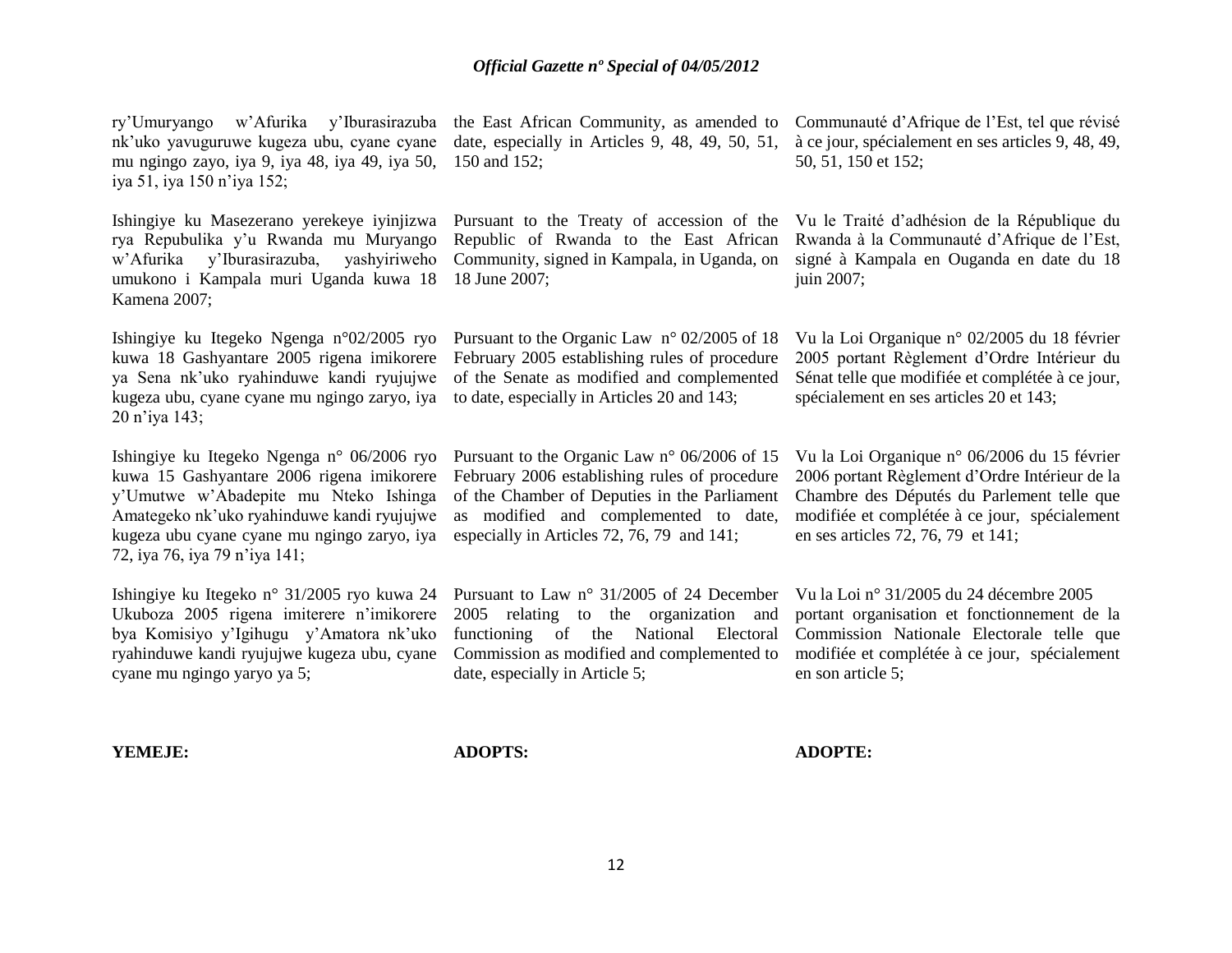| <b>UMUTWE</b><br><b>MBERE:</b><br><b>WA</b><br><b>RUSANGE</b>                                                                                                          | <b>INGINGO CHAPTER</b><br>ONE:<br><b>PROVISIONS</b>                                                                                                                                                                             | GENERAL CHAPITRE PREMIER: DISPOSITIONS<br><b>GENERALES</b>                                                                      |
|------------------------------------------------------------------------------------------------------------------------------------------------------------------------|---------------------------------------------------------------------------------------------------------------------------------------------------------------------------------------------------------------------------------|---------------------------------------------------------------------------------------------------------------------------------|
| Ingingo ya mbere: Icyo iri tegeko rigamije                                                                                                                             | <b>Article One: Purpose of this Law</b>                                                                                                                                                                                         | Article premier: Objet de la présente loi                                                                                       |
| Iri tegeko rigena itora ry'Abadepite b'u<br>Rwanda mu Nteko Ishinga Amategeko<br>w'Afurika y'Iburasirazuba,<br>y'Umuryango<br>"EALA" mu magambo ahinnye y'Icyongereza. | This Law governs election procedures for<br>Rwandan members of the East African<br>Legislative Assembly, "EALA" as acronym.                                                                                                     | La présente loi régit l'élection des Députés du<br>Rwanda à l'Assemblée Législative Est-<br>Africaine, "EALA" en sigle anglais. |
| ishyirwaho ry'Abadepite b'u Rwanda muri elections of Rwandan Members of EALA<br><b>EALA</b>                                                                            | Ingingo ya 2: Inzego zigira uruhare mu Article 2: Organs participating in the Article 2: Organes qui participent à                                                                                                              | l'élection des Députés du Rwanda à EALA                                                                                         |
| uruhare<br>mu ishyirwaho<br>Inzego zigira<br>ry'Abadepite b'u Rwanda muri EALA ni izi<br>zikurikira:<br>1° Imitwe ya Politiki ihagarariwe mu                           | Organs participating in the elections of Les organes qui participent à l'élection des<br>Rwandan Members of EALA are the Députés du Rwanda à EALA sont les suivants:<br>following:<br>1° Political organizations represented in | 1 <sup>°</sup> les formations politiques représentées                                                                           |
| Nteko Ishinga Amategeko;                                                                                                                                               | the Parliament;                                                                                                                                                                                                                 | au Parlement;                                                                                                                   |
| Inama y'Igihugu y'Urubyiruko;<br>$2^{\circ}$                                                                                                                           | $2^{\circ}$<br>the National Youth Council;                                                                                                                                                                                      | le Conseil National de la Jeunesse;                                                                                             |
| Inama y'Igihugu y'Abagore;<br>$3^\circ$                                                                                                                                | $3^\circ$<br>the National Women Council;                                                                                                                                                                                        | le Conseil National des Femmes;<br>$3^\circ$                                                                                    |
| Inama y'Igihugu y'Abantu<br>$4^\circ$<br>bafite                                                                                                                        | the National Council of Persons with<br>$4^{\circ}$<br>Disability.                                                                                                                                                              | 4° le Conseil National des Personnes<br>Handicapées.                                                                            |
| Ubumuga.<br>Uburyo bukoreshwa mu ishyirwaho ry'abo                                                                                                                     | Modalities for conducting elections of such<br>members are determined by this Law.                                                                                                                                              | La procédure d'élection de ces membres est<br>déterminée par la présente loi.                                                   |
| Badepite bugenwa n'iri tegeko.                                                                                                                                         | <b>Article 3: Categories of Rwandan Members</b><br>of EALA                                                                                                                                                                      | Article 3: Catégories des Députés du<br>Rwanda à EALA                                                                           |
| Ingingo ya 3: Ibyiciro Abadepite b'u<br>Rwanda muri EALA bakomokamo                                                                                                    | Rwandan members of EALA shall be drawn                                                                                                                                                                                          | Les Députés du Rwanda à EALA sont issus                                                                                         |
| Abadepite b'u Rwanda muri EALA, baturuka<br>mu Mitwe ya Politiki, mu Nama y'Igihugu                                                                                    | from political organisations, the National<br>Youth Council, the National Women Council                                                                                                                                         | des formations politiques, du Conseil National<br>de la Jeunesse, du Conseil National des                                       |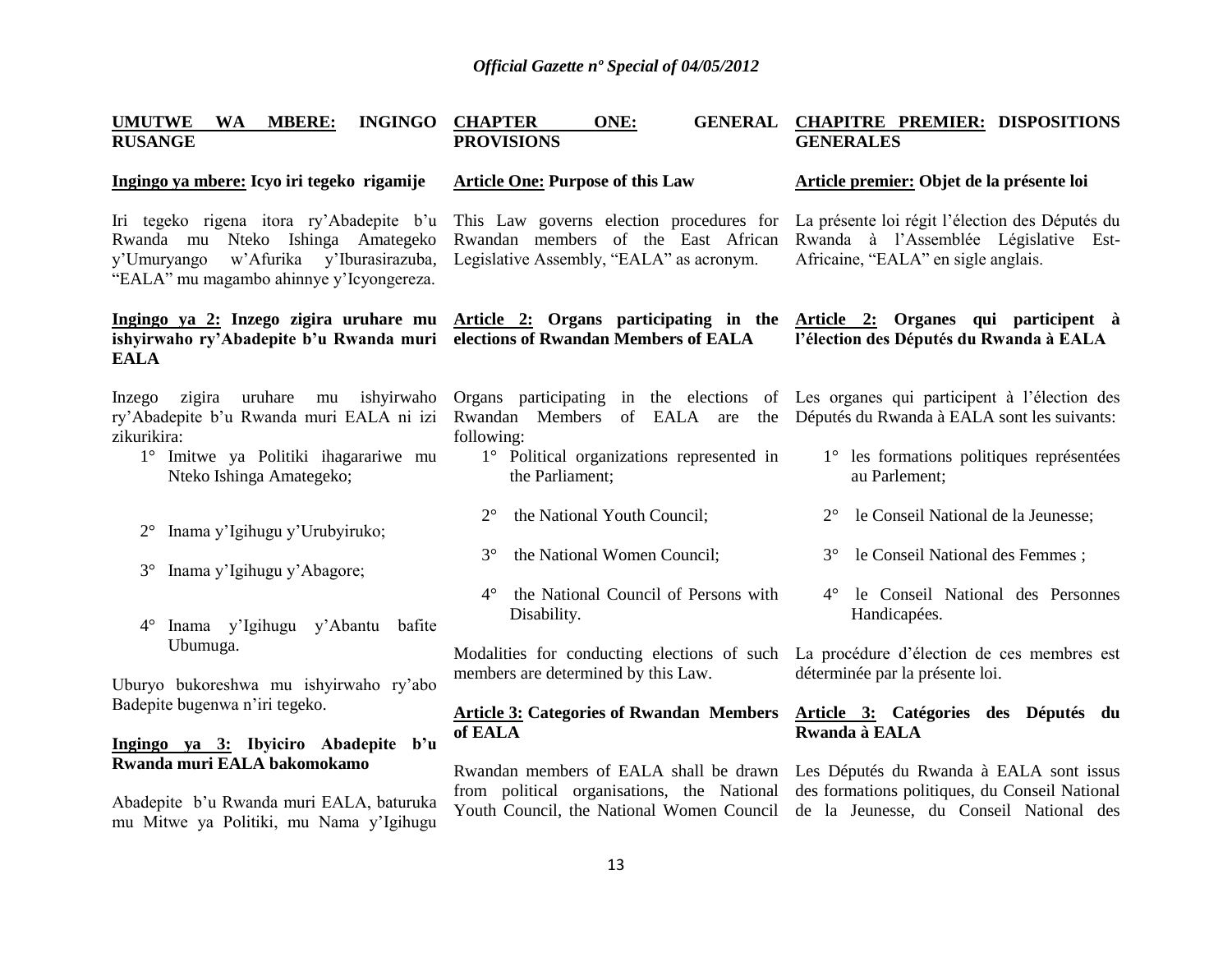y"Urubyiruko, mu Nama y"Igihugu y"Abagore no mu Nama y"Igihugu y"Abantu bafite Ubumuga hashingiwe ku buryo ibyo byiciro bihagarariwe mu Nteko Ishinga Amategeko, Umutwe w"Abadepite.

# **Ingingo ya 4: Inteko itora Abadepite b'u members of EALA Rwanda muri EALA**

Itora ry"Abadepite b"u Rwanda muri EALA ritegurwa kandi rikorwa n"Imitwe yombi y"Inteko Ishinga Amategeko iteraniye mu nama imwe, iyobowe na Perezida w"Inteko Ishinga Amategeko, Umutwe w"Abadepite, yaba adahari ikayoborwa na Perezida w"Umutwe wa Sena.

Itora rikorwa mu ruhame ku buryo butaziguye mu nama rusange y"Inteko Ishinga Amategeko Imitwe yombi yateranye ari nayo igize inteko itora.

Buri cyiciro gitorerwa ku rupapuro rwihariye.

Itora rikorwa mu ibanga kandi amajwi y"abahari akabarurirwa hamwe.

# **UMUTWE WA II: IBISABWA KUGIRA NGO UMUNTU YEMERERWE GUTORWA**

**Ingingo ya 5: Ibyo umukandida agomba kuba yujuje**

and the National Council of Persons with Femmes et du Conseil National des Personnes Disabilities in accordance with representation in the Parliament, the Chamber au Parlement, Chambre des Députés. of Deputies.

Election of Rwandan members of EALA shall be organised and conducted by both Chambers of the Parliament in a joint session chaired by the Speaker of the Chamber of Deputies, or in his/her absence, by the President of the Senate.

Handicapées au prorata de leur représentation

# **Article 4: Electoral college for Rwanda Article 4: Collège électoral des Députés du Rwanda à EALA**

L"élection des Députés du Rwanda à EALA est organisée et menée par les deux Chambres du Parlement réunies en séance conjointe présidée par le Président de la Chambre des Députés, ou, en son absence, par le Président du Sénat.

publique lors d"une séance plénière conjointe du Parlement dont les membres constituent le

Chaque catégorie est élue sur son propre

L"élection est effectuée au scrutin secret et les voix des membres présents sont comptées

Collège électoral.

bulletin de vote.

cumulativement.

The election shall be conducted in public L"élection au scrutin direct se tient en séance through direct ballot in a joint plenary session of the Parliament whose members constitute the electoral college.

Each category shall be voted on its own ballot paper.

The election shall be held by secret ballot and votes of members present shall be counted together.

**CHAPTER II: ELIGIBILITY REQUIREMENTS**

**D'ELIGIBILITE** 

**CHAPITRE II: CONDITIONS** 

# **Article 5: Requirements for candidature**

**Article 5: Conditions pour être candidat**

For a person to be elected as a Rwandan Pour être élu Député du Rwanda à EALA, le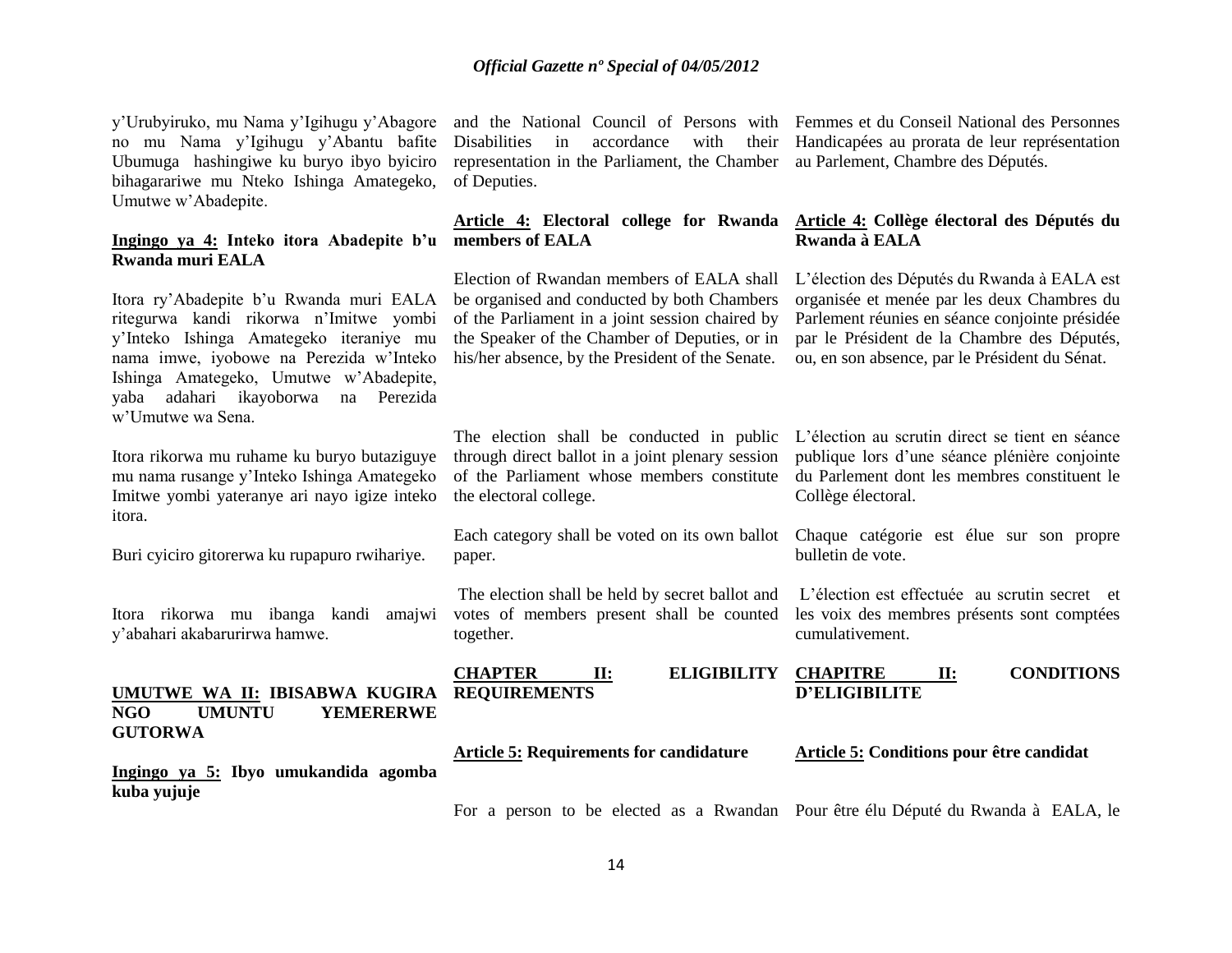Kugira ngo umuntu atorerwe kuba Umudepite Member of EALA, he/she shall: w"u Rwanda muri EALA agomba kuba yujuje ibi bikurikira:

- 1° kuba ari umunyarwanda;
- 2° kuba yujuje nibura imyaka makumyabiri n"umwe (21) y"amavuko;
- 3° kuba ari inyagamugayo;
- 4° kuba afite impamyabumenyi ihanitse cyangwa ihwanye na yo cyangwa yarakoze imirimo yo mu rwego rwo hejuru mu nzego za Leta, iz"abikorera cyangwa imiryango itari iya Leta**;**
- 5° kuba afite uburambe cyangwa ubushake n"ubushobozi mu gushimangira no guteza imbere intego z"Umuryango w"Afurika y"Iburasirazuba;
- 6° kuba atarambuwe n"Inkiko uburenganzira mbonezamubano n"ubwa politiki;
- 7° kuba atarakatiwe ku buryo budasubirwaho igihano cy"iremezo kingana cyangwa kirenze amezi atandatu (6) kitahanaguweho n"imbabazi z"itegeko cyangwa

- 1° be a Rwandan by nationality;
- $2^{\circ}$  be twenty-one (21) years old at least;
- 3° be a person of integrity;
- 4° hold at least a Bachelor"s degree or equivalent qualification or have held a senior managerial position in the public service, private sector or in civil society;
- 5° have adequate experience or will and competence in consolidating and promoting East African Community objectives;
- 6° not have been deprived of civil and political rights by a court of law;
- 7° not have been irrevocably sentenced to a penalty equal to or higher than a six (6) months imprisonment, which has not been forgiven by amnesty or rehabilitation;
- 8° not have been convicted of the crime of genocide or crimes against

candidat doit remplir les conditions suivantes:

- 1° être de nationalité rwandaise;
- 2° être âgé de vingt et un (21) ans au moins;
- 3° être intègre;
- 4° avoir un diplôme de licence ou son équivalent ou avoir exercé de hautes fonctions de direction au sein des institutions publiques, du secteur privé ou de la société civile;
- 5° avoir l"expérience ou la volonté et la compétence dans la consolidation et la promotion des objectifs de la Communauté d"Afrique de l"Est;
- 6° n"avoir pas été privé de ses droits civils et politiques par une juridiction;
- 7° n'avoir pas été condamné définitivement à une peine égale ou supérieure à six (6) mois d'emprisonnement non effacée par l"amnistie ou la réhabilitation;
- 8° n"avoir pas été reconnu coupable de crime de génocide ou de crimes contre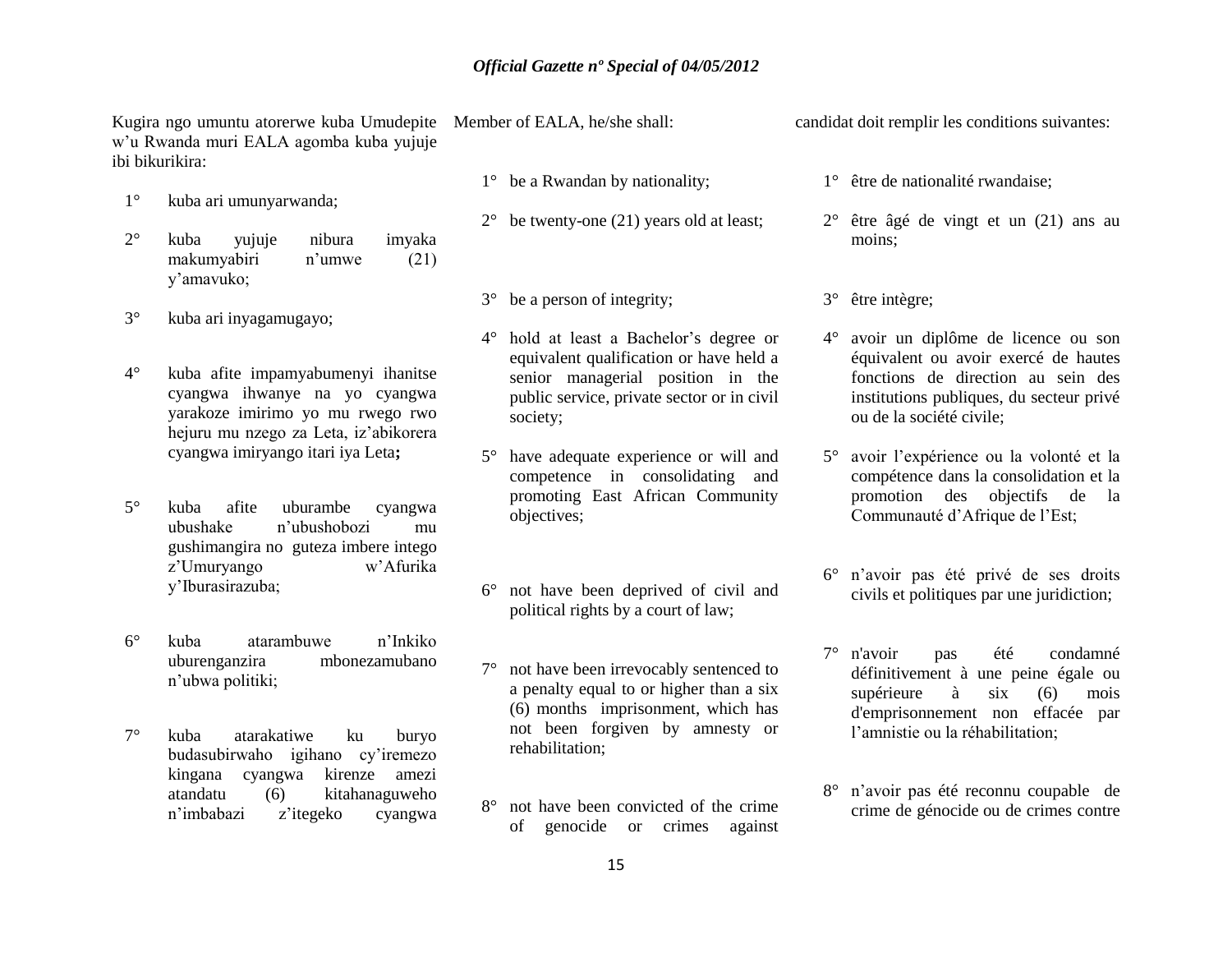ihanagurabusembwa;

- 8° kuba atarahamwe n"icyaha cya jenoside cyangwa ibyaha byibasiye inyoko muntu;
- 9° kuba atarahamwe n"icyaha cy"ingengabitekerezo ya jenoside n"ibindi byaha bifitanye isano na yo ;
- 10° kuba atarahamwe n"icyaha cy"ubwicanyi n"ubuhotozi;
- 11° kuba atarahamwe n"icyaha cyo gusambanya abana n"icyo gusambanya ku gahato;
- 12° kuba adafunze**;**
- 13° kuba atari impunzi;

14° kuba adafite uburwayi bwo mu mutwe.

# **Ingingo ya 6: Imirimo itabangikanywa no kuba umukandida**

Umukandida w"u Rwanda muri EALA ntagomba kuba mu bagize Inteko Ishinga Amategeko, mu bagize Guverinoma cyangwa umukozi w"Umuryango w"Afurika y"Iburasirazuba, mu gihe cy"amatora.

humanity;

- 9° not have been convicted of the offence of the genocide ideology and related offences;
- 10° not have been convicted of murder and manslaughter;
- 11° not have been convicted of the crime of defilement or rape;
- 12° not be under detention;
- 13<sup>°</sup> not have a refugee status;
- 14° not suffer from mental illness.
- **Article 6: Incompatibilities**

Community at the time of elections.

However, a person in such organs may be candidate after his/her beforehand temporary resignation from his/her duties. If he/she loses elections, he/she shall be reinstated in his/her functions unconditionally.

l"humanité;

- 9° n"avoir pas été reconnu coupable de l"idéologie du génocide et toute autre infraction connexe;
- 10° n"avoir pas fait objet d"une condamnation définitive pour meurtre et assassinat;
- 11° n"avoir pas été reconnue coupable de viol sur mineur ou de tout autre acte de viol ;
- 12° ne pas faire l"objet de détention;
- 13° ne pas avoir le statut de refugié;
- 14° ne pas souffrir de maladie mentale.

#### **Article 6: Incompatibilités**

The Rwandan candidate to the EALA shall not Le candidat du Rwanda au poste de membre de be Parliament member, Cabinet member or l'EALA ne doit pas être membre du Parlement, member of staff of the East African du Gouvernement ou du personnel de la Communauté d"Afrique de l"Est lors des élections.

> Toutefois, la personne occupant un poste dans de tels organes peut se porter candidat si elle a préalablement démissionné de son poste à titre temporaire. Au cas où elle perd les élections, elle est inconditionnellement réintégrée dans ses fonctions.

Icyakora, uri muri izo nzego ashobora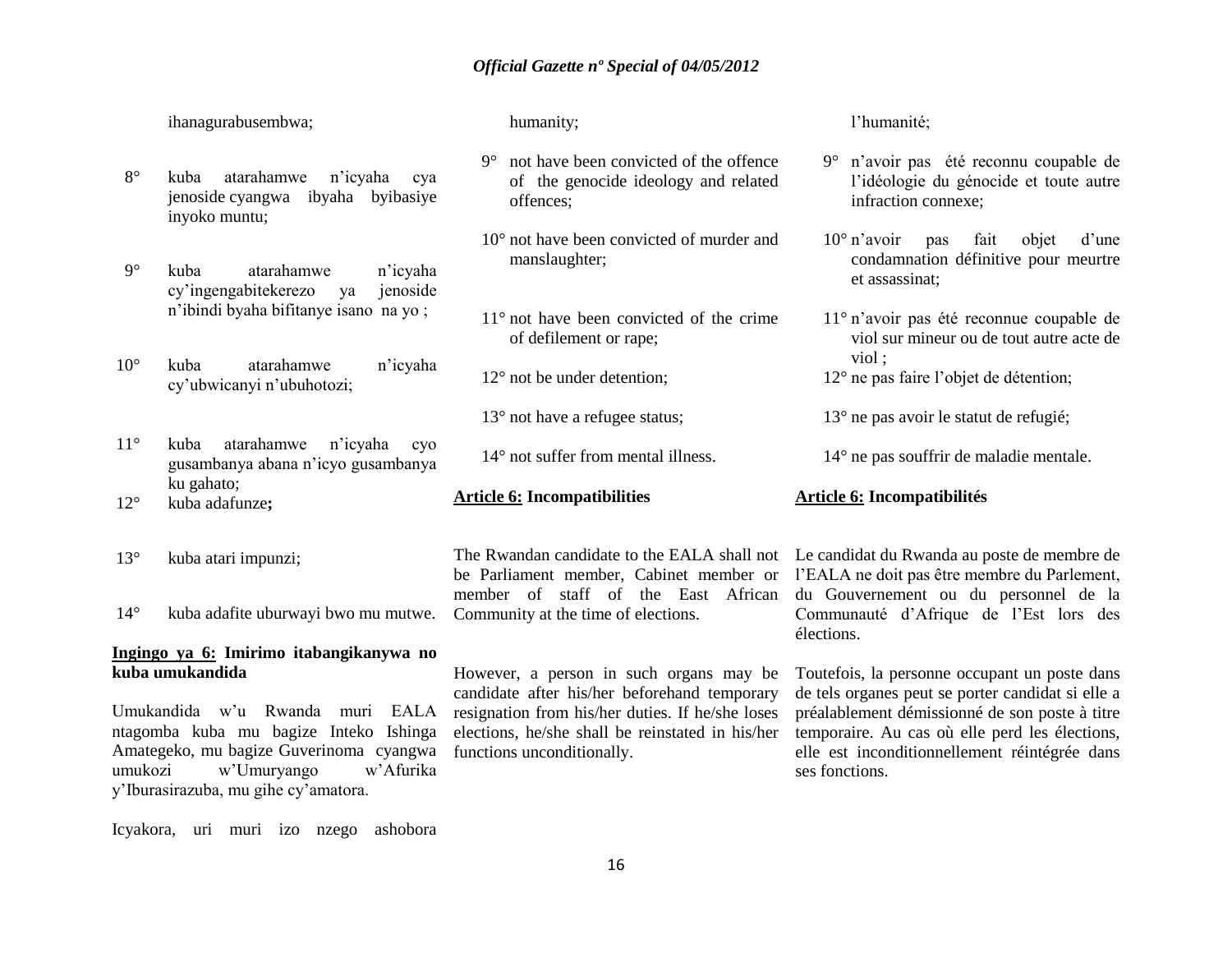| guhagarika<br>abanje<br>kwiyamamaza<br>by'agateganyo imirimo ye. Iyo adatowe <b>PROCEDURES</b><br>asubira mu mirimo ye nta nzitizi.                                | <b>CHAPTER</b><br>III:                                                                                                                                                                                     | ELECTION CHAPITRE III:<br><b>PROCEDURES DES</b><br><b>ELECTIONS</b>                                                                                                                                                      |
|--------------------------------------------------------------------------------------------------------------------------------------------------------------------|------------------------------------------------------------------------------------------------------------------------------------------------------------------------------------------------------------|--------------------------------------------------------------------------------------------------------------------------------------------------------------------------------------------------------------------------|
|                                                                                                                                                                    | Article 7: Number of Rwandan members of Article 7: Nombre de Députés du Rwanda à<br><b>EALA</b>                                                                                                            | <b>EALA</b>                                                                                                                                                                                                              |
| UMUTWE WA III:<br><b>IMIGENDEKERE</b><br>Y'AMATORA                                                                                                                 | The number of Rwanda members of EALA<br>shall be nine (9) as specified in the Treaty for<br>the Establishment of the East African<br>Community, and at least thirty per cent (30%)                         | Le nombre des Députés du Rwanda à EALA<br>est de neuf (9) tel que prévu par le Traité de la<br>Communauté d'Afrique de l'Est, et au moins<br>trente pour cent (30%) sont de sexe féminin.                                |
| Ingingo ya 7: Umubare w'Abadepite b'u<br><b>Rwanda muri EALA</b>                                                                                                   | of them shall be women.                                                                                                                                                                                    |                                                                                                                                                                                                                          |
| Umubare w'Abadepite b'u Rwanda muri<br>EALA ni icyenda (9) nk'uko biteganywa<br>n'Amasezerano<br>yerekeye<br>ishyirwaho<br>ry'Umuryango w'Afurika y'Iburasirazuba, | Rwandan members of EALA shall serve for<br>five (5) year term of office renewable once.                                                                                                                    | La durée du mandat des Députés du Rwanda à<br>EALA est de cinq (5) ans renouvelable une<br>fois.                                                                                                                         |
| muri bo nibura mirongo itatu ku ijana (30%)<br>bagomba kuba ari abagore.                                                                                           | <b>Article 8: Number of candidates</b>                                                                                                                                                                     | <b>Article 8: Nombre de candidats</b>                                                                                                                                                                                    |
| Abadepite b'u Rwanda muri EALA batorerwa<br>manda y'imyaka itanu (5) ishobora kongerwa<br>inshuro imwe.                                                            | Each political organisation and each category<br>mentioned in Article 3 of this Law shall<br>provide a number of candidates which is the<br>double of the number of posts assigned to them<br>by this Law. | formation politique et chaque<br>Chaque<br>catégorie visées à l'article 3 de la présente loi<br>présentent le nombre de candidats égal au<br>double du nombre de sièges des Députés que<br>la présente loi leur réserve. |
| Ingingo ya 8: Umubare w'abakandida                                                                                                                                 |                                                                                                                                                                                                            |                                                                                                                                                                                                                          |
| Buri Mutwe wa Politiki na buri cyiciro<br>bivugwa mu ngingo ya 3 y'iri Tegeko bitanga<br>umubare w'abakandida ukubye kabiri umubare                                | At least half $(1/2)$ of the candidates in the<br>categories mentioned in paragraph one of this<br>Article shall be women.                                                                                 | Au moins la moitié $(1/2)$ des candidats de<br>catégories visées à l'alinéa premier du présent<br>article est de sexe féminin.                                                                                           |
| w'imyanya y'Abadepite bagenerwa<br>n'iri<br>Tegeko.                                                                                                                | <b>Article 9: Number of candidates submitted</b><br>by each category                                                                                                                                       | Article 9: Nombre de candidats présenté<br>par chaque catégorie                                                                                                                                                          |
| Nibura kimwe cya kabiri (1/2) cy'abakandida<br>bari mu byiciro byavuzwe mu gika cya mbere<br>cy'iyi ngingo bagomba kuba ari abagore.                               | Political<br>organisations<br>and<br>categories<br>represented in the Chamber of Deputies shall<br>submit the candidates in the following manner:                                                          | Les formations politiques et les catégories<br>représentées à la Chambre des Députés<br>présentent les candidats de façon suivante:                                                                                      |
|                                                                                                                                                                    |                                                                                                                                                                                                            |                                                                                                                                                                                                                          |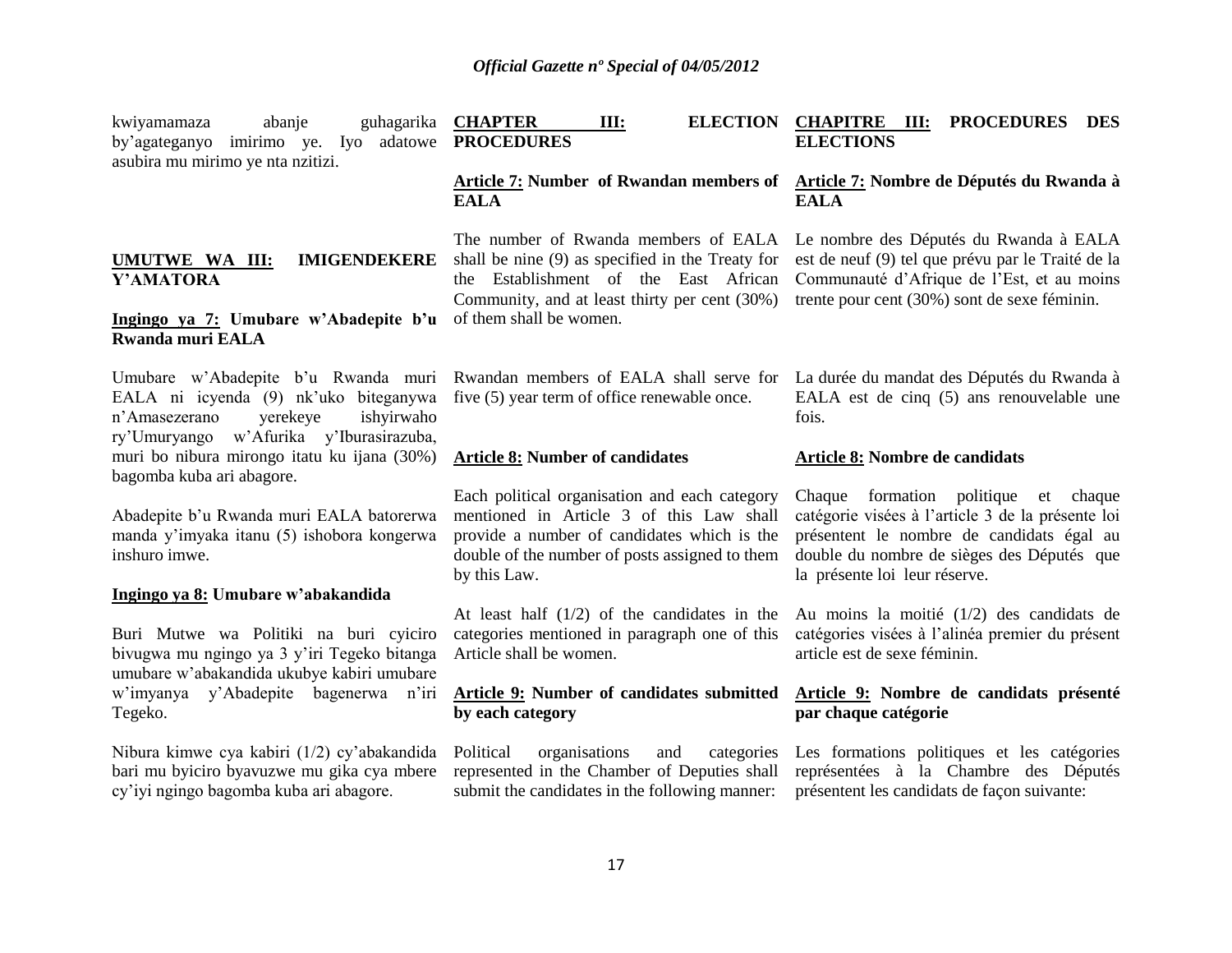# **Ingingo ya 9: Umubare w'abakandida b'Abadepite utangwa na buri cyiciro**

Imitwe ya politiki n"ibyiciro bihagarariwe mu Mutwe w"Abadepite, bitanga abakandida mu buryo bukurikira:

- 1° Umuryango wa FPR-Inkotanyi n"imitwe ya politiki yishyize hamwe nayo, abakandida umunani (8);
- 2° Ishyaka riharanira ukwishyira ukizana kwa buri muntu (PL): abakandida babiri (2);
- 3° Ishyaka riharanira demokarasi n"imibereho myiza y"abaturage (PSD): abakandida babiri (2);
- 4° Inama y"Igihugu y"Abagore: abakandida babiri (2);
- 5° Inama y"Igihugu y"Urubyiruko: **category** abakandida babiri (2);
- 6° Inama y"Igihugu y"Abantu bafite Ubumuga: abakandida babiri (2).

# **Ingingo ya 10: Umubare w'Abadepite bagenerwa buri cyiciro gitanga abakandida**

Hakurikijwe uko imitwe ya politiki n"ibyiciro binyuranye bihagarariwe mu Mutwe w"Abadepite, Abadepite icyenda (9) b"u Rwanda muri EALA batorwa mu buryo bukurikira:

- 1° Rwandan Patriotic Front (RPF-Inkotanyi) and political organisations of its coalition : eight (8) candidates;
- 2° Liberal Party (PL): two (2) candidates;
- 3° Social Democratic Party (PSD): two (2) candidates;
- 4° National Women Council: two (2) candidates;
- 5° National Youth Council: two (2) candidates;
- 6° National Council of Persons with Disabilities: two (2) candidates.

# **Article 10: Number of members from each**

In accordance with the representation scheme for different categories in the Chamber of Deputies, the nine (9) Rwanda members of EALA shall be elected as follows:

- 1° Rwandan Patriotic Front (RPF) and political organisations of its coalition: four (4) Members;
- 2° Liberal Party (PL): one (1) Member;
- 1° le Front Patriotique Rwandais (FPR-Inkotanyi) et les formations politiques de sa coalition : huit (8) candidats;
- 2° le Parti Libéral (PL): deux (2) candidats;
- 3° le Parti Social Démocrate (PSD): deux (2) candidats;
- 4° le Conseil National des Femmes: deux (2) candidates;
- 5° le Conseil National de la Jeunesse: deux (2) candidats;
- 6° le Conseil National des Personnes Handicapées: deux (2) candidats.

# **Article 10: Nombre des Députés provenant de chaque catégorie**

Conformément à la structure de représentation des différentes catégories à la Chambre des Députés, les neuf (9) Députés du Rwanda à EALA sont élus de façon suivante:

- 1° Front Patriotique Rwandais (FPR)- Inkotanyi et les formations politiques de sa coalition: quatre (4) Députés;
- 2° Parti Libéral (PL): un (1) Député;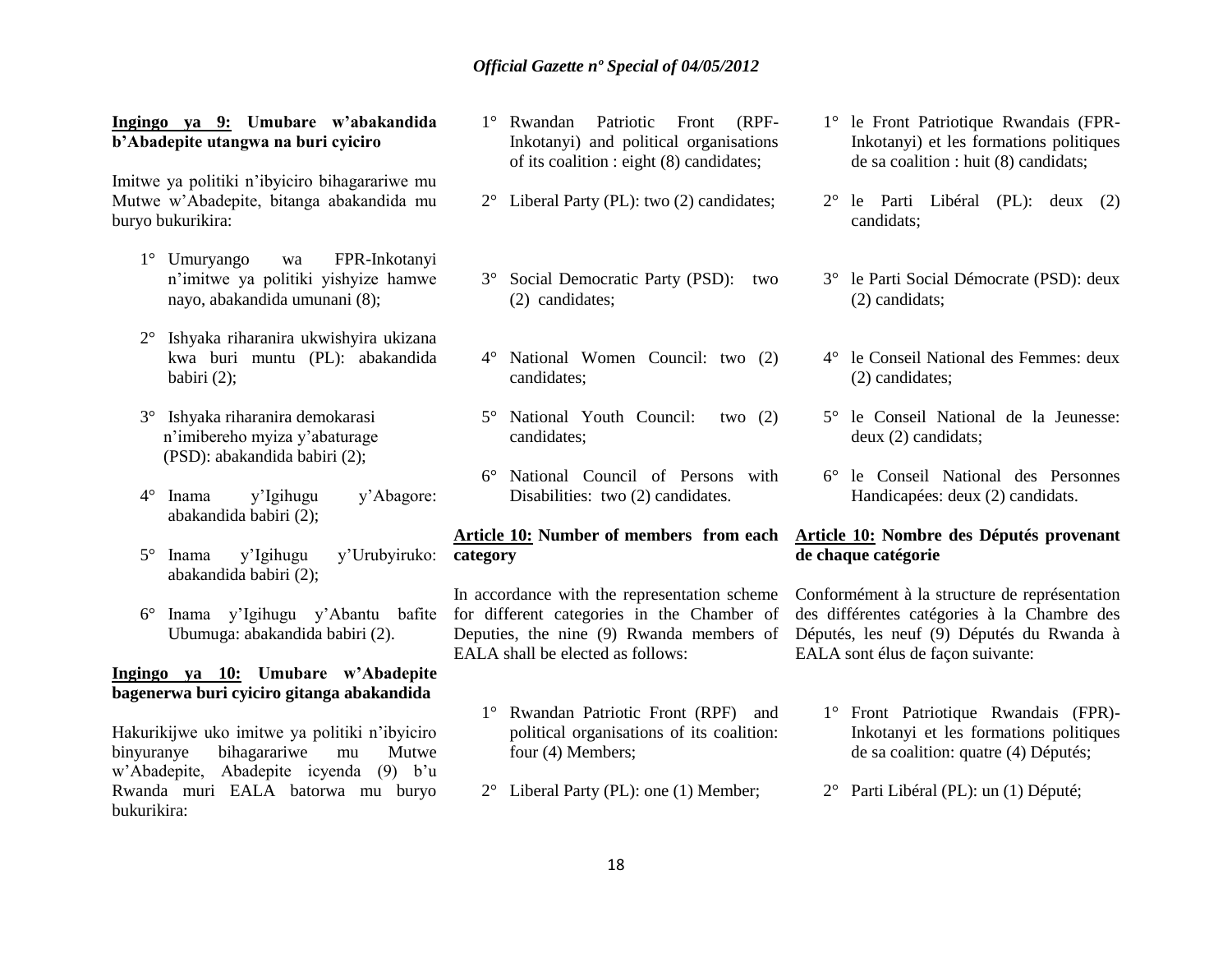- 1° Umuryango wa FPR Inkotanyi n"Imitwe ya politiki yishyize hamwe nayo: Abadepite bane (4);
- 2° Ishyaka riharanira ukwishyira ukizana kwa buri muntu (PL): Umudepite umwe  $(1)$ ;
- 3° Ishyaka riharanira demokarasi n"imibereho myiza y"abaturage (PSD): Umudepite umwe (1);
- 4° Inama y"Igihugu y"Abagore: Umudepite umwe (1);
- 5° Inama y"Igihugu y"Urubyiruko: Umudepite umwe (1);
- 6° Inama y"Igihugu y"Abantu bafite Lists and curriculum vitae of candidates Ubumuga: Umudepite umwe (1).

# **Ingingo ya 11: Gutanga lisiti n'imyirondoro y'abakandida muri Komisiyo y'Igihugu y'Amatora**

Lisiti n"imyirondoro y"abakandida bahagarariye imitwe ya Politiki, Inama y"Igihugu y"Urubyiruko, Inama y"Igihugu y"Abagore n"Inama y"Igihugu y"abantu bafite Ubumuga bishyikirizwa Komisiyo y"Igihugu y"Amatora mu nyandiko iriho umukono w"abahagarariye ibi byiciro.

Igihe cyo gutanga lisiti n"imyirondoro

- 3° Social Democratic Party (PSD): one (1) Member;
- 4° National Women Council: one (1) Member;
- 5° National Youth Council: one (1) Member;
- 6° National Council of Persons with Disabilities: one (1) Member.

# **Article 11: Submission to the National Electoral Commission of lists and curriculum vitae of candidates**

representing political organisations, the National Youth Council, the National Women Council and the National Council of Persons with Disabilities shall be forwarded to the National Electoral Commission in a signed note by the representatives of these respective categories.

The deadline for submission of lists and curriculum vitae of candidates representing political organisations, the National Youth Council, the National Women Council and the National Council of Persons with Disabilities shall be set by the National Electoral Commission.

- 3° Parti Social Démocrate (PSD): un (1) Député;
- 4° Conseil National des Femmes: un (1) Député;
- 5° Conseil National de la Jeunesse: un (1) Député;
- 6° Le Conseil National des Personnes Handicapées: un (1) Député.

# **Article 11: Présentation à la Commission Nationale Electorale des listes et des curriculum vitae des candidats**

Les listes de candidats représentant les formations politiques, le Conseil National de la Jeunesse, le Conseil National des Femmes et le Conseil National des Personnes Handicapées ainsi que leurs curriculum vitae détaillés sont soumis à la Commission Nationale Electorale dans un document signé par les représentants de ces catégories respectives.

Le délai de présenter des listes et des curriculum vitae des candidats représentant les formations politiques, le Conseil National de la Jeunesse, le Conseil National des Femmes et le Conseil National des Personnes Handicapées est fixé par la Commission Nationale Electorale.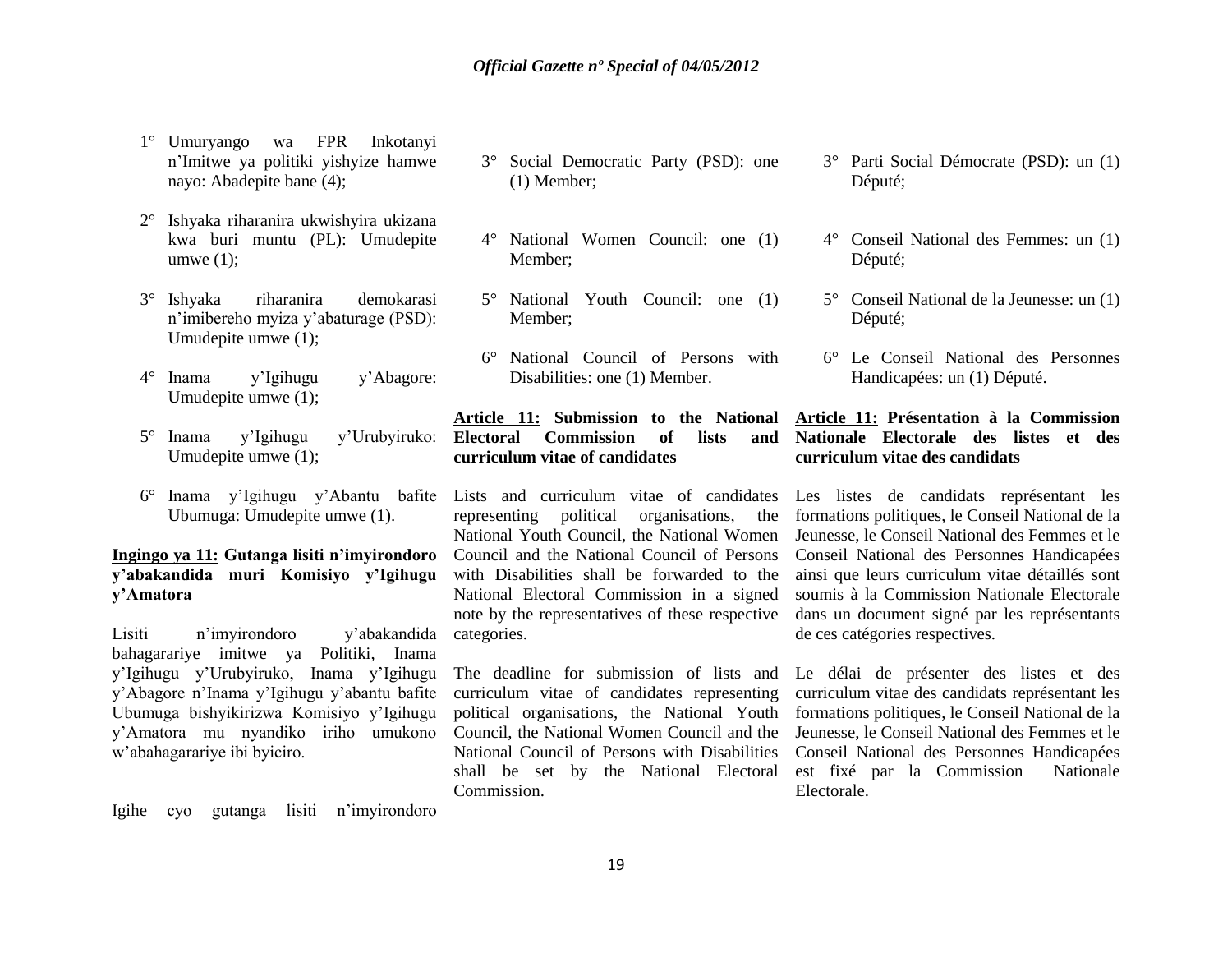y"abakandida bahagarariye Imitwe ya Politiki, Inama y"Igihugu y"Urubyiruko, Inama y"Igihugu y"Abagore n"Inama y"Igihugu y"Abantu bafite Ubumuga kigengwa n"amabwiriza ya Komisiyo y"Igihugu y"Amatora.

# **Ingingo ya 12: Inzego zishyikiriza Komisiyo y'Igihugu y'Amatora lisiti y'abakandida**

Inzego zifite ububasha bwo guhagararira imitwe ya politiki, Inama y"Igihugu y"Urubyiruko, Inama y"Igihugu y"Abagore n"Inama y"Igihugu y"Abantu bafite Ubumuga, ni zo zishyikiriza Komisiyo y"Igihugu y"Amatora lisiti n"imyirondoro y"abakandida bivugwa mu ngingo ya 11 y"iri tegeko, mu nyandiko iriho umukono w"abazihagarariye.

# **Ingingo ya 13: Gushyikiriza ba Perezida b'Imitwe yombi y'Inteko Ishinga Amategeko lisiti yemejwe no gutora**

Iyo Komisiyo y"Igihugu y"Amatora imaze kwakira no gusuzuma lisiti n"imyirondoro y"abakandida, ishyikiriza Perezida wa Sena na Perezida w"Umutwe w"Abadepite lisiti yemejwe kandi ikagenera kopi Perezida wa Repubulika na Perezida w"Urukiko rw"Ikirenga. Itora rikorwa mu gihe kitarenze iminsi irindwi (7) lisiti igejejwe kuri ba Perezida b"Imitwe yombi y"Inteko Ishinga Amategeko.

# **Article 12: Organs in charge of submitting lists of candidates to the National Electoral Commission**

Political Organisations, the National Youth Council, National Women Council and the National Council of Persons with Disabilities shall forward to the National Electoral Commission lists and curriculum vitae of candidates mentioned in Article 11 of this Law, in writing, and signed by respective dans un écrit signé par leurs représentants. representatives.

# **Parliament and holding of election**

Once the National Electoral Commission has received and examined the lists and curriculum vitae of candidates, it shall transmit the approved list to the President of the Senate and the Speaker of the Chamber of Deputies and shall reserve copies to the President of the Republic and the President of the Supreme Court. The election shall be held in a period not exceeding seven (7) days from submission of the list to Speakers of both Chambers of Parliament.

# **Article 14: Required quorum**

of Parliament.

# **Article 12: Organes chargés du dépôt à la Commission Nationale Electorale des listes des candidats**

Organs which are competent to represent Les organes compétents pour représenter les formations politiques, le Conseil National de la Jeunesse, le Conseil National des Femmes et le Conseil National des Personnes Handicapées transmettent à la Commission Nationale Electorale les listes et les curriculum vitae des candidats visés à l"article 11 de la présente loi

# **Article 13: Submission of the approved list Article 13: Dépôt de la liste approuvée aux to the Speakers of both Chambers of the Présidents des deux Chambres du Parlement et tenue de l'élection**

Lorsque la Commission Nationale Electorale a reçu et examiné les listes et les curriculum vitae des candidats, elle transmet la liste approuvée au Président du Sénat et au Président de la Chambre des Députés et réserve copie au Président de la République et au Président de la Cour Suprême. L"élection se tient dans un délai ne dépassant pas sept (7) jours à dater de la soumission de la liste aux Présidents des deux Chambres du Parlement.

## **Article 14: Quorum requis**

The quorum required for the election shall be Pour commencer l"élection, le quorum requis three fifths (3/5) of members of each Chamber est de trois cinquièmes (3/5) des membres de chaque Chambre du Parlement.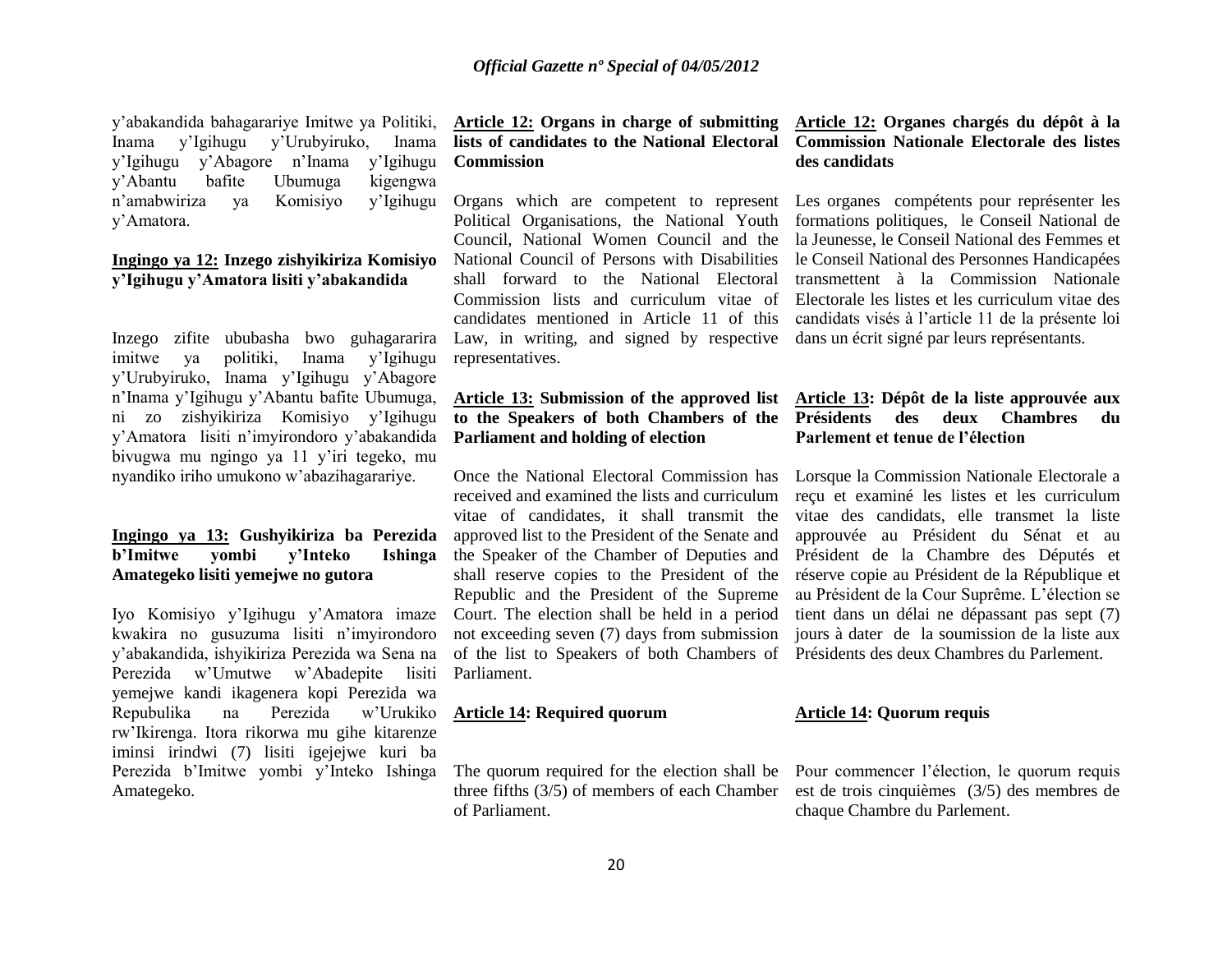**Article 15: Determination of polling day** 

# **Ingingo ya 14: Umubare wa ngombwa kugira ngo amatora abe**

Kugira ngo amatora atangire hagomba kuba hari nibura bitatu bya gatanu (3/5) by"abagize buri Mutwe w"Inteko Ishinga Amategeko.

# **Ingingo ya 15: Igihe amatora abera**

Umunsi w'itora ry'Abadepite b'u Rwanda muri EALA ugenwa na Biro z"Imitwe yombi y"Inteko Ishinga Amategeko.

# **Ingingo ya 16: Uburyo n'igihe cyo**  Parliament. **kwiyamamaza**

Kwiyamamaza bikorwa ku munsi w"itora imbere y"abagize Inteko itora. Abakandida bahabwa igihe cyo kwiyamamaza kingana, kigenwa na Biro z"Imitwe yombi y"Inteko Ishinga Amategeko.

# **Ingingo ya 17: Abakandida batowe**

1° Abakandida barusha abandi amajwi ni bo baba batowe hakurikijwe imyanya ipiganirwa kuri buri mutwe wa Politiki n"ibyiciro bivugwa mu ngingo ya 3 y"iri tegeko.

2° Umukandida utowe ni ubonye nibura amajwi ahwanye na kimwe cya gatatu (1/3) cy"amajwi y"abatoye bose.

Chambers of the Parliament.

# Article 16: Procedure and **campaign period**

Election campaign shall be held on polling day before the electoral college. Candidates shall be given equal time for campaign, which is determined by the Bureau of both Chambers of

# **Article 17: Successful candidates**

shall be declared elected according to the number of seats contested for every political organisation and categories mentioned in catégories visées à l"article 3 de la présente loi. Article 3 of this Law.

obtains at least one third (1/3) of all votes cast.

In case of a tie for the seat contested, voting shall be repeated for those candidates with equal number of votes. The candidate obtaining a majority of the votes cast during the second round of vote shall be declared second tour de scrutin est élu. elected.

# **Article 15: Détermination du jour du scrutin**

The polling day of Rwanda members of EALA Le jour du scrutin des Députés du Rwanda à shall be fixed by the joint Bureau of both EALA est fixé par les Bureaux des deux Chambres du Parlement.

# **Article 16: Mode et période de campagne électorale**

La campagne électorale se déroule le jour du scrutin devant le Collège des électeurs. Les candidats bénéficient d"un temps de campagne électoral égal, fixé par les Bureaux de deux Chambres du Parlement.

# **Article 17: Candidats élus**

Candidates who receive more votes than others Les candidats ayant obtenu plus de suffrages sont réputés élus en tenant compte des sièges prévus pour chaque formation politique et des

The successful candidate is the one who Le candidat élu est celui qui obtient au moins le tiers (1/3) des suffrages exprimés.

> En cas d"égalité de voix entre candidats, il est procédé à un autre tour uniquement pour ces candidats ayant obtenu la parité des voix. Le candidat qui obtient plus de voix lors du

Iyo hari abakandida banganyije amajwi ku In case of a second tie of votes, the system of Si l'égalité persiste, il est procédé au tirage au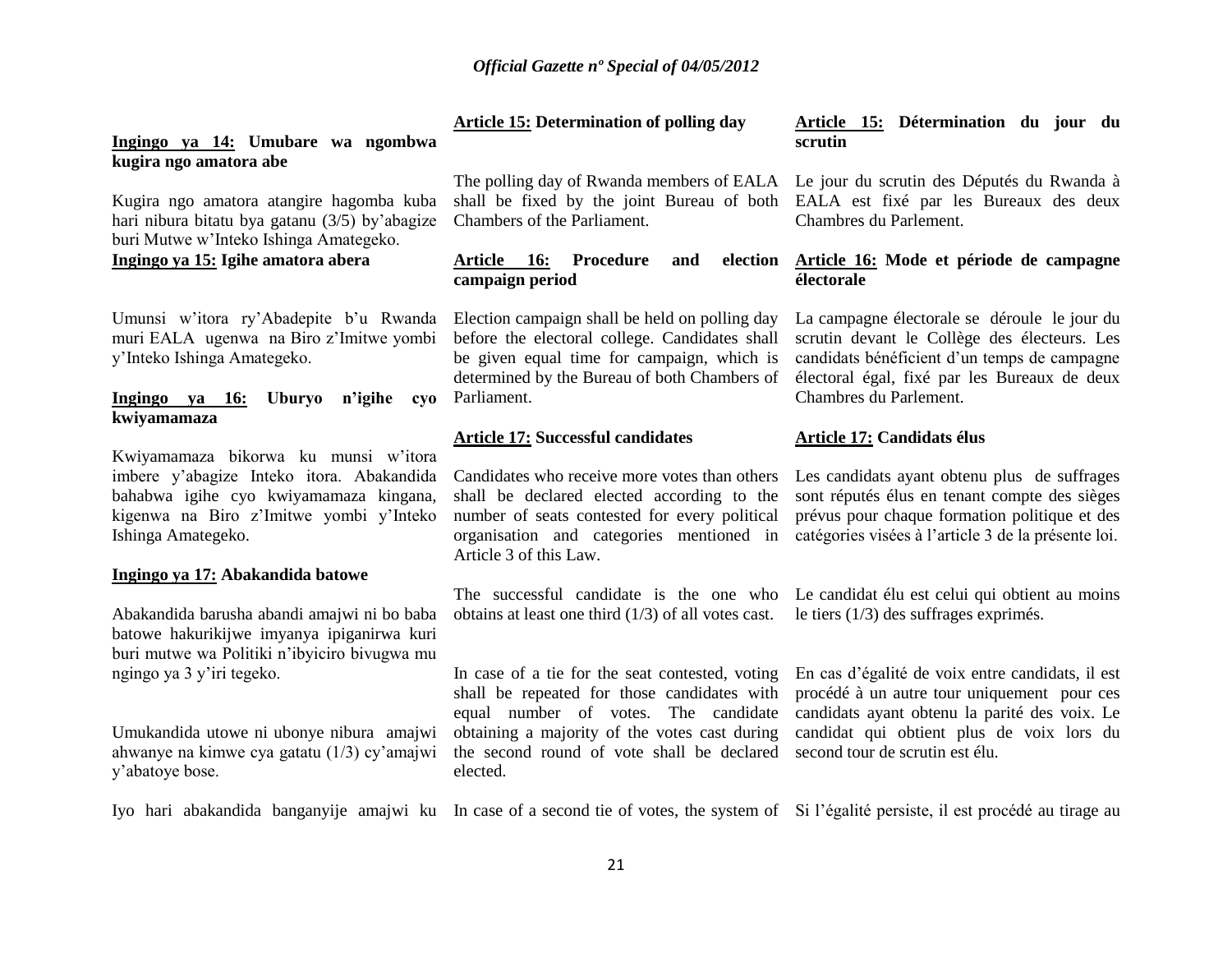mwanya upiganirwa, itora risubirwamo ku banganyije amajwi. Urushije undi amajwi ku matora ya kabiri ni we uba utowe.

4° Iyo bongeye kunganya amajwi hakoreshwa tombola hagati y"abanganyije amajwi. Tombola ikorwa hakoreshejwe impapuro zanditseho YEGO cyangwa OYA, uhisemo YEGO ni we uba utowe.

# **Ingingo ya 18: Gutangaza ibyavuye mu itora**

Perezida w"inteko itora Abadepite b"u Rwanda muri EALA atangaza ibyavuye mu itora rikirangira.

# **Ingingo ya 19: Igihe ntarengwa cyo kujuririra ibyavuye mu matora**

Impaka zerekeye itora ry'Abadepite b'u Article 20: Deadline for deciding on Article 20:Délai pour décider sur les recours Rwanda muri EALA zishyikirizwa Urukiko **petitions**  rw"Ikirenga mu gihe kitarenze amasaha mirongo ine n"umunani (48) akurikira umunsi Perezida w"inteko itora atangarije ibyavuye mu matora.

# **Ingingo ya 20: Igihe ntarengwa cyo gukemura impaka**

YES or NO and the person who chooses YES OUI est élu. shall be declared elected.

# **election**

pronounce the results of the election of résultats du scrutin immédiatement après Rwanda members of EALA immediately after l"élection. closure of the polls.

# **the results of the election**

Disputes relating to the election of Rwanda members of EALA shall be submitted to the Supreme Court in a period not exceeding forty eight (48) hours following the day on which the President of the Electoral body declares the results of the polls.

petitions in a period not exceeding five (5) days from the receipt of the petition.

# **members of EALA**

Urukiko rw"Ikirenga rukemura impaka mu After forty-eight (48) hours without appealing Après quarante-huit (48) heures de l"élection gihe kitarenze iminsi itanu (5) uhereye igihe against the results of election which is sans recours formulé auprès de la Cour

drawing lots shall be employed to the two sort entre les candidats ayant obtenu l"égalité candidates who have equal votes. The system de voix. Le tirage au sort se fait sur papier of lot shall be used by using papers written on portant mention OUI ou NON, celui qui choisit

# **Article 18: Announcement of results of Article 18: Proclamation des résultats du scrutin**

The President of electoral body shall Le Président du collège électoral proclame les

# **Article 19: Deadline for appealing against Article 19: Délai d'exercice des recours contre les résultats du scrutin**

Les litiges relatifs à l"élection des Députés du Rwanda à EALA sont soumis à la Cour Suprême dans un délai ne dépassant pas quarante huit (48) heures qui suivent le jour auquel le Président du collège électoral a proclamé les résultats du scrutin.

The Supreme Court shall decide on the La Cour Suprême statue sur les recours dans un délai ne dépassant pas cinq (5) jours à compter de la réception de la requête.

# **Article 21: Final publication of Rwanda Article 21: Publication définitive des Députés du Rwanda à EALA**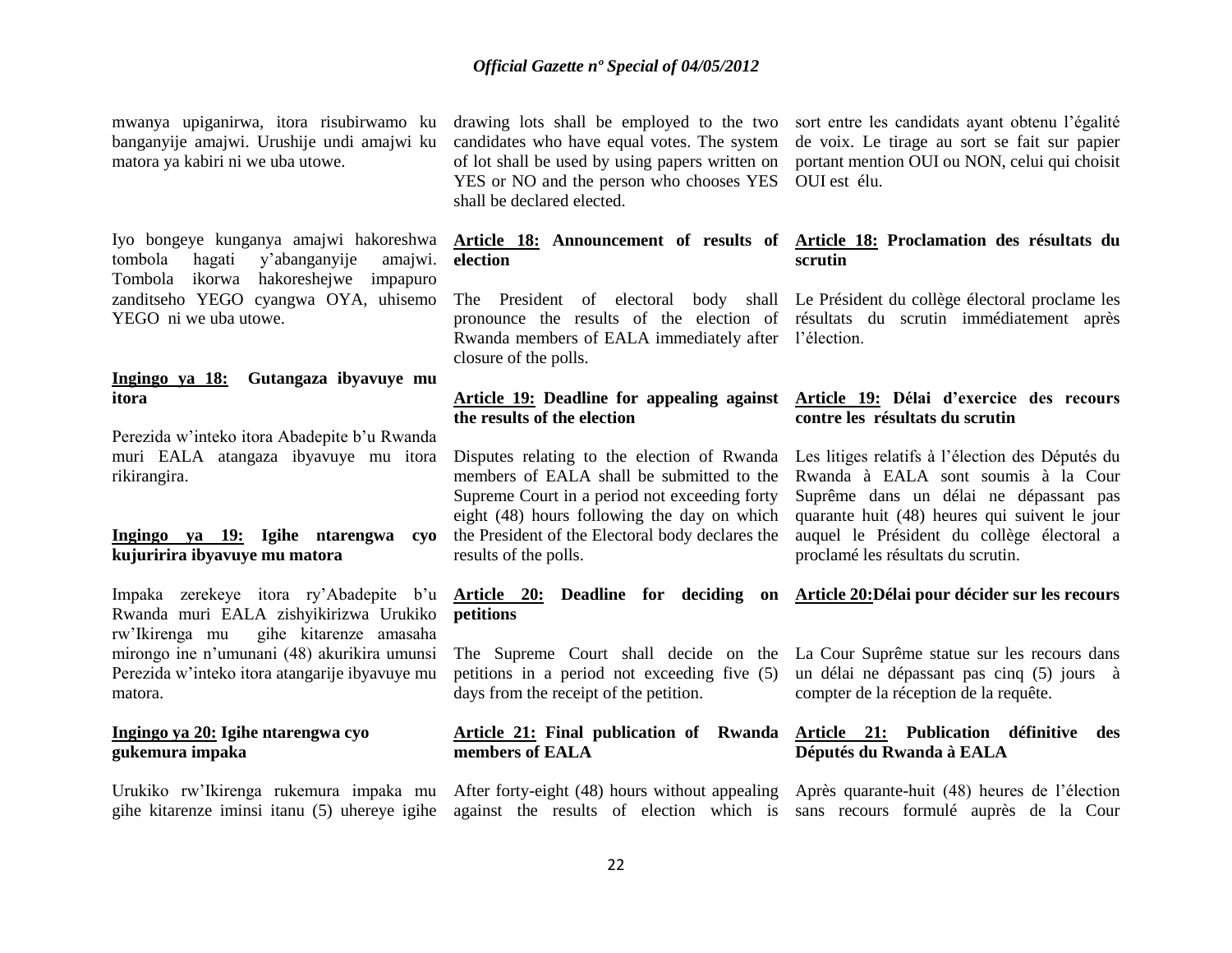rwakiriye ikirego.

# **Ingingo ya 21: Itangazwa ntakuka ry'Abadepite b'u Rwanda muri EALA**

Nyuma y"amasaha mirongo ine n"umunani (48) amatora arangiye nta kirego gitanzwe mu Rukiko rw"Ikirenga cyangwa nyuma y"uko Urukiko rw"Ikirenga rushyikirije Perezida wa Sena na Perezida w"Umutwe w"Abadepite icyemezo cyafashwe ku kirego rwashyikirijwe, EALA. Perezida w"Umutwe w"Abadepite, yaba adahari Perezida wa Sena ashyikiriza amazina y"abatowe urwego rushinzwe kuyatangaza mu Igazeti ya Repubulika y'u Rwanda akanabimenyesha Umunyamabanga Mukuru wa EALA.

# **Ingingo ya 22: Uburyo Umudepite w'u Rwanda muri EALA atakaza umwanya n'uburyo asimburwa**

Bitabangamiye ibivugwa mu ngingo ya 51 y"amasezerano yerekeye ishyirwaho ry"Umuryango w"Afurika y"Iburasirazuba nk"uko yavuguruwe kugeza ubu, Umudepite w"u Rwanda muri EALA asimburwa iyo:

- 1° inzego zagize uruhare mu kumushyiraho zisanze atacyujuje ibyangombwa kugira ngo akomeze abe Umudepite muri EALA;
- 2° ahamagariwe undi murimo ufitiye Igihugu akamaro;

submitted to the Supreme Court or after the time the Chief justice has submitted the decision on appeal to the President of Senate and to the Speaker of the Chamber of Deputies, the Speaker of the Chamber of Deputies and in his/her absence the President of Senate shall submit the list of elected members for publication to the Organ in charge of the Official Gazette of the Republic of Rwanda and reserve copy to the Clerk of

# **Article 22: Vacate of seat and modalities of substituting a Rwanda member of EALA**

Without prejudice to the provisions of Article 51 of the Treaty establishing the East African Community as amended to date, a Rwanda member of EALA shall be replaced if:

- 1° organs that participated in his/her election notice that he/she no longer fulfils the requirements to continue to be a member of EALA;
- 2° he/she is given other duties of the country's interest;
- 3° he/she is no longer able to perform his/her duties due to physical or mental disability certified by a medical team;
- 4° he/she resigns;
- 5° he/she dies.

Suprême ou après que la Cour Suprême ait remis sa décision sur le recours aux Présidents du Sénat et de la Chambre de Députés, le Président de la Chambre des Députés ,et en son absence, le Président du Sénat transmet, pour publication, la liste des Députés élus à l"organe chargé de la publication du Journal Officiel de la République du Rwanda avec copie au Secrétaire Général de l" EALA.

# **Article 22: Vacance de siège et modalités de remplacement d'un Député du Rwanda à EALA**

Sans préjudice des dispositions de l"article 51 du Traité relatif à la création de la Communauté d"Afrique de l"Est telle que modifiée à ce jour, un Député du Rwanda à EALA est remplacé lorsque:

- 1° les organes ayant participé à son élection constatent qu"il ne remplit plus les conditions requises pour continuer à être Député à EALA;
- 2° il est appelé à d"autres fonctions d"intérêt du pays;
- 3° il souffre d"incapacité physique ou mentale constatée par une équipe médicale;
- 4° il démissionne; 5° il décède.
- 3° agize uburwayi butuma adashobora The substitution of a Rwandan member of Le remplacement d"un Député du Rwanda à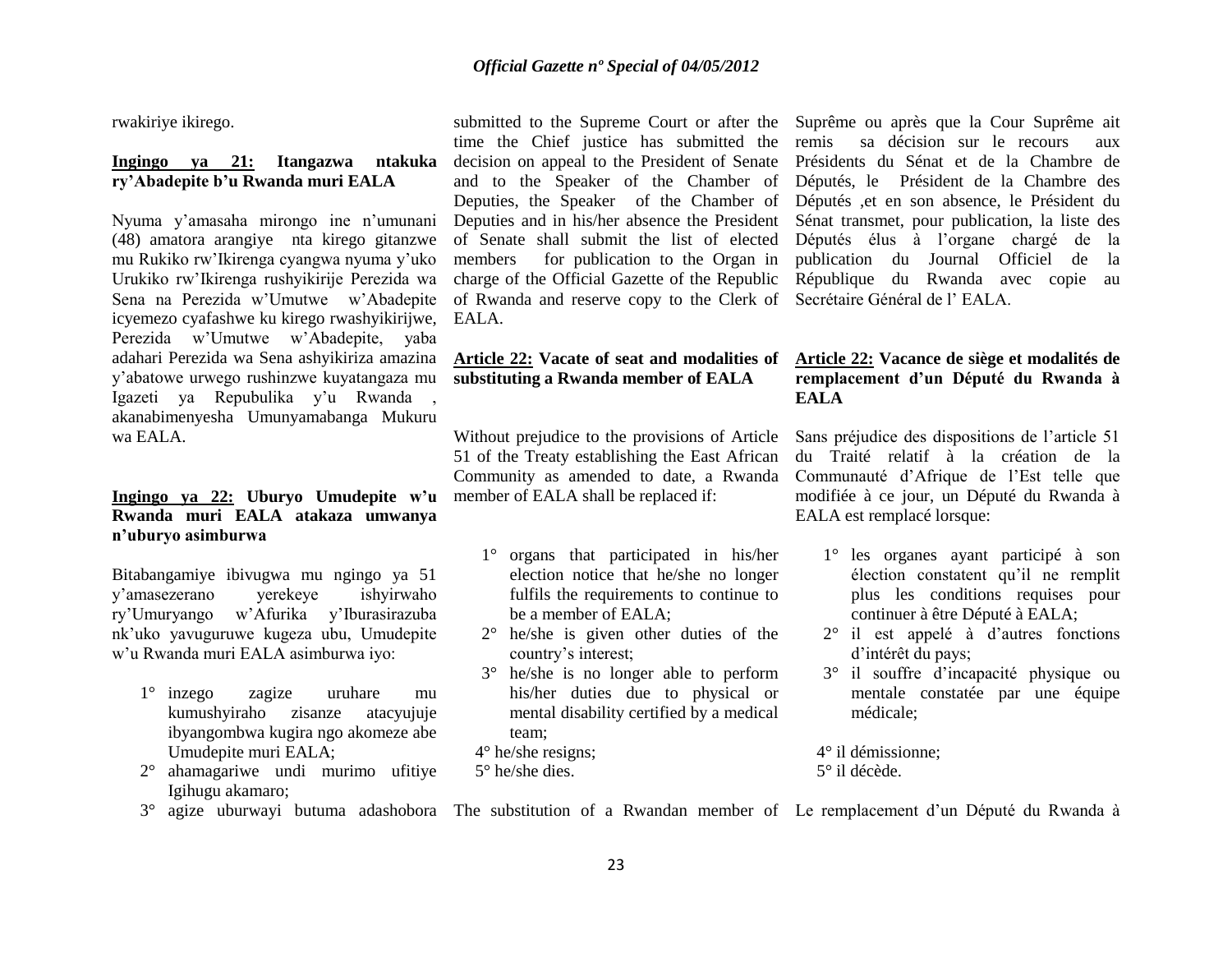gukomeza imirimo byemejwe n"akanama k"abaganga;

- 4° yeguye;
- 5° apfuye.

Gusimbura Umudepite w'u Rwanda muri EALA bikorwa iyo avuye mu mwanya we asigaje nibura umwaka umwe kugira ngo manda ye irangire. Inzira zakoreshejwe kugira ngo abe Umudepite w"u Rwanda muri EALA ni na zo zikoreshwa kugira ngo asimburwe.

Umudepite usimbuye Umudepite w"u Rwanda watakaje umwanya we muri EALA arangiza igice cya manda gisigaye cy"uwo asimbuye.

# **UMUTWE WA IV: INGINGO ZISOZA**

# **Ingingo ya 23: Itegurwa, isuzumwa n'itorwa ry'iri tegeko**

Iri tegeko ryateguwe, risuzumwa kandi ritorwa mu rurimi rw"Ikinyarwanda.

# **Ingingo ya 24: Ivanwaho ry'ingingo z'amategeko zinyuranyije n'iri tegeko**

Ingingo zose z"amategeko abanziriza iri tegeko kandi zinyuranyije na ryo zivanyweho.

**Ingingo ya 25: Igihe iri tegeko ritangira**  Kigali, on **03/05/2012 gukurikizwa**

his/her seat one year ahead of the end of his/her term. Modalities used to elect him/her modalités utilisées dans son élection sont as a Rwanda member of EALA shall also be également suivies pour son remplacement. used to substitute him/her.

remaining term of office of his/her mandat de son prédécesseur. predecessor.

# **CHAPTER IV: FINAL PROVISIONS**

**Article 23: Drafting, consideration and adoption of this Law**

This Law was drafted, considered and adopted in Kinyarwanda.

# **Article 24: Repealing provision**

All prior legal provisions inconsistent this law are hereby repealed.

# **Article 25: Commencement**

its publication in the Official Gazette of the Republic of Rwanda.

EALA shall be carried out when he/she vacates EALA s'effectue lorsqu'il quitte son siège une année au moins avant la fin de son mandat. Les

A member replacing another member who Un Député qui remplace un autre Député ayant vacated his/her seat shall serve for the quitté son siège termine la durée restant du

# **CHAPITRE IV: DISPOSITIONS FINALES**

# **Article 23: Initiation, examen et adoption de la présente loi**

La présente loi a été initiée, examinée et adoptée en Kinyarwanda.

# **Article 24: Disposition abrogatoire**

Toutes les dispositions légales antérieures contraires à la présente loi sont abrogées.

# **Article 25: Entrée en vigueur**

This Law shall come into force on the date of La présente loi entre en vigueur le jour de sa publication au Journal Officiel de la République du Rwanda.

Kigali, le **03/05/2012**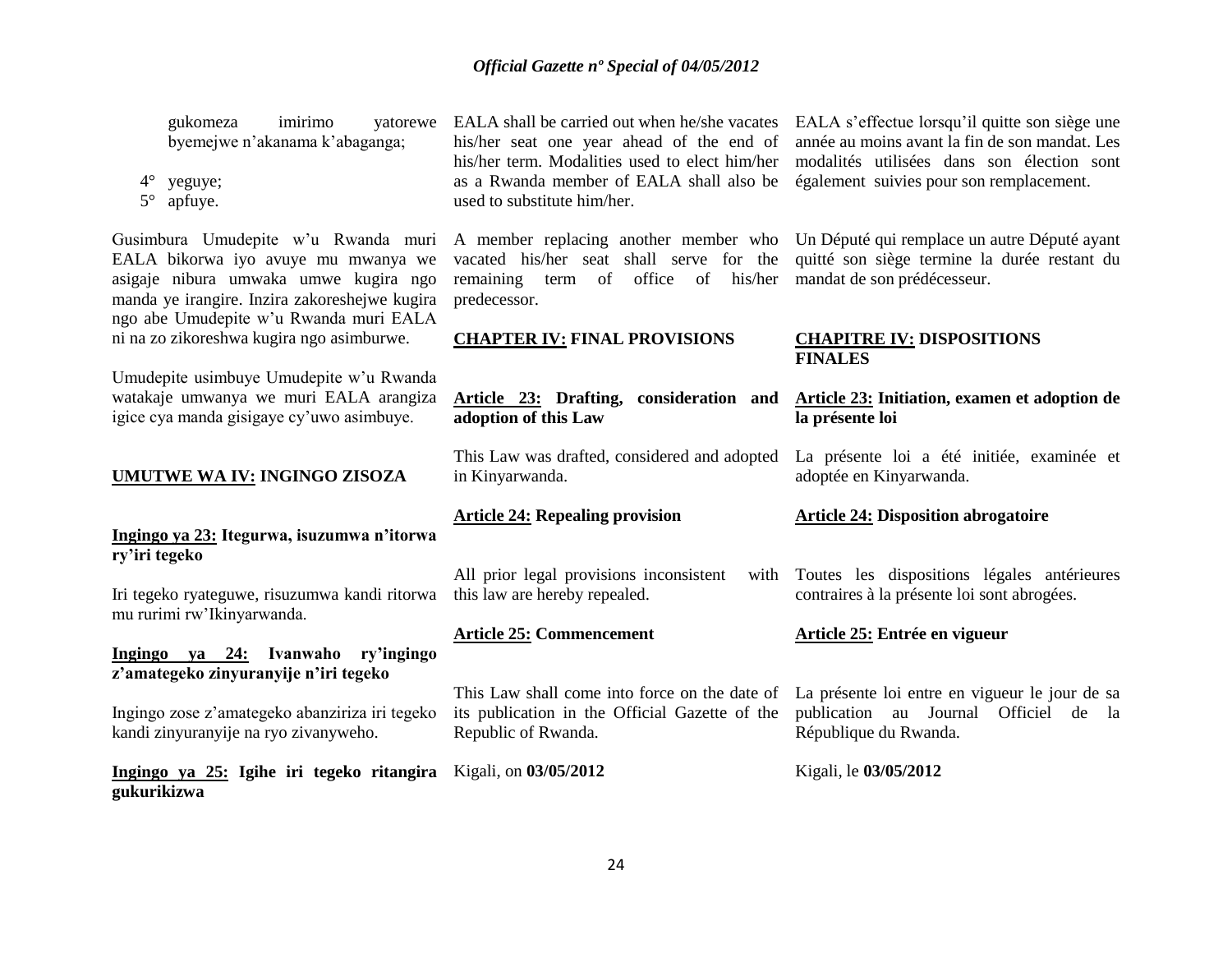Iri tegeko ritangira gukurikizwa ku munsi ritangarijweho mu Igazeti ya Leta ya Repubulika y"u Rwanda.

Kigali kuwa **03/05/2012**

**(sé) KAGAME Paul** Perezida wa Repubulika

**KAGAME Paul** President of the Republic **(sé)**

**(sé)**

**(sé) Dr. HABUMUREMYI Pierre Damien** Minisitiri w"Intebe

**Bibonywe kandi bishyizweho Ikirango cya Repubulika:**

Minister **Seen and sealed with the Seal of the** 

**Dr. HABUMUREMYI Pierre Damien** Prime

**(sé) KAGAME Paul** Président de la République

**(sé) Dr. HABUMUREMYI Pierre Damien** Premier Ministre

**Vu et scellé du Sceau de la République:**

**(sé)**

**KARUGARAMA Tharcisse** Minisitiri w"Ubutabera**/**Intumwa Nkuru ya Leta

**(sé) KARUGARAMA Tharcisse**

**Republic:**

Minister of Justice/Attorney General

# **(sé)**

**KARUGARAMA Tharcisse**

Ministre de la Justice/Garde des Sceaux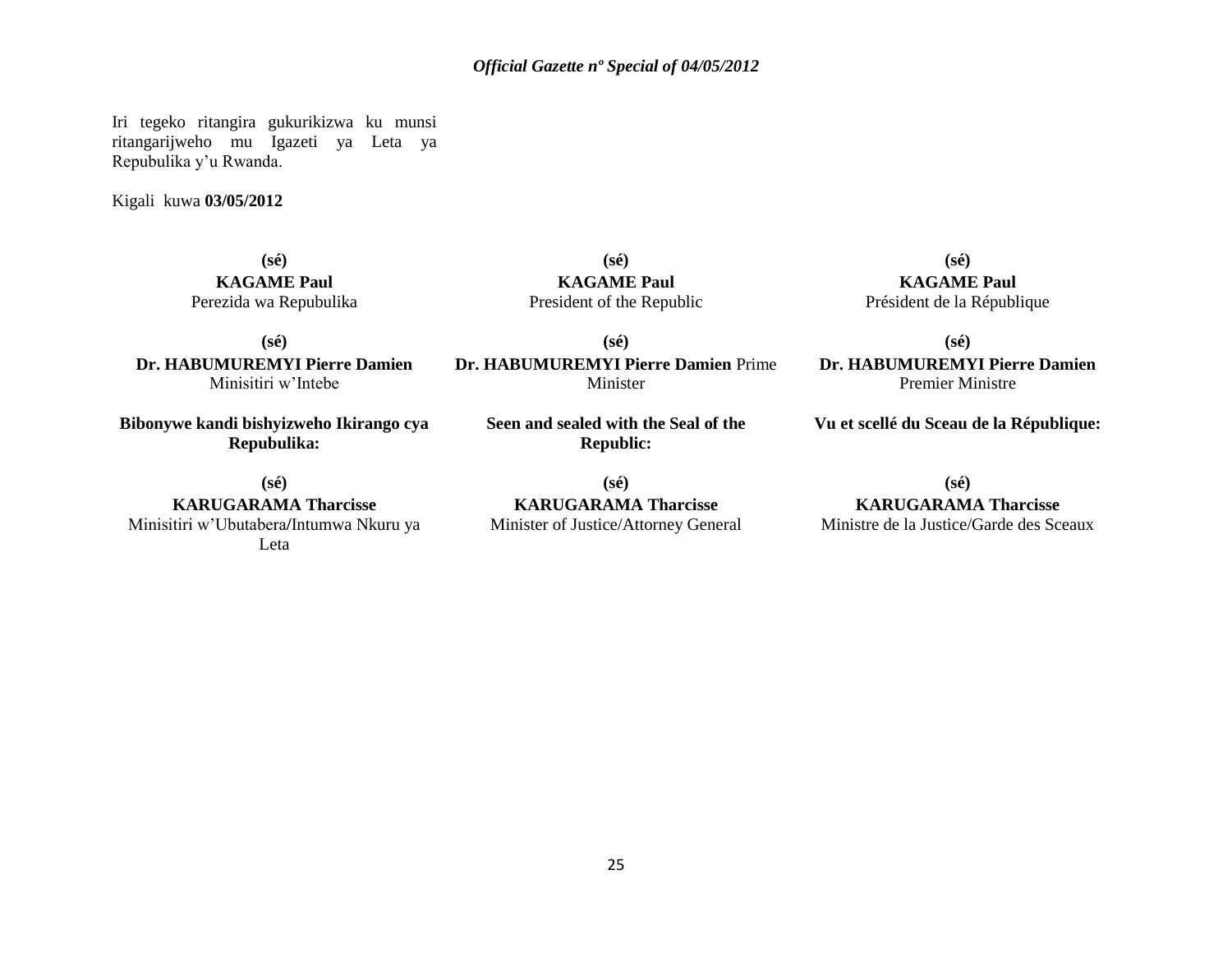| $\overline{RYA}$ PEREZIDA $N^{\circ}03/01$ RYO<br><b>ITEKA</b><br>KUWA 03/05/2012 RISHYIRAHO IGICERI<br>GISHYA CY'AMAFARANGA MIRONGO RWANDAN FRANCS (RWF 50) COIN AS<br>ITANU Y'AMANYARWANDA (50 FRW) LEGAL TENDER IN RWANDA<br><b>GIFITE AGACIRO MU RWANDA</b> | <b>PRESIDENTIAL</b><br><b>ORDER</b><br>$N^{\circ}03/01$<br>OF<br>03/05/2012<br><b>ISSUING</b><br><b>NEW</b><br><b>FIFTY</b><br>A | ARRETE PRESIDENTIEL N°<br>03/01<br>- DU<br>03/05/2012 PORTANT EMISSION D'UNE<br>NOUVELLE PIECE DE MONNAIE<br>DE<br><b>CINQUANTE FRANCS RWANDAIS</b><br>(50)<br><b>COURS</b><br><b>LEGAL</b><br>FRW) AYANT<br>AU<br><b>RWANDA</b> |
|-----------------------------------------------------------------------------------------------------------------------------------------------------------------------------------------------------------------------------------------------------------------|----------------------------------------------------------------------------------------------------------------------------------|----------------------------------------------------------------------------------------------------------------------------------------------------------------------------------------------------------------------------------|
| <b>ISHAKIRO</b>                                                                                                                                                                                                                                                 | <b>TABLE OF CONTENTS</b>                                                                                                         | <b>TABLES DES MATIERES</b>                                                                                                                                                                                                       |
| Ingingo ya mbere: Ishyirwaho ry'igiceri<br>gishya                                                                                                                                                                                                               | <b>Article One : Issuing of a new coin</b>                                                                                       | <b>Article premier: Emission d'une nouvelle</b><br>pièce de monnaie                                                                                                                                                              |
| Ingingo ya 2 : Ikoreshwa                                                                                                                                                                                                                                        | <b>Article 2: Circulation</b>                                                                                                    | <b>Article 2: Circulation</b>                                                                                                                                                                                                    |
| Ingingo ya 3: Abashinzwe kubahiriza iri teka                                                                                                                                                                                                                    | Article 3: Authorities responsible for the<br>implementation of this Order                                                       | <b>Article 3: Autorités chargées de l'exécution du</b><br>présent arrêté                                                                                                                                                         |
| ry'ingingo<br>Ingingo<br>$ya \quad 4:$<br>Ivanwaho<br>zinyuranije n'iri teka                                                                                                                                                                                    | <b>Article 4: Repealing provision</b>                                                                                            | <b>Article 4: Disposition abrogatoire</b>                                                                                                                                                                                        |
| Ingingo ya 5: Igihe iri teka ritangira<br>gukurikizwa                                                                                                                                                                                                           | <b>Article 5: Commencement</b>                                                                                                   | Article 5 : Entrée en vigueur                                                                                                                                                                                                    |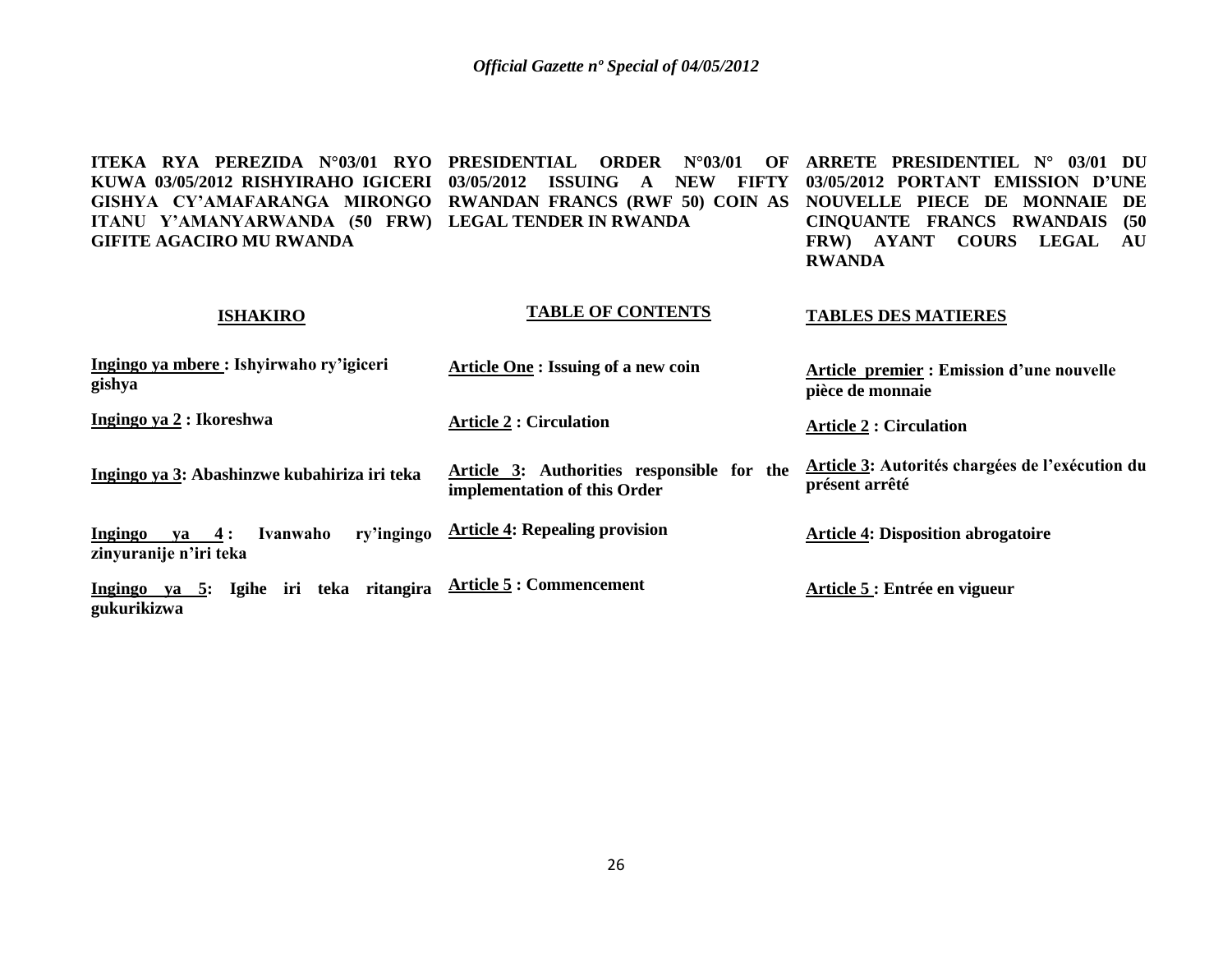**ITEKA RYA PEREZIDA N°03/01 RYO KUWA 03/05/2012 RISHYIRAHO IGICERI 03/05/2012 ISSUING A NEW FIFTY GISHYA CY'AMAFARANGA MIRONGO RWANDAN FRANCS (RWF 50) COIN AS ITANU Y'AMANYARWANDA (50 FRW) LEGAL TENDER IN RWANDA GIFITE AGACIRO MU RWANDA PRDER N°03/01 OF** 

**ARRETE PRESIDENTIEL N°03/01 DU 03/05/2012 PORTANT EMISSION D'UNE NOUVELLE PIECE DE MONNAIE DE CINQUANTE FRANCS RWANDAIS (50 FRW) AYANT COURS LEGAL AU RWANDA**

**Twebwe, KAGAME Paul,** Perezida wa Repubulika ;

**We, KAGAME Paul,** President of the Republic;

**Nous, KAGAME Paul,** Président de la République ;

Dushingiye ku Itegeko Nshinga rya Repubulika y"u Rwanda ryo kuwa 04 Kamena 2003, nk"uko ryavuguruwe kugeza ubu, cyane cyane mu ngingo zaryo, iya 111, 112, 113, 121 n"iya 201 ;

Dushingiye ku Itegeko n° 55/2007 ryo kuwa 30/11/2007 rigenga Banki Nkuru y"u Rwanda, cyane cyane mu ngingo zaryo, iya 6, iya 34, iya 35 n"iya 36;

Bisabwe na Minisitiri w"Imari n"Igenamigambi;

Inama y"Abaminisitiri yateranye kuwa 08/02/2012 imaze kubisuzuma no kubyemeza;

**TWATEGETSE KANDI DUTEGETSE :**

**Ingingo ya mbere : Ishyirwaho ry'igiceri gishya** 

Pursuant to the Constitution of the Republic of Rwanda of 04 June 2003, as amended to date, especially in Articles 111, 112, 113, 121 and 201;

Pursuant to Law n° 55/2007 of 30/11/2007 governing the Central Bank of Rwanda, especially in Articles 6, 34, 35 and 36;

On proposal by the Minister of Finance and Economic Planning;

After consideration and approval by the Cabinet, in its session of 08/02/2012;

**HAVE ORDERED AND HEREBY ORDER:**

**Article One : Issuing of a new coin** 

Vu la Constitution de la République du Rwanda du 04 juin 2003, telle que révisée à ce jour, spécialement en ses articles 111, 112, 113, 121 et 201 ;

Vu la Loi n° 55/2007 du 30/11/2007 régissant la Banque Nationale du Rwanda, spécialement en ses articles 6, 34, 35 et 36;

Sur proposition du Ministre des Finances et de la Planification Economique;

Après examen et adoption par le Conseil des Ministres, en sa séance du 08/02/2012;

### **AVONS ARRETE ET ARRETONS :**

**Article premier : Emission d'une nouvelle pièce de monnaie**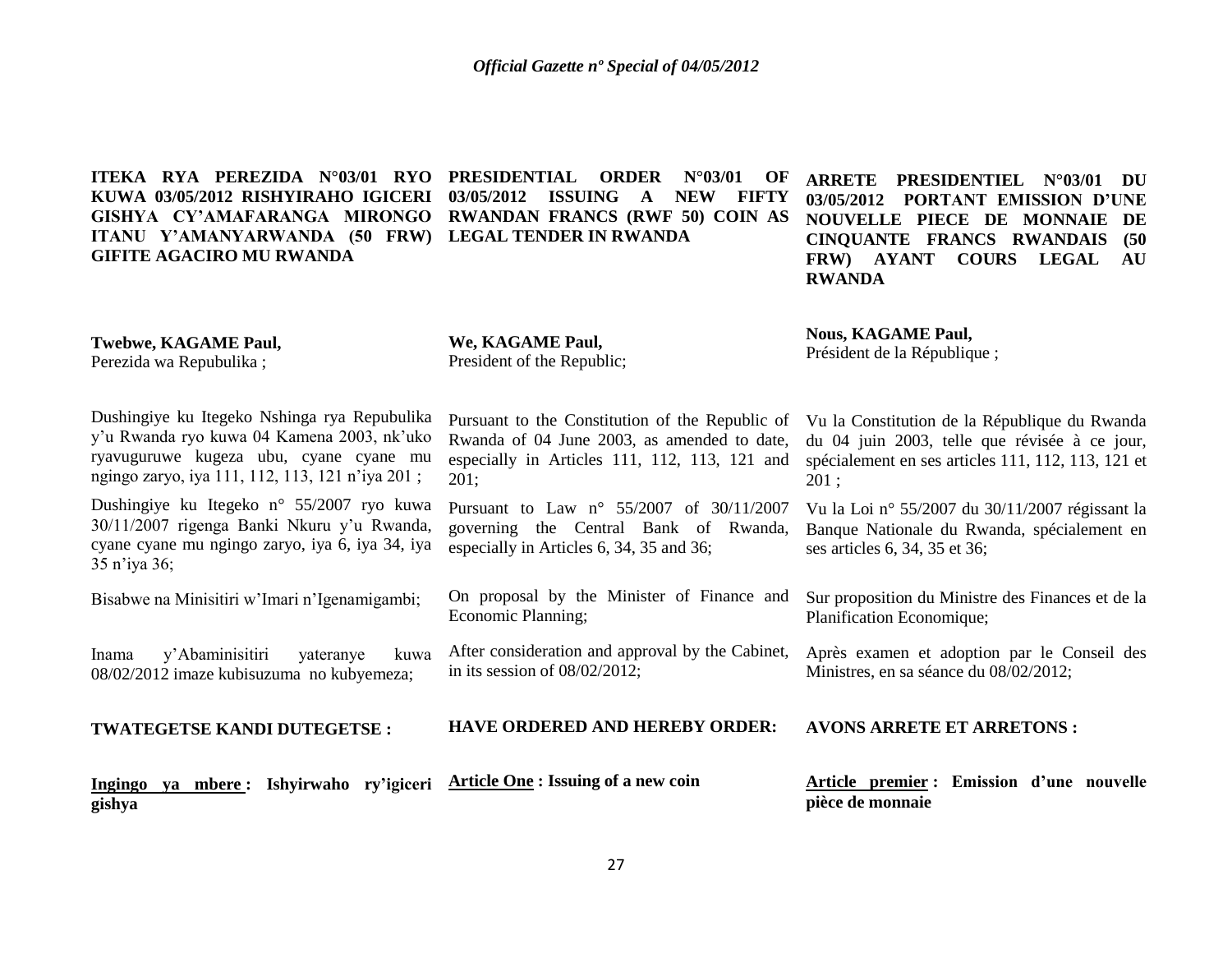shall be used simultaneously with the coins of one (1), five (5), ten (10), twenty (20), fifty (50) and one hundred (100) Rwandan francs in circulation.

**Article 3: Authorities responsible for the** 

The Prime Minister and the Minister of Finance and Economic Planning are hereby entrusted

### issued by the National Bank of Rwanda with

Order.

**Article 2 : Circulation**

**implementation of this Order**

with the implementation of this Order.

legal tender in Rwanda. The principal characteristics are specified in the annex of this

*Official Gazette nº Special of 04/05/2012*

Igiceri gishya cy'amafaranga mirongo itanu The new fifty Rwandan francs (Rwf 50) coin is La nouvelle pièce de monnaie de cinquante francs (50 Frw) ayant cours légal au Rwanda est émise par la Banque Nationale du Rwanda. Les caractéristiques principales sont spécifiées en annexe du présent arrêté.

# **Article 2 : Circulation**

La nouvelle pièce de monnaie de cinquante francs rwandais (50 Frw) sera en circulation simultanément avec les pièces ayant cours légal au Rwanda d"un (1), cinq (5), dix (10), vingt (20), cinquante (50) et cent (100) francs rwandais.

# **Article 3: Autorités chargées de l'exécution du présent arrêté**

Le Premier Ministre et le Ministre des Finances et de la Planification Economique sont chargés de l"exécution du présent arrêté.

# **Article 4: Disposition abrogatoire**

Toutes les dispositions antérieures contraires au présent arrêté sont abrogées.

# **Article 5 : Entrée en vigueur**

Le présent arrêté entre en vigueur le jour de sa publication au Journal Officiel de la République du Rwanda.

| Kigali, le 03/05/2012 |  |
|-----------------------|--|
|                       |  |

y"amanyarwanda (50 Frw) gishyizweho na Banki Nkuru y"u Rwanda kandi gifite agaciro mu Rwanda. Ibimenyetso byacyo by"ingenzi bisobanuwe mu mugereka w"iri teka.

# **Ingingo ya 2 : Ikoreshwa**

Igiceri gishya cy"amafaranga mirongo itanu The new fifty Rwandan francs (Rwf 50) coin y"amanyarwanda (50 Frw) kizakoreshwa hamwe n"ibiceri bisanzweho by"ifaranga rimwe (1), amafaranga atanu (5), icumi (10), makumyabiri (20), mirongo itanu (50) n"ijana (100) by"amanyarwanda bikoreshwa ubu.

# **Ingingo ya 3: Abashinzwe kubahiriza iri teka**

Minisitiri w"Intebe na Minisitiri w"Imari n"Igenamigambi basabwe kubahiriza iri teka.

#### **Ingingo ya 4: Ivanwaho zinyuranije n'iri teka Article 4: Repealing provision**

Ingingo zose z"amateka abanziriza iri kandi All prior provisions contrary to this Order are zinyuranyije naryo zivanyweho.

**Ingingo ya 5: Igihe iri teka ritangira Article 5 : Commencement gukurikizwa**

Iri teka ritangira gukurikizwa ku munsi This Order shall come into force on the date of ritangarijweho mu Igazeti ya Leta ya Repubulika y"u Rwanda.

Kigali, kuwa **03/05/2012** 

Kigali, on **03/05/2012** 

Republic of Rwanda.

hereby repealed.

its publication in the Official Gazette of the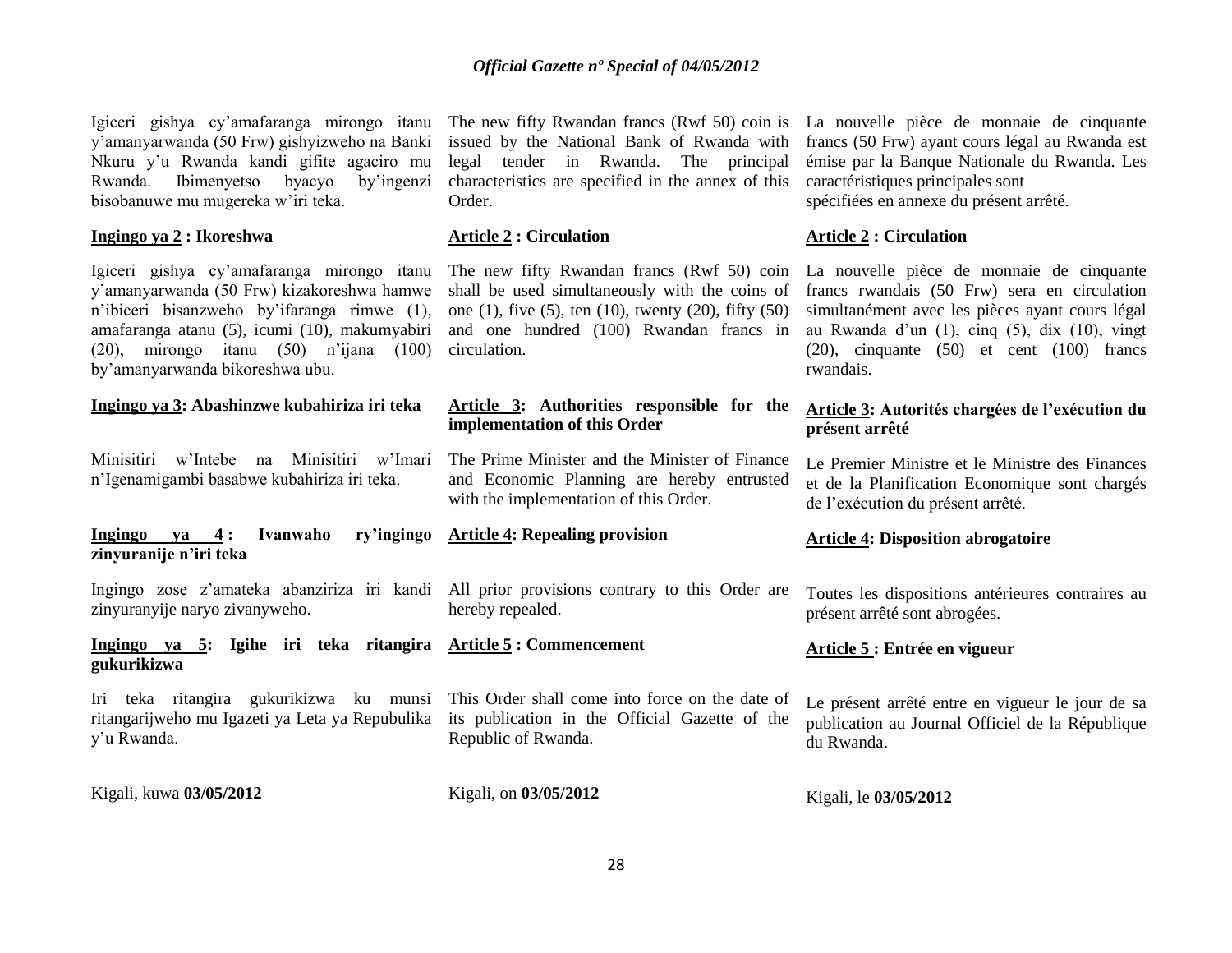**(sé) KAGAME Paul** Perezida wa Repubulika

**(sé) KAGAME Paul** President of the Republic

**(sé) KAGAME Paul** Président de la République

**(sé) Dr HABUMUREMYI Pierre Damien** Premier Ministre

**Vu et scellé du Sceau de la République :**

**(sé) Dr HABUMUREMYI Pierre Damien** Minisitiri w"Intebe

**Bibonywe kandi bishyizweho Ikirango cya Repubulika :**

**(sé) KARUGARAMA Tharcisse** Minisitiri w"Ubutabera/Intumwa Nkuru ya Leta **Dr HABUMUREMYI Pierre Damien** Prime Minister

**(sé)**

**Seen and sealed with the Seal of the Republic :**

**(sé)**

**KARUGARAMA Tharcisse** Ministre de la Justice/Garde des Sceaux

**(sé) KARUGARAMA Tharcisse** Minister of Justice/Attorney General

29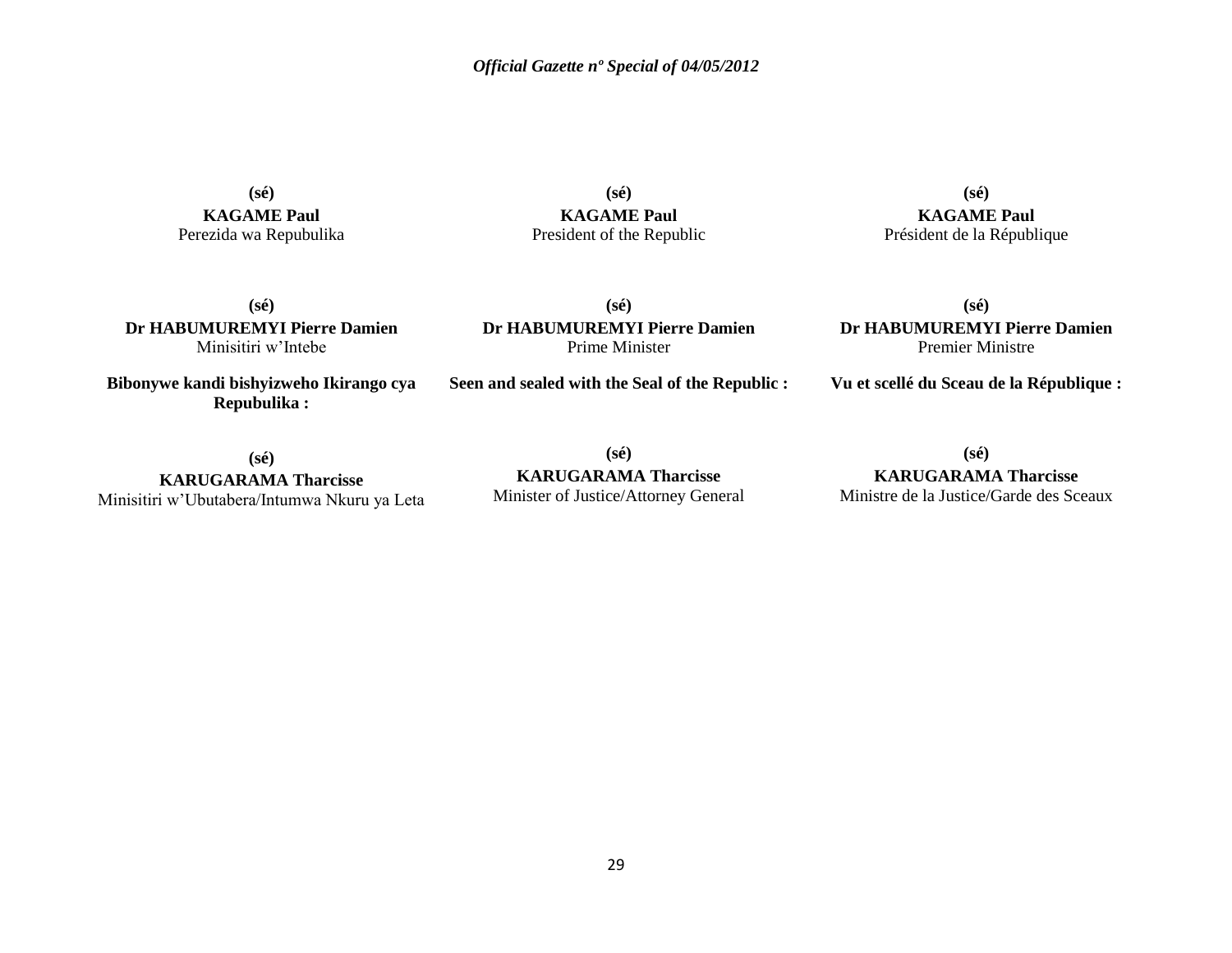UMUGEREKA W'ITEKA RYA PEREZIDA ANNEX TO PRESIDENTIAL ORDER ANNEXE A L'ARRETE PRESIDENTIEL **N°03/01 RYO KUWA 03/05/2012 N°03/01 OF 03/05/2012 ISSUING A NEW RISHYIRAHO IGICERI CY'AMAFARANGA MIRONGO ITANU COIN AS LEGAL TENDER IN RWANDA Y'AMANYARWANDA (50FRW) GIFITE AGACIRO MU RWANDA FIFTY RWANDAN FRANCS (RWF 50)** 

**IBIRANGA IGICERI CY'AMAFARANGA MIRONGO ITANU (50 FRANCS (50 RWF) COIN FRW) SPECIFICATIONS OF THE NEW FIFTY** 

**1. Ibimenyetso by'ingenzi:**

### **Imbere**

Ikigori gifite ibishishwa gikikijwe n"amagambo «BANKI NKURU Y"U RWANDA» n"umubare  $\ll 2011$ ».

# **Inyuma**

Ikirangantego cya Repubulika y"u Rwanda kizengurutswe n"agaciro k"igiceri mu nyuguti «AMAFARANGA MIRONGO ITANU» no mu mibare «50».

# **2. Ibindi biranga igiceri:**

- $1^{\circ}$  uburemere : 5,7 gr; 2° umurambararo : 24 mm; 3° umubyimba : 1,85 mm;
- 4° uburyo gikoze : uruziga;
- 5° umuzenguruko : ufite utwinyo;
- 6° uko gisa :ibara rya asiye isize nikeli.

### **1. Main designs:**

#### **Front imprint**

A ear of maize, semi uncovered, encircled by the legend «BANKI NKURU Y"U RWANDA» and number «2011».

# **Back imprint**

The Coat of arms of the Republic of Rwanda and the inscription of the face value in letters « AMAFARANGA MIRONGO ITANU» and numbers «50».

# **1. Others specifications:**

| $1^\circ$ weight     | : $5,7$ gr;         |
|----------------------|---------------------|
| $2^{\circ}$ diameter | $: 24 \text{ mm}$ ; |
| 3° edge thickness    | : $1,85$ mm;        |

4° form : round

- 5° tranche: grooved
- 6° colou : colour of steel covered in nickel.

# **N°03/01 DU 03/05/2012 PORTANT EMISSION D'UNE NOUVELLE PIECE DE MONNAIE DE CINQUANTE FRANCS RWANDAIS (50 FRW) AYANT COURS LEGAL AU RWANDA**

**DESCRIPTIONS DE LA NOUVELLE PIECE DE MONNAIE DE CINQUANTE FRANCS (50 FRW)**

# **1. Motifs principaux:**

# **Gravure de l'Avers**

Epi de maïs à demi-ouvert encerclé par la mention «BANKI NKURU Y"U RWANDA» et le millésime «2011».

# **Gravure du Revers**

Les Armoiries de la République du Rwanda et l"inscription de la valeur faciale en lettres «AMAFARANGA MIRONGO ITANU» et en chiffres «50».

# **1. Autres spécifications :**

| $1^\circ$ poids          | : $5,7$ gr;  |
|--------------------------|--------------|
| $2^{\circ}$ diamètre     | $: 24$ mm;   |
| 3 <sup>°</sup> épaisseur | $: 1,85$ mm; |
| $4^{\circ}$ forme        | : ronde      |

5° tranche : cannelée

6° couleur: couleur d"acier revêtu du nickel.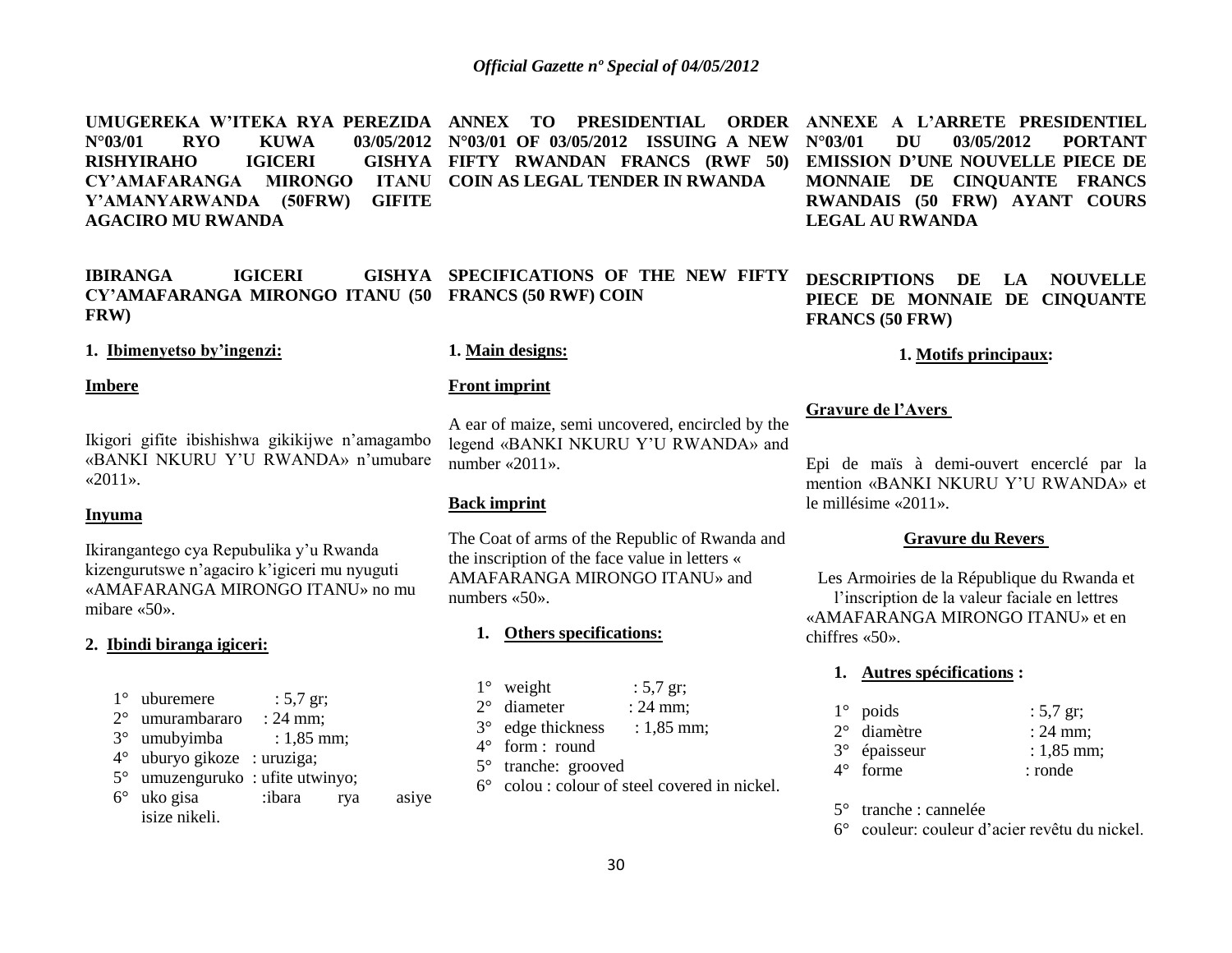**Bibonywe kugira ngo bishyirwe ku mugereka n°03/01 of 03/05/2012 issuing a new fifty w'Iteka rya Perezida n°03/01 ryo kuwa Rwandan francs (Rwf 50) coin as legal tender**  03/05/2012 rishyiraho igiceri **cy'amafaranga mirongo itanu y'amanyarwanda (50 frw) gifite agaciro mu Rwanda**

**Seen to be annexed to the Presidential Order in Rwanda**

Kigali, on **03/05/2012** 

**Vu pour être annexé à l'Arrêté Présidentiel n°03/01 du 3/05/2012.portant émission d'une nouvelle pièce de monnaie de cinquante francs rwandais (50 Frw) ayant cours légal au Rwanda**

Kigali, le **03/05/2012** 

**(sé) KAGAME Paul** Perezida wa Repubulika

Kigali, kuwa **03/05/2012** 

**(sé) Dr HABUMUREMYI Pierre Damien** Minisitiri w"Intebe

**Bibonywe kandi bishyizweho Ikirango cya Repubulika:**

**(sé) Dr HABUMUREMYI Pierre Damien** Prime Minister

**(sé) KAGAME Paul** President of the Republic

> **(sé) Dr HABUMUREMYI Pierre Damien** Premier Ministre

**(sé) KAGAME Paul** Président de la République

**Vu et scellé du Sceau de la République :**

**(sé)**

**KARUGARAMA Tharcisse** Minisitiri w"Ubutabera / Intumwa Nkuru ya Leta

**(sé) KARUGARAMA Tharcisse** Minister of Justice/Attorney General

**Seen and sealed with the Seal of the Republic:**

**(sé) KARUGARAMA Tharcisse** Ministre de la Justice/Garde des Sceaux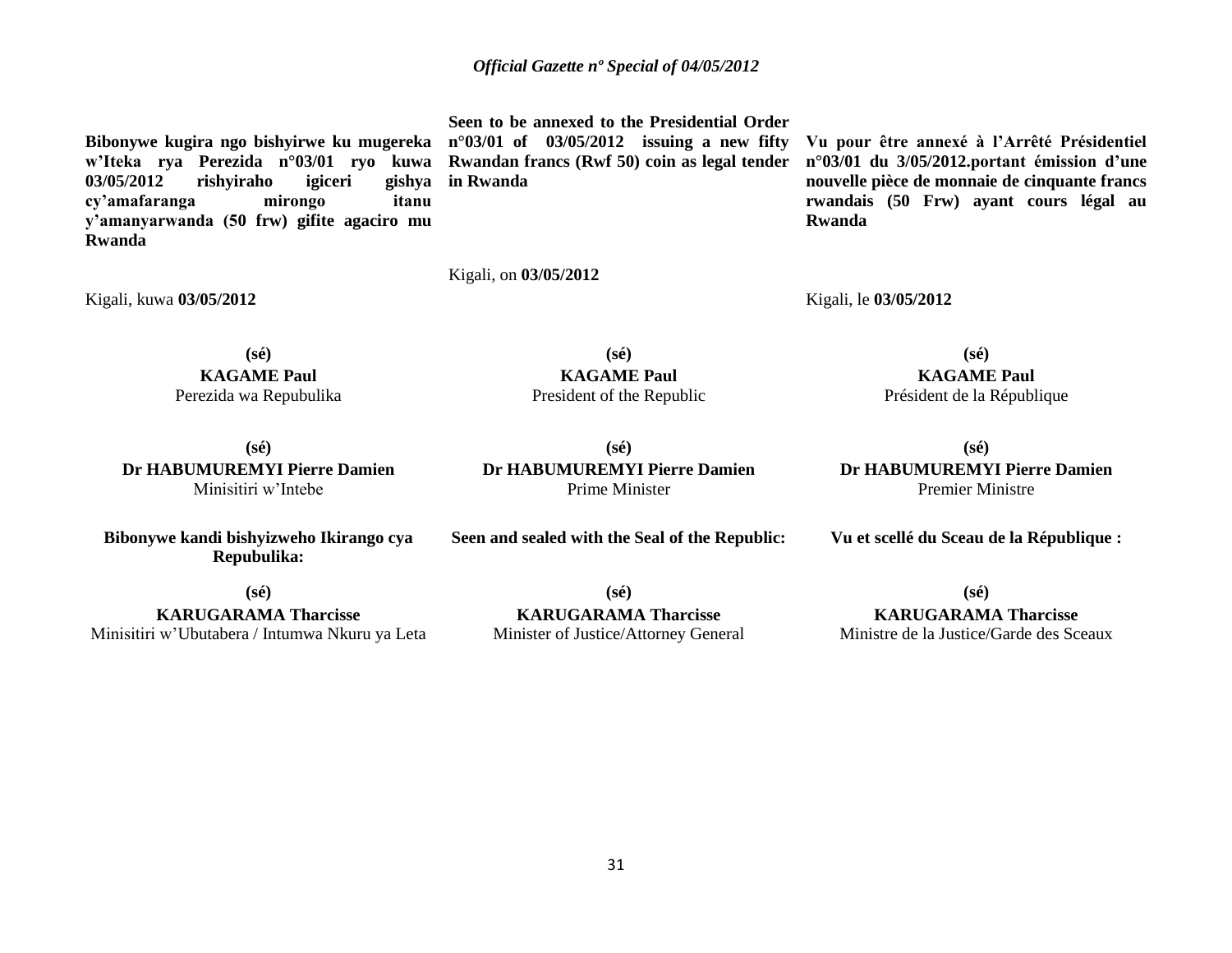| ITEKA RYA PEREZIDA N°05/01 RYO<br>KUWA 03/05/2012 RIKURAHO UKWIFATA<br>KWA REPUBULIKA Y'U RWANDA KU<br>IYUBAHIRIZWA RY'INGINGO YA 14.2.c)<br>Y'INGEREKA<br><b>Y'AMASEZERANO</b><br>KU<br><b>MASEZERANO</b><br>Y'AFURIKA<br>Y'UBURENGANZIRA<br><b>BW'IKIREMWAMUNTU</b><br><b>N'UBW'ABATURAGE</b><br><b>YEREKEYE</b><br>UBURENGANZIRA BW'ABAGORE MURI<br><b>AFURIKA</b> | <b>PRESIDENTIAL</b><br><b>ORDER</b><br>$N^{\circ}05/01$<br>OF<br>03/05/2012 LIFTING THE RESERVATION<br><b>ISSUED BY THE REPUBLIC OF RWANDA</b><br>ON ARTICLE 14.2. c) OF THE PROTOCOL<br><b>TO THE AFRICAN CHARTER ON HUMAN</b><br>AND PEOPLES'RIGHTS ON THE RIGHTS<br>OF WOMEN IN AFRICA | ARRETE PRESIDENTIEL N°05/01 DU<br>03/05/2012 PORTANT LEVEE DE LA<br>RESERVE EMISE PAR LA REPUBLIQUE<br>DU RWANDA A L'ARTICLE 14.2. c) DU<br><b>PROTOCOLE</b><br>$L_{\rm A}$<br><b>CHARTE</b><br>$\mathbf{A}$<br><b>AFRICAINE DES DROITS DE L'HOMME</b><br>DES PEUPLES RELATIF<br>ET<br>AUX<br><b>DROITS DES FEMMES EN AFRIQUE</b> |
|-----------------------------------------------------------------------------------------------------------------------------------------------------------------------------------------------------------------------------------------------------------------------------------------------------------------------------------------------------------------------|-------------------------------------------------------------------------------------------------------------------------------------------------------------------------------------------------------------------------------------------------------------------------------------------|-----------------------------------------------------------------------------------------------------------------------------------------------------------------------------------------------------------------------------------------------------------------------------------------------------------------------------------|
| <b>ISHAKIRO</b>                                                                                                                                                                                                                                                                                                                                                       | <b>TABLE OF CONTENTS</b>                                                                                                                                                                                                                                                                  | <b>TABLE DES MATIERES</b>                                                                                                                                                                                                                                                                                                         |
| Ingingo ya mbere: Gukuraho ukwifata                                                                                                                                                                                                                                                                                                                                   | <b>Article One: Lifting the reservation</b>                                                                                                                                                                                                                                               | Article premier : Levée de la réserve                                                                                                                                                                                                                                                                                             |
| Ingingo ya 2: Abashinzwe kubahiriza iri teka                                                                                                                                                                                                                                                                                                                          | Article 2: Authorities responsible for the<br>implementation of this Order                                                                                                                                                                                                                | Article 2: Autorités chargées de l'exécution<br>du présent arrêté                                                                                                                                                                                                                                                                 |
| ya 3: Igihe iri teka ritangira<br>Ingingo<br>gukurikizwa                                                                                                                                                                                                                                                                                                              | <b>Article 3: Commencement</b>                                                                                                                                                                                                                                                            | Article 3: Entrée en vigueur                                                                                                                                                                                                                                                                                                      |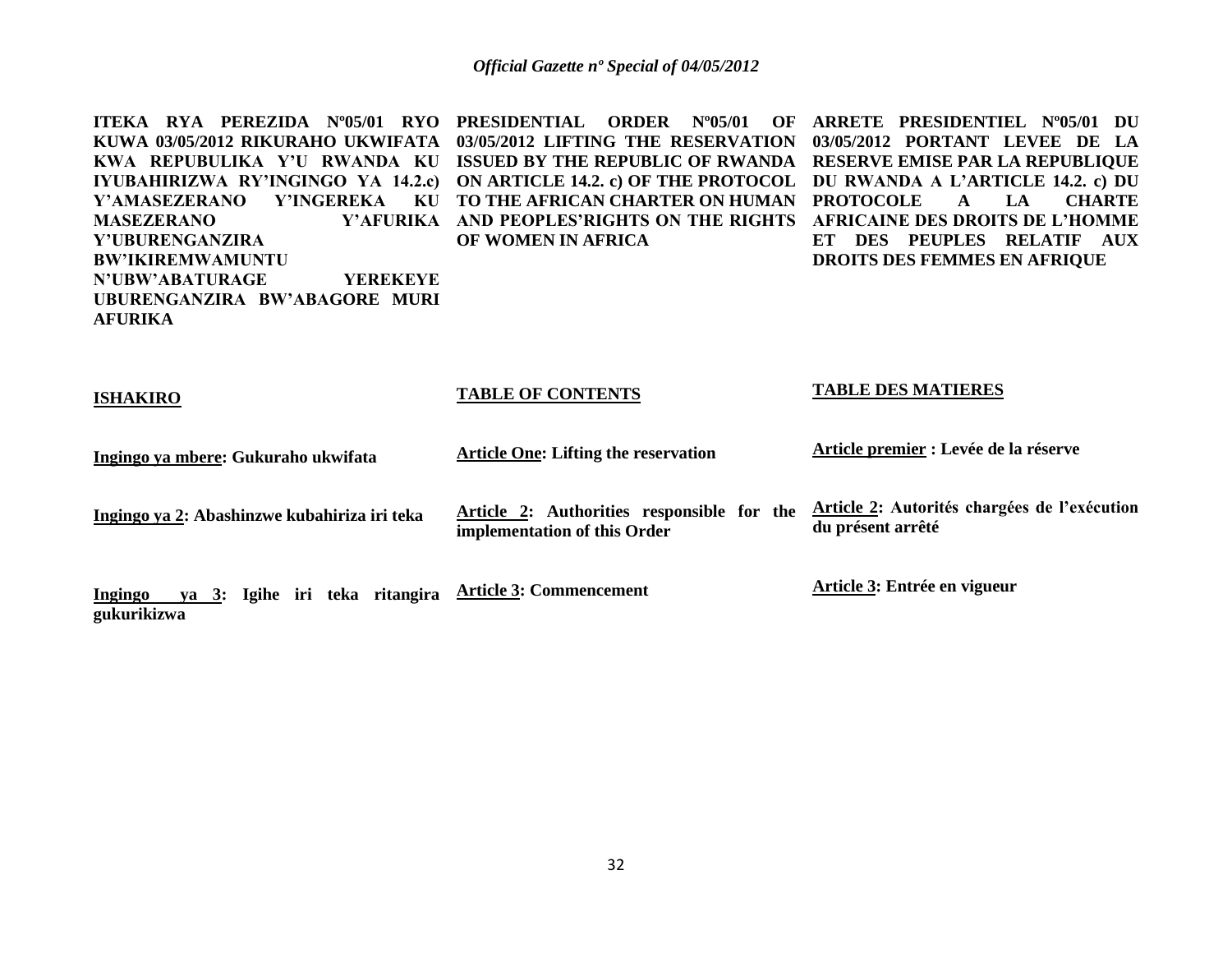**ITEKA RYA PEREZIDA Nº05/01 RYO KUWA 03/05/2012 RIKURAHO UKWIFATA KWA REPUBULIKA Y'U RWANDA KU IYUBAHIRIZWA RY'INGINGO YA 14.2.c) ON ARTICLE 14.2. c) OF THE PROTOCOL DU RWANDA A L'ARTICLE 14.2. c) DU Y'AMASEZERANO Y'INGEREKA MASEZERANO Y'UBURENGANZIRA BW'IKIREMWAMUNTU N'UBW'ABATURAGE YEREKEYE UBURENGANZIRA BW'ABAGORE MURI AFURIKA** 

**PRESIDENTIAL ORDER Nº05/01 OF 03/05/2012 LIFTING THE RESERVATION ISSUED BY THE REPUBLIC OF RWANDA RESERVE EMISE PAR LA REPUBLIQUE TO THE AFRICAN CHARTER ON HUMAN AND PEOPLES'RIGHTS ON THE RIGHTS AFRICAINE DES DROITS DE L'HOMME OF WOMEN IN AFRICA** 

**ARRETE PRESIDENTIEL Nº 05/01 DU 03/05/2012 PORTANT LEVEE DE LA PROTOCOLE A LA CHARTE ET DES PEUPLES RELATIF AUX DROITS DES FEMMES EN AFRIQUE** 

**Twebwe, KAGAME Paul,**

Perezida wa Repubulika;

Dushingiye ku Itegeko Nshinga rya Repubulika y"u Rwanda ryo kuwa 04 Kamena 2003, nk"uko ryavuguruwe kugeza ubu, cyane cyane mu ngingo zaryo, iya 98 igika cya 3, iya 112, iya 121, iya 112, 121, 189, 190 and 201; 189, iya 190 n"iya 201;

Tumaze kubona Iteka rya Perezida nº 11/01 ryo kuwa 24/06/2004 ryemeza burundu Amasezerano y"ingereka ku Masezerano y"Afurika y"Uburenganzira bw"Ikiremwamuntu n"ubw"Abaturage yerekeye Uburenganzira bw"Abagore muri Afurika, cyane cyane mu ngingo yaryo ya mbere;

Tumaze kubona ingingo ya 14.2. y"Amasezerano y"ingereka ku Masezerano y"Afurika y"Uburenganzira bw"Ikiremwamuntu Peoples"Rights on the Rights of Women in n"ubw"Abaturage yerekeye Uburenganzira

**We, KAGAME Paul,** President of the Republic;

Pursuant to the Constitution of the Republic of Rwanda of 04 June 2003, as amended to date, especially in Article 98 paragraph 3, in Articles

Considering Presidential Order nº 11/01 of 24/06/2004 on the ratification of the Protocol to the African Charter on Human and Peoples"Rights on the Rights of Women in Africa, especially in Article One;

Considering the Article 14.2. c) of the Protocol to the African Charter on Human and **Nous, KAGAME Paul,** Président de la République;

Vu la Constitution de la République du Rwanda du 04 juin 2003 telle que révisée à ce jour, spécialement en son article 98 alinéa 3, articles 112, 121, 189, 190 et 201;

Considérant l"Arrêté Présidentiel nº 11/01 du 24/06/2004 portant ratification du Protocole à la Charte Africaine des Droits de l"Homme et des Peuples relatif aux Droits des Femmes en Afrique, spécialement en son article premier;

Considérant l"Article 14.2. c) du Protocole à la Charte Africaine des Droits de l"Homme et des Peuples relatif aux Droits des Femmes en Afrique;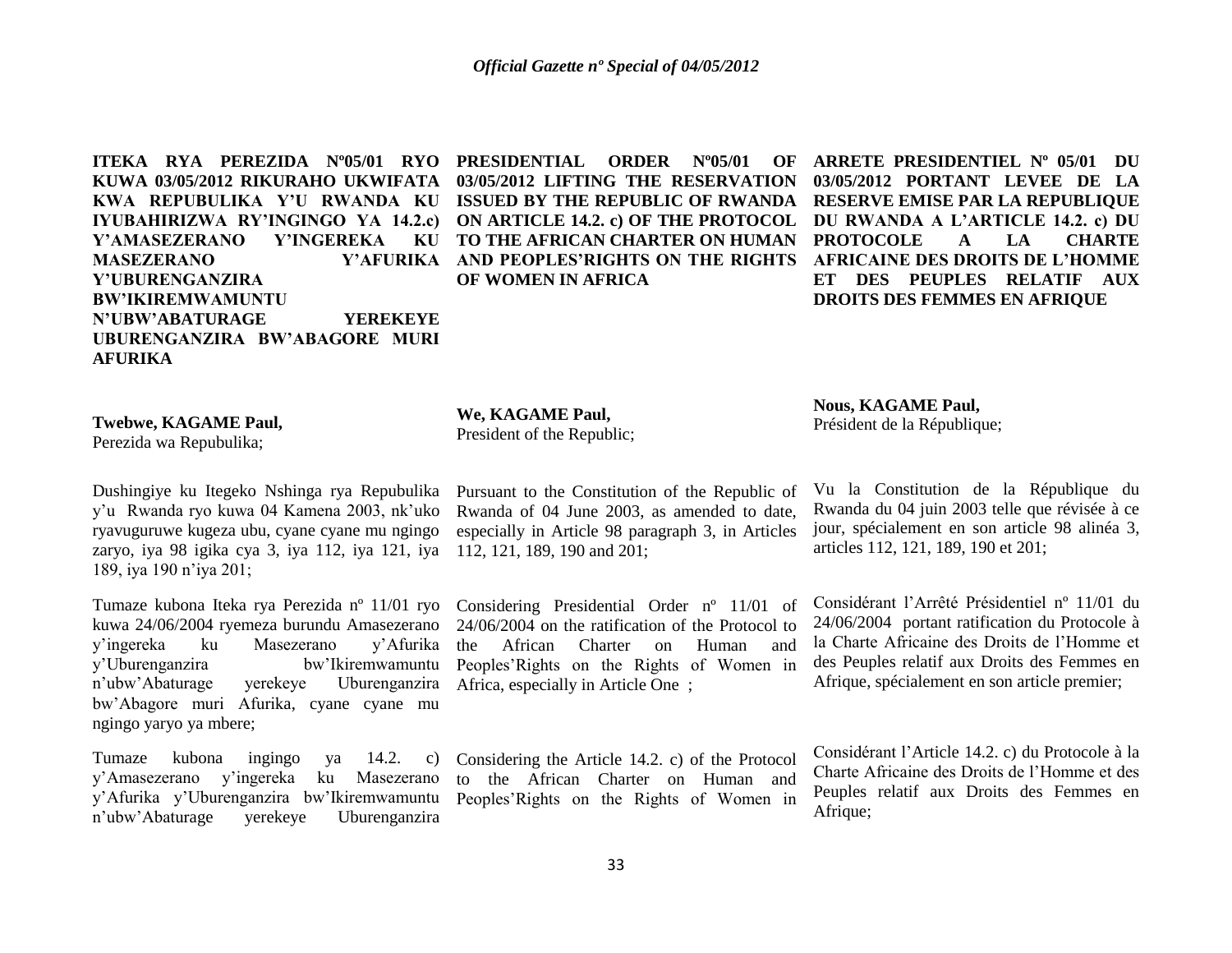bw"Abagore muri Afurika;

Africa;

Bisabwe na Minisitiri w"Ubutabera/Intumwa Nkuru ya Leta ;

Inama y"Abaminisitiri yateranye ku wa 16/03/2012 imaze kubisuzuma no kubyemeza;

# **TWATEGETSE KANDI DUTEGETSE:**

### **Ingingo ya mbere: Gukuraho ukwifata**

Ukwifata kwa Repubulika y"u Rwanda ku iyubahirizwa ry"ingingo ya 14.2. c) y"Amasezerano y"ingereka ku Masezerano y"Afurika y"Uburenganzira bw"Ikiremwamuntu n"ubw"Abaturage yerekeye Uburenganzira bw"Abagore muri Afurika, kuvanyweho.

# **Ingingo ya 2: Abashinzwe kubahiriza iri teka**

Minisitiri w"Intebe, Minisitiri w"Ububanyi n"Amahanga n"Ubutwererane na Minisitiri w"Ubutabera/Intumwa Nkuru ya Leta basabwe kubahiriza iri teka.

## **Ingingo ya 3: Igihe iteka ritangira gukurikizwa**

Iri teka ritangira gukurikizwa ku munsi ritangarijweho mu Igazeti ya Leta ya Repubulika y"u Rwanda.

On proposal by the Minister of Justice/Attorney General ;

After consideration and approval by the Cabinet in its session of 16/03/2012;

# **HAVE ORDERED AND HEREBY ORDER:**

## **Article One: Lifting the reservation**

The reservation issued by the Republic of Rwanda on Article 14.2. c) of the Protocol to the African Charter on Human and Peoples' Rights on the Rights of Women in Africa, is hereby lifted.

# **Article 2: Authorities responsible for the implementation of this Order**

The Prime Minister, the Minister of Foreign Affairs and Cooperation and the Minister of Justice/Attorney General are entrusted with the implementation of this Order.

# **Article 3: Commencement**

This Order shall come into force on the date of its publication in the Official Gazette of the

Sur proposition du Ministre de la Justice/Garde des Sceaux ;

Après examen et adoption par le Conseil des Ministres, en sa séance du 16/03/2012;

## **AVONS ARRETE ET ARRETONS:**

# **Article premier: Levée de la réserve**

La réserve émise par la République du Rwanda à l"Article 14.2. c) du Protocole à la Charte Africaine des Droits de l"Homme et des Peuples relatif aux Droits des Femmes en Afrique, est levée.

# **Article 2: Autorités chargées de la mise en exécution du présent arrêté**

Le Premier Ministre, le Ministre des Affaires Etrangères et de la Coopération et le Ministre de la Justice/Garde des Sceaux sont chargés de l"exécution du présent arrêté.

#### **Article 3: Entrée en vigueur**

Le présent arrêté entre en vigueur le jour de sa publication au Journal Officiel de la République du Rwanda.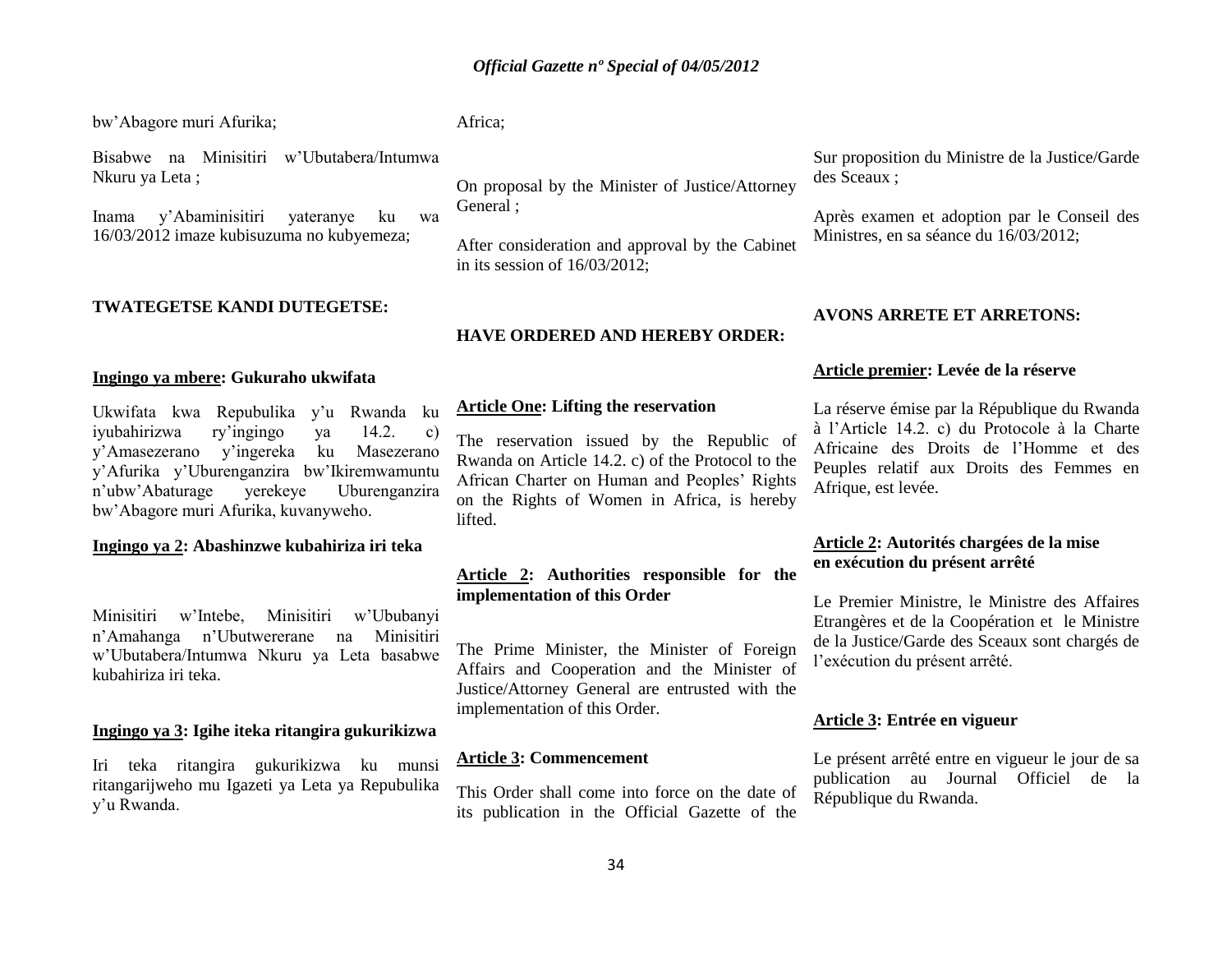Republic of Rwanda.

Kigali, kuwa **03/05/2012** 

Kigali, on **03/05/2012** 

Kigali, le **03/05/2012**

**(sé) KAGAME Paul** Perezida wa Repubulika

**(sé) Dr HABUMUREMYI Pierre Damien** Minisitiri w"Intebe

**(sé) KAGAME Paul** President of the Republic

**(sé) Dr HABUMUREMYI Pierre Damien** Prime Minister

**(sé) KAGAME Paul** Président de la République

**(sé) Dr HABUMUREMYI Pierre Damien** Premier Ministre

**Bibonywe kandi bishyizweho Ikirango cya Repubulika:**

**Seen and sealed with the Seal of the Republic:**

**Vu et scellé du Sceau de la République:**

**(sé)**

**KARUGARAMA Tharcisse** Minisitiri w"Ubutabera/Intumwa Nkuru ya Leta

**(sé) KARUGARAMA Tharcisse** Minister of Justice/Attorney General **(sé)**

**KARUGARAMA Tharcisse** Ministre de la Justice/Garde des Sceaux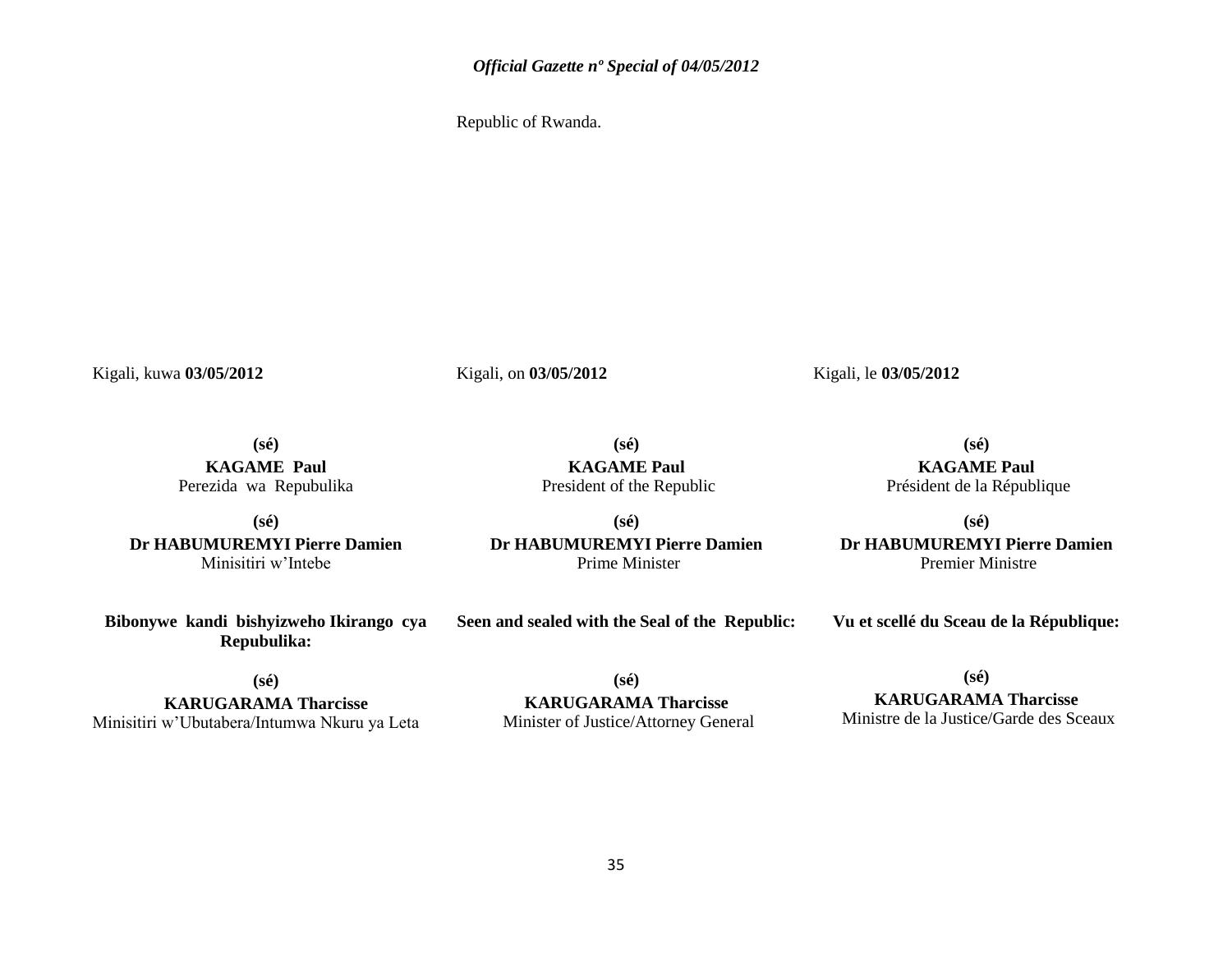| ITEKA RYA PEREZIDA N°06/01 RYO KUWA                      | <b>PRESIDENTIAL ORDER N° 06/01</b><br>OF     | ARRETE PRESIDENTIEL N°<br>06/01 DU               |
|----------------------------------------------------------|----------------------------------------------|--------------------------------------------------|
| <b>RYEMEZA</b><br><b>BURUNDU</b><br>03/05/2012           | 03/05/2012<br><b>RATIFYING</b><br><b>THE</b> | 03/05/2012 PORTANT RATIFICATION DE               |
| <b>AMASEZERANO</b><br><b>YEREKERANYE</b>                 | ON PRIVILEGES AND<br><b>AGREEMENT</b>        | L'ACCORD SUR LES PRIVILEGES ET                   |
| <b>N'UBURENGANZIRA</b><br><b>BWIHARIYE</b>               | <b>IMMUNITIES OF THE GLOBAL FUND</b>         | IMMUNITES DU FONDS MONDIAL DE                    |
| N'UBUDAHANGARWA<br><b>BY'IKIGEGA</b>                     | TO FIGHT AIDS, TUBERCULOSIS AND              | <b>LUTTE</b><br><b>CONTRE</b><br>SIDA,<br>LE     |
| <b>MPUZAMAHANGA</b><br><b>GISHINZWE</b>                  | <b>MALARIA SIGNED ON 06 APRIL 2011</b>       | TUBERCULOSE ET PALUDISME SIGNE                   |
| <b>KURWANYA</b><br>SIDA,<br><b>NA</b><br><b>IGITUNTU</b> |                                              | <b>LE 06 AVRIL 2011</b>                          |
| YASHYIZWEHO UMUKONO<br><b>MALARIYA</b>                   |                                              |                                                  |
| <b>KUWA 06 MATA 2011</b>                                 |                                              |                                                  |
|                                                          |                                              |                                                  |
|                                                          |                                              |                                                  |
| <b>ISHAKIRO</b>                                          | <b>TABLE OF CONTENTS</b>                     | <b>TABLE DES MATIERES</b>                        |
|                                                          |                                              |                                                  |
|                                                          |                                              |                                                  |
| Ingingo ya mbere: Kwemeza burundu                        | <b>Article One: Ratification</b>             | <b>Article premier: Ratification</b>             |
|                                                          |                                              |                                                  |
| Ingingo ya 2: Ibyo u Rwanda rwifasheho                   | <b>Article 2: Reservations</b>               | <b>Article 2: Réserves</b>                       |
| Ingingo ya 3: Abashinzwe kubahiriza iteka                | Article 3: Authorities responsible for       |                                                  |
|                                                          | implementing this Order                      | <b>Autorités</b><br>Article 3:<br>chargées<br>de |
|                                                          |                                              | l'exécution du présent arrêté                    |
| Ingingo ya 4: Igihe itegeko ritangira gukurikizwa        | <b>Article 4: Commencement</b>               | Article 4: Entrée en vigueur                     |
|                                                          |                                              |                                                  |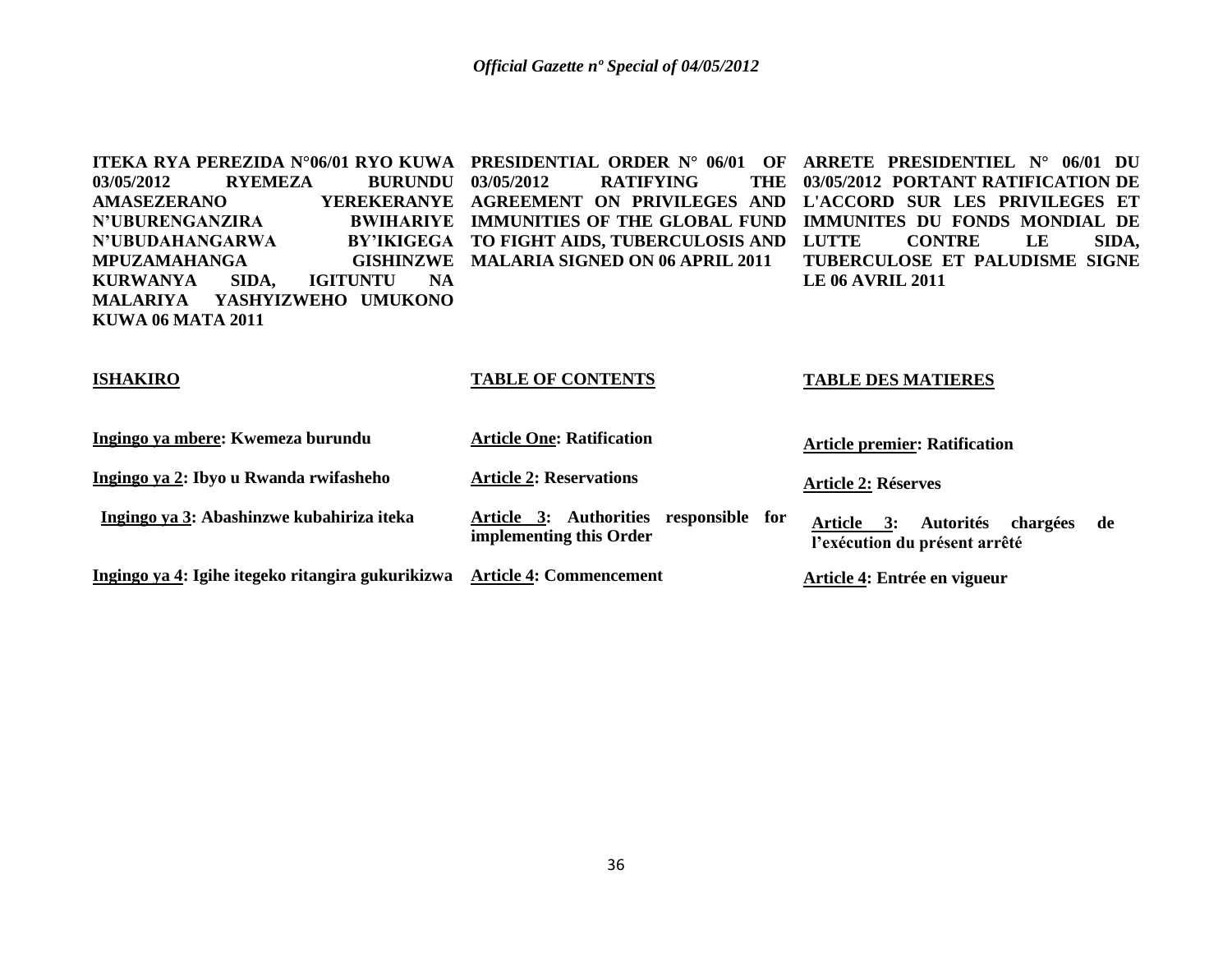03/05/2012 **RYEMEZA BURUNDU 03/05/2012 AMASEZERANO YEREKERANYE AGREEMENT ON PRIVILEGES AND N'UBURENGANZIRA N'UBUDAHANGARWA MPUZAMAHANGA KURWANYA SIDA, IGITUNTU NA MALARIYA YASHYIZWEHO UMUKONO KUWA 06 MATA 2011**

**ITEKA RYA PEREZIDA N°06/01 KUWA PRESIDENTIAL ORDER N°06/01 OF 03/05/2012 RATIFYING THE BWIHARIYE MMUNITIES OF THE GLOBAL FUND TO FIGHT AIDS, TUBERCULOSIS AND GISHINZWE MALARIA SIGNED ON 06 APRIL 2011** 

**ARRETE PRESIDENTIEL N°06/01 DU 03/05/2012 PORTANT RATIFICATION DE L'ACCORD SUR LES PRIVILEGES ET IMMUNITES DU FONDS MONDIAL DE LUTTE CONTRE LE SIDA, TUBERCULOSE ET PALUDISME SIGNE LE 06 AVRIL 2011**

# **Twebwe, KAGAME Paul,**

Perezida wa Repubulika;

Dushingiye ku Itegeko Nshinga rya Repubulika y'u Rwanda ryo kuwa 04 Kamena 2003, nk'uko ryavuguruwe kugeza ubu, cyane cyane mu ngingo zaryo, iya 98, iya 112, iya 121, iya 189, iya 190 n'iya 201 ;

Tumaze kubona Amasezerano yerekeranye Uburenganzira bwihariye n"Ubudahangarwa by"Ikigega Mpuzamahanga gishinzwe kurwanya SIDA, Igituntu na Malariya yashyizweho umukono kuwa 06 Mata 2011 ;

Bisabwe na Minisitiri w"Ubuzima;

Inama y"Abaminisitiri yateranye kuwa 07/02/2011 imaze kubisuzuma no kubyemeza;

**TWATEGETSE KANDI DUTEGETSE:**

#### **We, KAGAME Paul,**

President of the Republic;

Pursuant to the Constitution of the Republic of Rwanda of 04 June 2003 as amended to date, especially in Articles 98, 112, 121, 189, 190 and 201;

Pursuant to the Agreement on Privileges and Immunities of the Global Fund (GF) to Fight AIDS, Tuberculosis and Malaria signed on  $6<sup>th</sup>$ April 2011;

# **Nous, KAGAME Paul,**

Président de la République;

Vu la Constitution de la République du Rwanda du 04 juin 2003, telle que révisée à ce jour, spécialement en ses articles 98, 112, 121, 189, 190 et 201 ;

Vu l'Accord sur les privilèges et Immunités du Fonds Mondial de lutte contre le Sida, la Tuberculose et le Paludisme signé le 06 avril 2011 ;

Sur proposition du Ministre de la Santé ;

Après examen et adoption par le Conseil des Ministres, en sa séance du 07/02/2011 ;

**HAVE ORDERED AND HEREBY** 

**AVONS ARRETE ET ARRETONS :** 

On proposal by the Minister of Health ;

After consideration and approval by the Cabinet, in its sessions of 07/02/2011 ;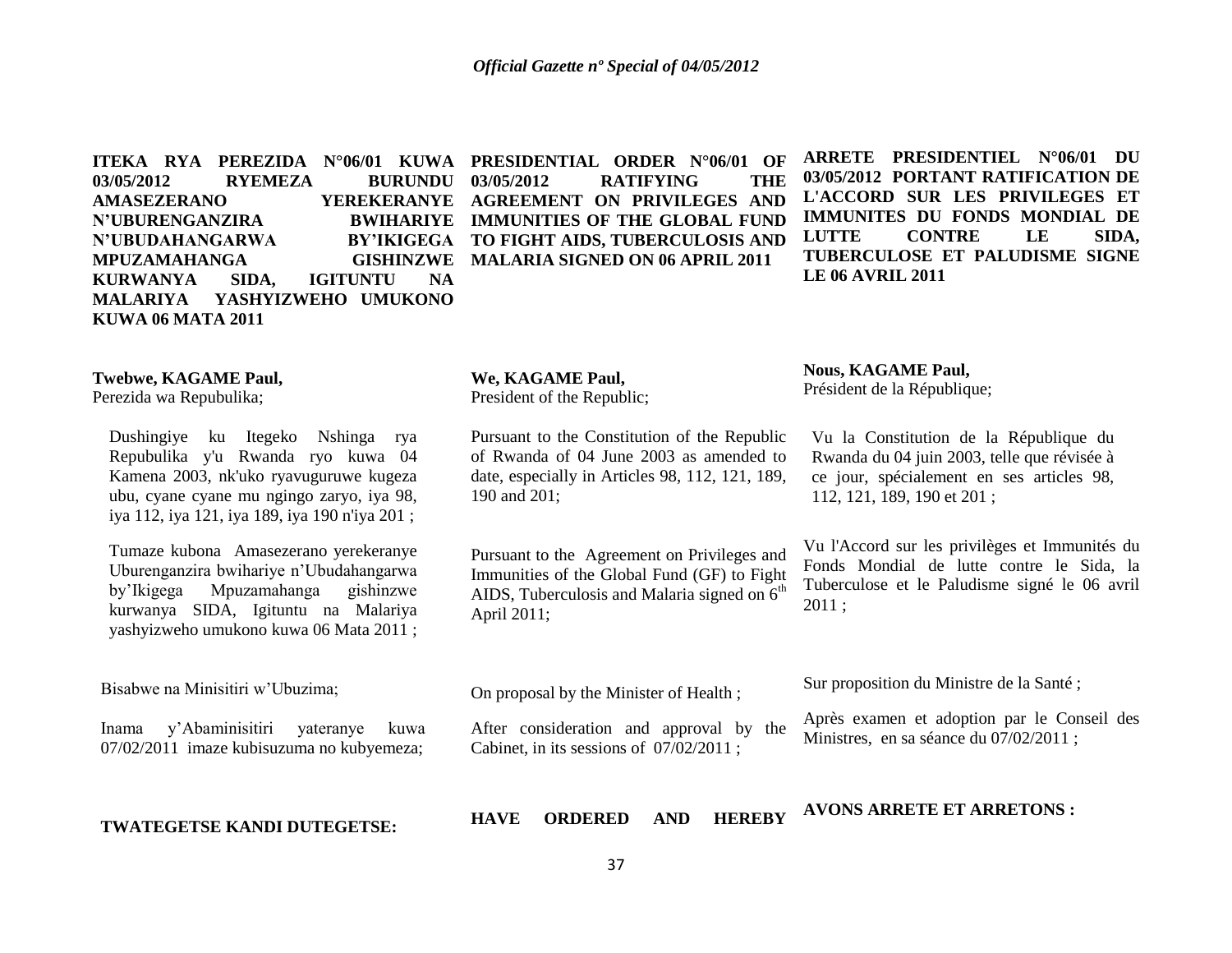# **ORDER :**

# **Article One: Ratification**

The Agreement on Privileges and Immunities of the Global Fund (GF) to Fight AIDS, Tuberculosis and Malaria signed on  $6<sup>th</sup>$  April 2011 is hereby ratified and becomes fully effective.

# **Article 2: Reservations**

The Government of the Republic of Rwanda makes the following reservations to the Global Fund (GF) Privileges And Immunities Agreement:

1. Article 2(8) on re-exportation, resale of transfer of goods, **s**upplies, materials, equipment, property, services or funds;

2. Article 4(2) (c) on immunity **accorde**d to the GF employee and his/her dependents from immigration restrictions and alien registration. The reservation does not apply when the employee is on an official trip;

# **Article premier: Ratification**

L"accord sur les privilèges et Immunités du Fonds Mondial de lutte contre le Sida, la Tuberculose et le Paludisme signé le 06 avril 2011 est ratifié et sort plein et entier effet.

# **Article 2: Réserves**

Le Gouvernement de la République du Rwanda émet les réserves suivantes à l"Accord sur les privilèges et immunités du Fonds Mondial :

- **1.** article 2 (8) sur la réexportation, revente de transfert de marchandises, fournitures, matériels, équipements, objets, services ou fonds;
- **2.** article 4(2) (c) sur l'immunité accordée à l'employé de GF et de ses dépendants en matière des restrictions de l'immigration et l'enregistrement des étrangers. La réserve n"est pas applicable lorsque l"employé est en mission officielle :

# **Ingingo ya mbere: Kwemeza burundu**

Amasezerano yashyizweho umukono ku wa 06 Mata 2011 yerekeranye n"Uburenganzira bwihariye n"Ubudahangarwa by"Ikigega Mpuzamahanga gishinzwe kurwanya SIDA, Igituntu na Malariya, yemejwe burundu atangira gukurikizwa uko yakabaye.

# **Ingingo ya 2: Ibyo u Rwanda rwifasheho**

Guverinoma ya Repubulika y"u Rwanda yifashe ku ngingo zikurikira z"Amasezerano y"Uburenganzira bwihariye n"Ubudahangarwa by"Ikigega Mpuzamahanga:

- **1.** ingingo ya 2(8) kubijyanye no kongera kugurisha ibikoresho hanze y"igihugu, kongera kugurisha guhererekanywa kw"ibicuruzwa, ibikoresho, umutungo, serivisi cyangwa amafaranga by"Ikigega Mpuzamahanga;
- **2.** ingingo ya 4(2) (c) ku bijyanye no kwemerera umukozi w"Ikigega Mpuzamahanga n"abagize umuryango we, ubudahangarwa ku bijyanye n"amabwiriza cyangwa inzitizi zitandukanye bitangwa n"ubuyobozi bushinzwe abinjira n"abasohoka hanze y"igihugu. Uko kwifata ntigushyirwa mu bikorwa iyo umukozi ari mu butumwa bwemewe;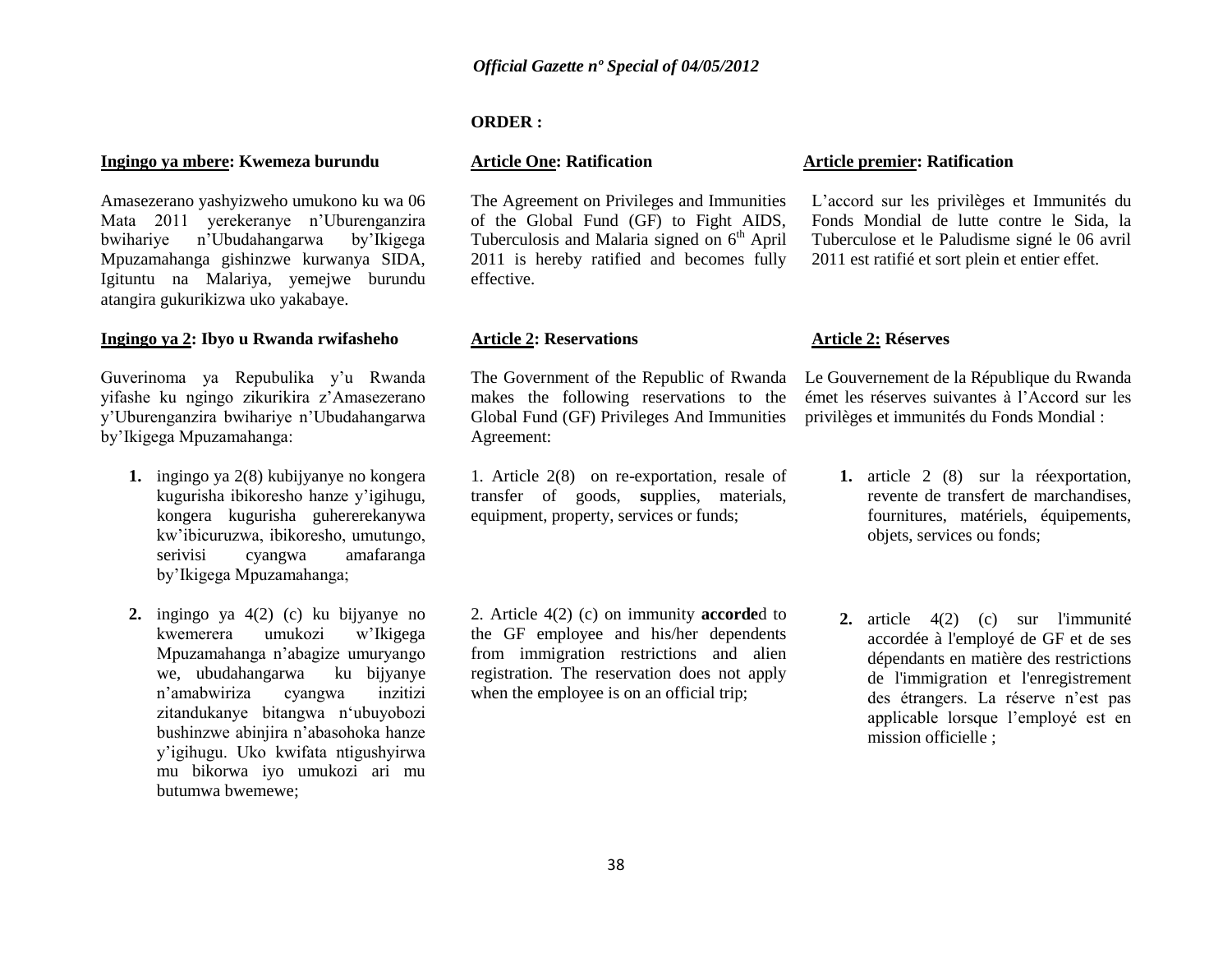**3.** ingingo ya 8 kugira ngo u Rwanda rugumane uburenganzira bwo gusesa aya masezerano igihe cyose rubona ko intego y"aya masezerano yagezweho cyangwa ari kubangamira inyungu z"igihugu.

# **Ingingo ya 3: Abashinzwe kubahiriza iteka**

Minisitiri w'Intebe, Minisitiri w"Ibikorwa Remezo, Minisitiri w"Ubucuruzi n"Inganda, Minisitiri w"Imari n"Igenamigambi na Minisitiri w"Ububanyi n"Amahanga n'Ubutwererane basabwe kubahiriza iri teka.

# **Ingingo ya 4 : Igihe iteka ritangira gukurikizwa**

Iri teka ritangira gukurikizwa ku munsi ritangarijweho mu Igazeti ya Leta ya Repubulika y"u Rwanda.

3. Article 8 on the sovereign right of Rwanda to withdraw from the Agreement at any time she considers that the objective of the Agreement has been fulfilled or is conflicting with her national interests.

# **Article 3: Authorities responsible for the implementation of this Order**

The Prime Minister, the Minister of Health, the Minister of Finance and Economic Planning and the Minister of Foreign Affairs and Cooperation are entrusted with the implementation of this Order.

# **Article 4: Commencement**

This Order shall come into force on the date of its publication in the Official Gazette of the Republic of Rwanda.

**3.** article 8 sur le droit souverain du Rwanda de se retirer de l"accord à tout moment qu"il considère que les objectifs de cet accord ont été atteints ou sont en conflit avec l"intérêt national.

# **Article 3: Autorités chargées de l'exécution du présent arrêté**

Le Premier Ministre, le Ministre de la Santé, le Ministre des Finances et de la Planification Economique et le Ministre des Affaires Etrangères sont chargés de l'exécution du présent arrêté.

# **Article 4: Entrée en vigueur**

Le présent arrêté entre en vigueur le jour de sa publication au Journal Officiel de la République du Rwanda.

Kigali, kuwa **03/05/2012**

Kigali, on **03/05/2012** 

Kigali, le **03/05/2012** 

**(sé)**

**KAGAME Paul** Perezida wa Repubulika

**(sé) KAGAME Paul** President of the Republic

**(sé)**

**KAGAME Paul** Président de la République